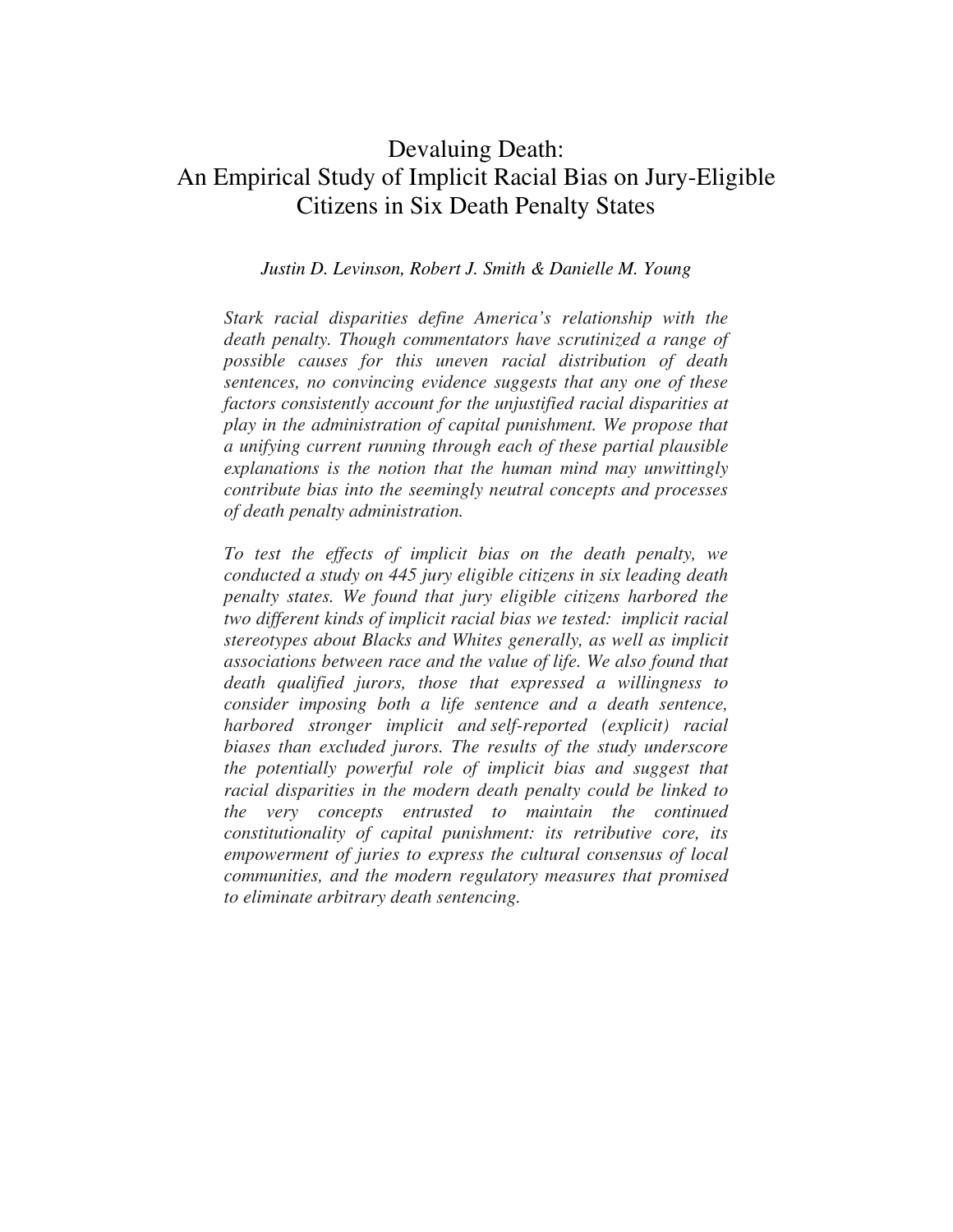## **CONTENTS**

| $\mathcal{A}$ .<br>Race and the Unregulated Death Penalty: From Lynching Mobs to     |  |
|--------------------------------------------------------------------------------------|--|
| Race and the Regulated Death Penalty: From Furman v. Georgia to the<br>В.            |  |
| $\mathcal{C}$ .                                                                      |  |
|                                                                                      |  |
| 2. Race and Procedural Discretion: The Role of Prosecutors and Capital               |  |
|                                                                                      |  |
|                                                                                      |  |
|                                                                                      |  |
|                                                                                      |  |
|                                                                                      |  |
|                                                                                      |  |
| Biased Evaluation of Evidence and Faulty Story Construction 33<br>$\boldsymbol{A}$ . |  |
| В.                                                                                   |  |
| $\overline{C}$ .                                                                     |  |
|                                                                                      |  |
| A <sub>1</sub>                                                                       |  |
| 1.                                                                                   |  |
| 2.                                                                                   |  |
| $B$ .                                                                                |  |
|                                                                                      |  |
| А.                                                                                   |  |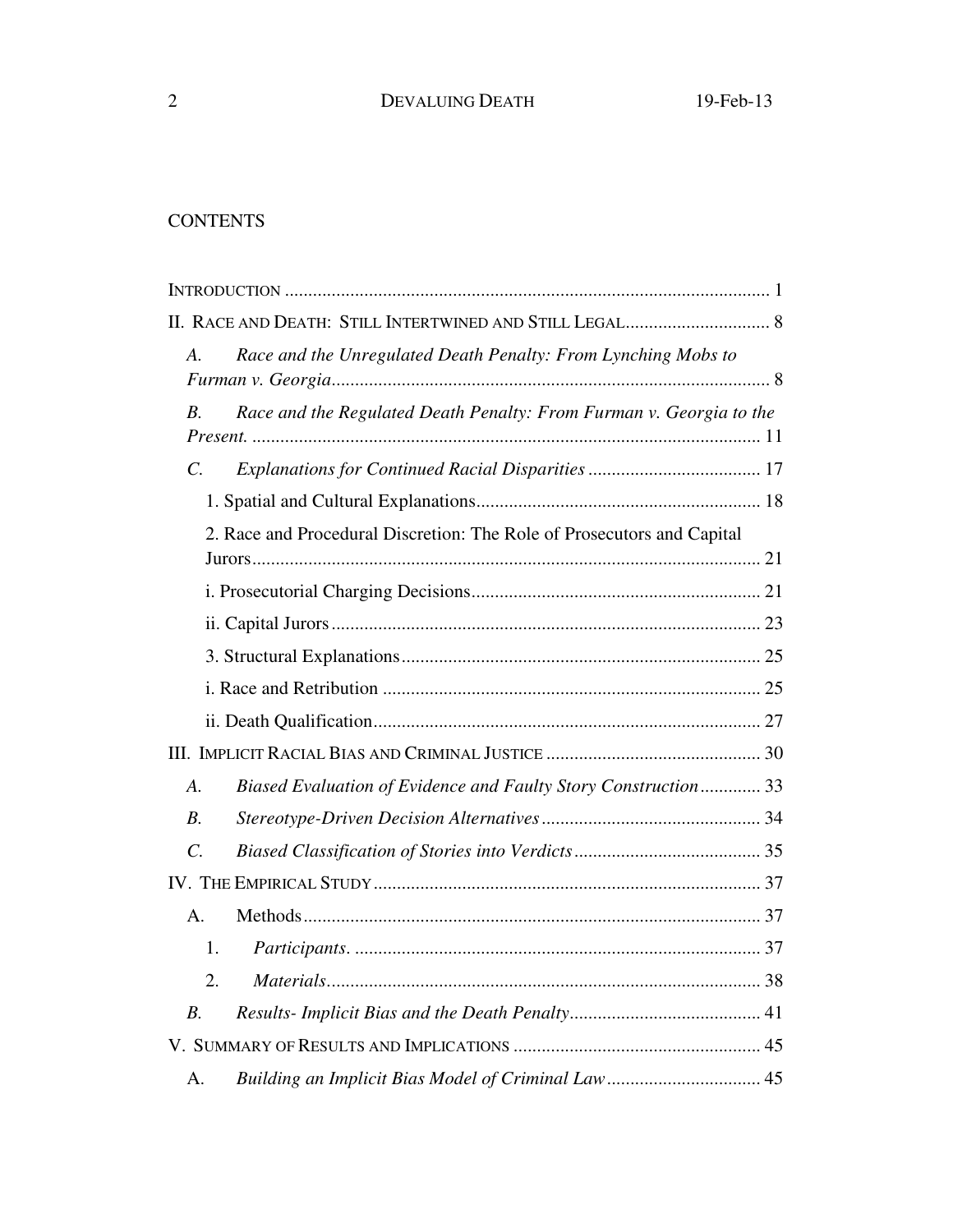| 19-Feb-13 | LEVINSON, SMITH & YOUNG                                                     | $\mathcal{E}$ |  |  |  |
|-----------|-----------------------------------------------------------------------------|---------------|--|--|--|
| Β.        | Spatial and Cultural Explanations of Death Penalty Usage  46                |               |  |  |  |
| C.        |                                                                             |               |  |  |  |
| D.        | Racially Partial Impact of Mechanisms Designed to Reduce Impartiality<br>48 |               |  |  |  |
|           | 1. Value of Life and the Core Justifications for Capital Punishment 48      |               |  |  |  |
|           |                                                                             |               |  |  |  |
| Е.        | Global Challenges to the Constitutionality of the Death Penalty 52          |               |  |  |  |
|           |                                                                             |               |  |  |  |
|           |                                                                             |               |  |  |  |
|           |                                                                             |               |  |  |  |
|           |                                                                             |               |  |  |  |
|           |                                                                             |               |  |  |  |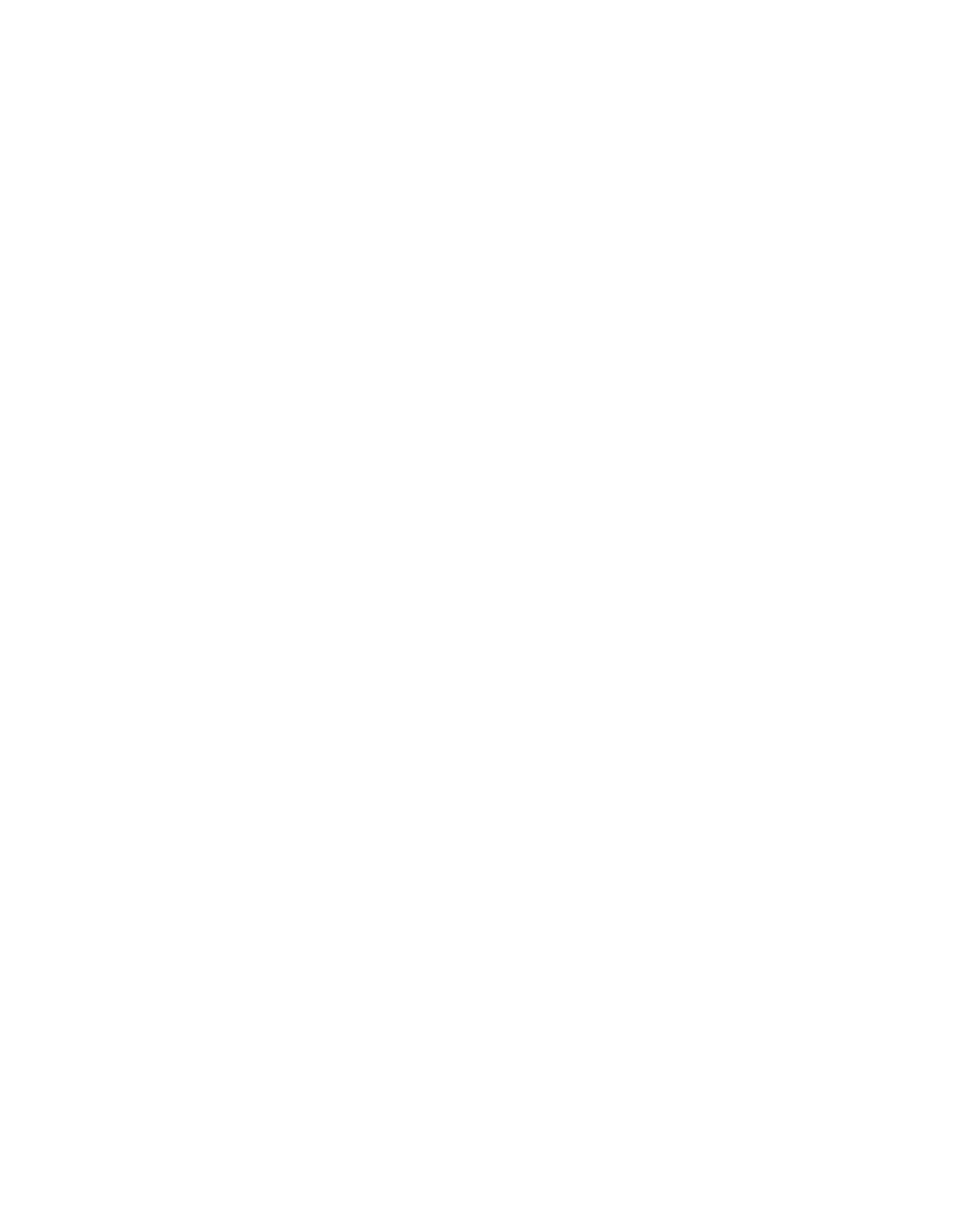# Devaluing Death: An Empirical Study of Implicit Racial Bias on Jury-Eligible Citizens in Six Death Penalty States

*Justin D. Levinson*• *, Robert J. Smith*°*, & Danielle M. Young*<sup>∗</sup>

## **INTRODUCTION**

Stark racial disparities define America's relationship with the death penalty.<sup>1</sup> Scholars began documenting these disparities over a hundred years  $ago$ , and modern empirical evidence demonstrates their continued existence.<sup>3</sup> The most

Copyright © 2013 by Justin D. Levinson, Robert J. Smith, and Danielle M. Young •

Professor of Law & Director, Culture and Jury Project, University of Hawai`i at Manoa, William S. Richardson School of Law. The researchers would like to thank Proteus Action League for providing grant support. Participants in works-in-progress presentations at George Washington University, University of Nevada Las Vegas, and University of Hawai`i offered thoughtful comments and suggestions. Finally, thank you to Tiara Maumau, Lydia Turnier and Seth Lawrence for superb research assistance.

<sup>°</sup>

Assistant Professor of Law, University of North Carolina at Chapel Hill <sup>∗</sup>

<sup>&</sup>lt;sup>1</sup> See generally FROM LYNCH MOBS TO THE KILLING STATE: RACE AND THE DEATH PENALTY IN AMERICA (Charles J. Ogletree, Jr. & Austin Sarat eds., 2006) [hereinafter FROM LYNCH MOBS]; STUART BANNER, THE DEATH PENALTY: AN AMERICAN HISTORY (2002); RANDALL KENNEDY, RACE, CRIME, AND THE LAW (1997). *See also* Craig Haney, *Condemning the Other in Death Penalty Trials: Biographical Racism, Structural Mitigation, and the Empathic Divide*, 53 DEPAUL L. REV. 1557, 1559 (2004) (stating that "between 1930 and 1982, African Americans constituted between 10% and 12% of the United States population but 53% of those executed") (citing Bureau of Justice Statistics, U.S. Dep't of Justice, *Capital Punishment 1982*, Aug. 1984, at 9).

<sup>2</sup> Charles J. Ogletree, Jr., *Black Man's Burden: Race and the Death Penalty in America*, 81 OR. L. REV. 15, 18 (2002) (noting that "the racially disproportionate application of the death penalty can be seen as being in historical continuity with the long and sordid history of lynching in this country").

<sup>3</sup> *See, e.g.*, DAVID C. BALDUS ET AL., EQUAL JUSTICE AND THE DEATH PENALTY (1990) [hereinafter BALDUS ET AL., EQUAL JUSTICE]; SAMUEL R. GROSS & ROBERT MAURO, DEATH AND DISCRIMINATION: RACIAL DISPARITIES IN CAPITAL SENTENCING (1989). *See also* David C. Baldus & George Woodworth, *Race Discrimination and the Legitimacy of Capital Punishment: Reflections on the Interaction of Fact and Perception*, 53 DEPAUL L. REV. 1411 (2004) [hereinafter Baldus & Woodworth, *Race Discrimination and the Legitimacy of Capital Punishment*]; David C. Baldus & George Woodworth, *Race Discrimination in the Administration of the Death Penalty: An Overview of the Empirical Evidence with Special Emphasis on the Post-1990 Research*, 39 CRIM. L. BULL. 194 (2003) [hereinafter Baldus & Woodworth, *Race Discrimination in the Administration of the Death Penalty*]; Thomas J. Keil & Gennaro F. Vito, *Race and the Death Penalty in Kentucky Murder Trials: 1976–1991*, 20 AM. J. CRIM. JUST. 1 (1995); U.S. Gen. Accounting Office, Death Penalty Sentencing: Research Indicates Pattern of Racial Disparities (GAO/GGD- 90-57, 1990).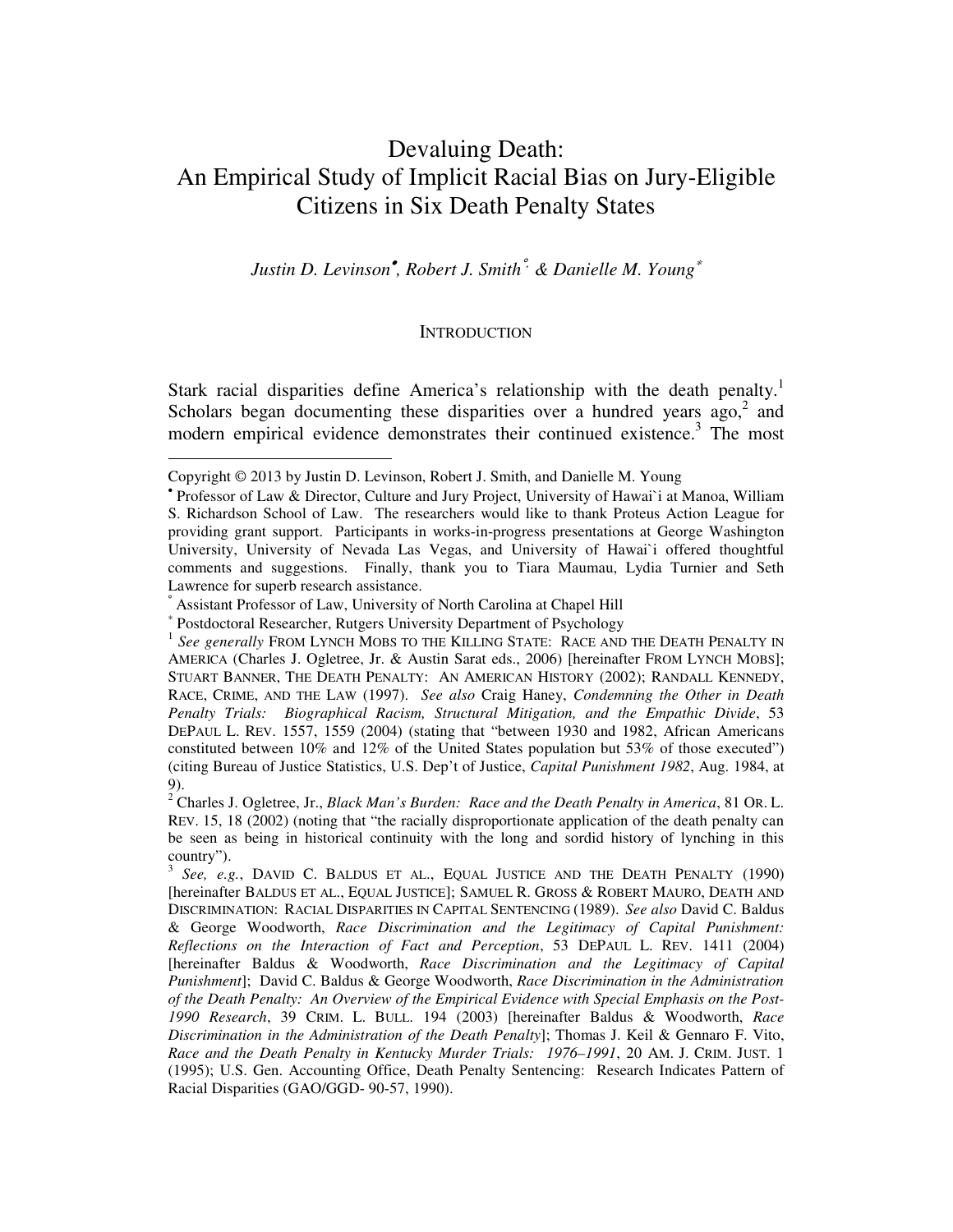consistent and robust finding in this literature is that even after controlling for dozens and sometimes hundreds of case-related variables, Americans who murder Whites are more likely to receive a death sentence than those who murder Blacks.<sup>4</sup> Though the effects are smaller (and more controversial), a significant body of research also finds that, in some jurisdictions, Black defendants are sentenced to death more frequently than White defendants, especially when the universe of studied cases is narrowed to include only those cases that result in a capital trial. $^5$ 

Commentators have scrutinized a range of possible causes for this uneven racial distribution of death sentences. These possible explanations fit into three broad categories: 1) spatial and cultural (for example, prosecutors might be more inclined to pursue capital charges when a non-White community outsider crosses geographic and social boundaries to commit a crime against a White community insider;<sup>6</sup> 2) procedural (for example, prosecutors might disproportionately pursue

<sup>4</sup> *See* John Blume, Theodore Eisenberg and Martin T. Wells, *Explaining Death Row's Population and Racial Composition*, 1 J. EMPIRICAL LEGAL STUD. 165, 167 (2004) (examining the composition of the death rows in eight states and finding that "[t]he different death sentence rates for black defendant-black victim cases and black defendant-white victim cases confirm the wellknown race of- victim effect"); Anthony Amsterdam, *Symposium on Pursuing Racial Fairness in Criminal Justice: Twenty Years After McCleskey v. Kemp: Opening Remarks: Race and the Death Penalty Before and After McCleskey*, 39 COLIM. HUMAN RIGHTS L. REV. 34 (2007) ("Most of the studies find that the race of the victim is the principal determiner of sentence: killers of white victims are far more likely to be sentenced to death than killers of African-American victims. Some studies find bias against African-American defendants as well, but this is ordinarily weaker and is usually masked by the race-of-victim bias because (1) the overwhelming number of killings committed by African-American perpetrators involve African-American victims; (2) very few cases are found in which white perpetrators are convicted of killing African-American victims; and (3) almost no one convicted of killing an African-American victim gets the death sentence."). <sup>5</sup> *See* Mona Lynch and Craig Haney, *Looking Across the Empathic Divide: Racialized Decision Making on the Capital Jury*, 2011 MICH. ST. L. REV. 573, 577 (2011) (noting "[s]everal recent studies have documented racial bias against Black defendants, apart from the interactive effect that the race of defendant has with the race of victim" and indicating that race of defendant bias is "especially likely to operate in the juries' penalty phase decision making").

<sup>&</sup>lt;sup>6</sup> There are several possible explanations important to mention, but not necessary to expound upon in text. First, prosecutors might face more death penalty related pressure from families of White victims than Black victims *See*, *e.g.*, David Baldus & George Woodworth, *Race Discrimination and the Legitimacy of Capital Punishment: Reflections on the Interaction of Fact and Perception*, 53 DEPAUL L. REV. 1411, 1449-1450 (2004) [hereinafter Baldus & Woodworth, *Legitimacy of Capital Punishment*] ("Support for capital punishment is substantially lower in Black communities than it is in white communities. Thus, to the extent that prosecutors take into account the views of the victim's family, the request for a capital prosecution is likely to be higher when the victim is white. Moreover, because most prosecutors are white, the families of white victims are more likely to meet with the prosecutor and press their views on the death penalty."). Second, Black jurors might be less willing to impose the death penalty, but more likely to reside in areas where Black homicide victims are located. *See* Blume *et al*, *supra* at n. 4 (explaining "prosecutors are more likely to seek death sentences when they believe they can obtain them. In urban communities with a strong minority presence, prosecutors may face juries that are more reluctant to impose the death penalty, or those communities may select prosecutors who are reluctant to seek the death penalty);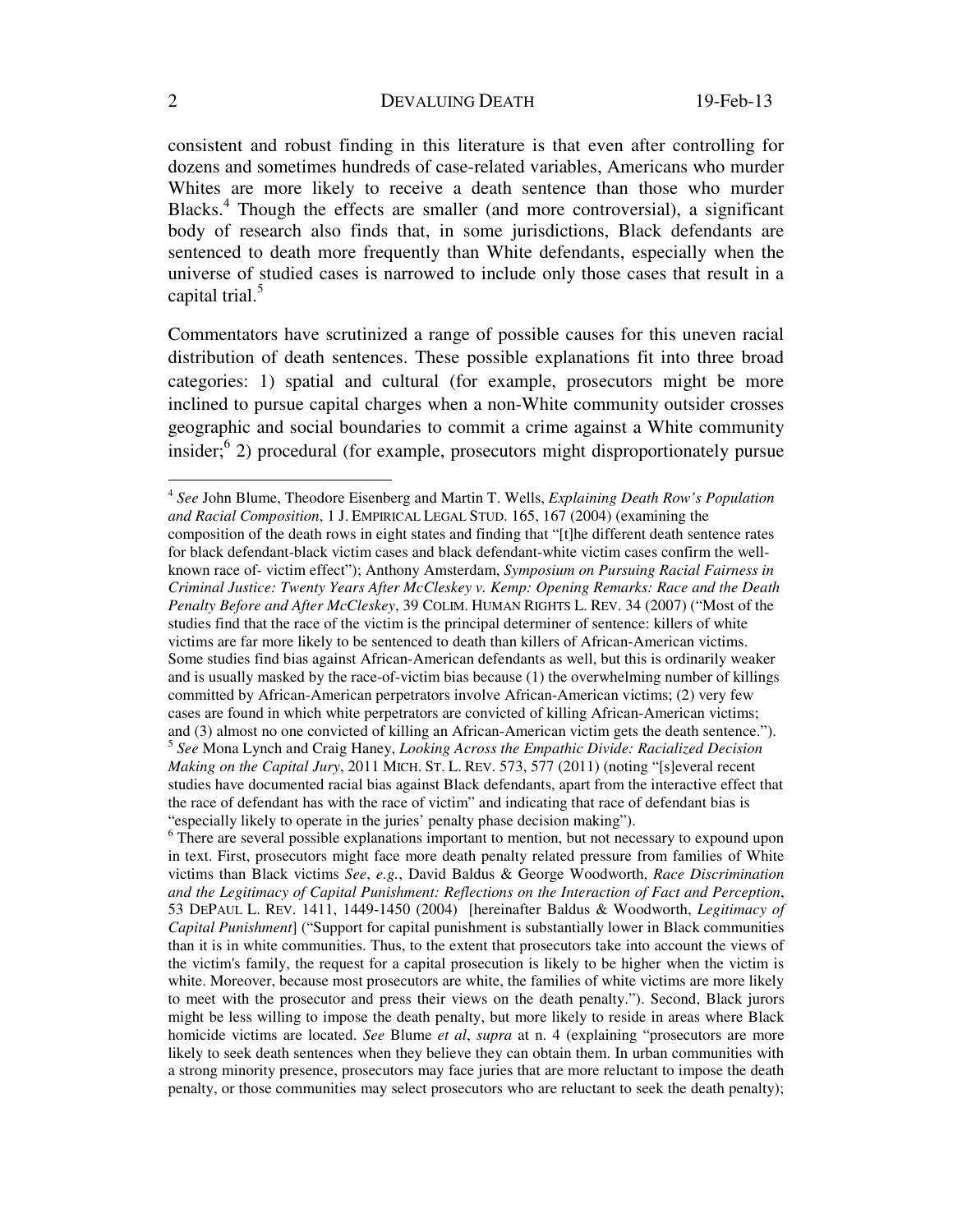$\overline{a}$ 

the death penalty for crimes against White victims; jurors have a difficult time empathizing with the mitigating evidence presented by Black defendants and, conversely, victim impact testimony might disproportionately magnify the loss of White victims compared to non-White victims<sup>7</sup>); and 3) structural (for example, the penological justifications for capital punishment—i.e. retribution—might be inextricably tied to race; death-qualifying jurors might inadvertently racialize capital trials despite its purpose of promoting impartiality).

No convincing evidence suggests that any one of these factors consistently accounts for all—or most—of the unjustified racial disparities at play in the administration of capital punishment. Indeed, these factors appear to matter in varying degrees across jurisdictions (and, for that matter, over time within the same jurisdiction). We propose that a unifying current running through each of these partial plausible explanations is the notion that the human mind can automatically introduce massive bias into the seemingly neutral concepts and processes of death penalty administration.

*id.* at 203 ("African Americans are, in general, more reluctant to impose the death penalty, tend to murder other African Americans, and tend to commit within-race murders in communities with substantial African-American populations."); *id*. at 203 ("Prosecutors may be reluctant to seek the death penalty because they expect the jury to be reluctant to impose it. Since this effect should occur more in communities with larger African-American populations, where most African-American murders occur, African-American presence on death row should be understated."). *See also* G. Ben Cohen & Robert J. Smith, *The Racial Geography of the Federal Death Penalty*, 85 WASH. L. REV. 425 (2010) (documenting the tendency for federal prosecutors to seek—and obtain—death sentences that occurred in counties with high African American populations and low death sentencing rates, and noting that the change of venire to the federal district court significantly "whitens" the jury pool). Finally, crimes committed against White victims might tend to be disproportionately aggravated—and thus death eligible. *See* Blume, *et al*., *supra* at n. 4 (noting that "murders involving multiple victims" and "murders of strangers" are often considered to be "more deathworthy," and arguing that Black defendant / white victim cases are stranger murder scenarios more often than any other race of the defendant / race of the victim combination). *But see id*. at 202 n.71 (cautioning against attributing too much explanatory power to differences in number of victims or stranger status because "murder characteristics [ ] were not helpful in explaining interstate differences in death row sizes"). Though this phenomenon appears to explain *some* of the disparities in the death sentencing of white and Black defendants in white victim cases, it does nothing to "explain the extraordinarily low death sentence rate in Black defendant-Black victim cases." *Id*. 202. 7

Robert J. Smith & G. Ben Cohen, *Choosing Life or Death (Implicitly)*, *in* IMPLICIT RACIAL BIAS ACROSS THE LAW 229 (Justin D. Levinson & Robert J. Smith, eds. 2012). Others suggest that the dynamic might run in the opposite direction: prosecutors devalue the worth of Black victims. *See*  Blume *et al*, *supra* at note 4 (noting that "[s]ince most Black offenders murder Black victims, race-based prosecutorial reluctance to seek the death penalty in this category of cases, or of juries to impose the death penalty, drives the racial imbalance" and providing as possible explanations that "Black life is valued less highly than white life" or "the white-dominated social structure is less threatened by Black-victim homicide").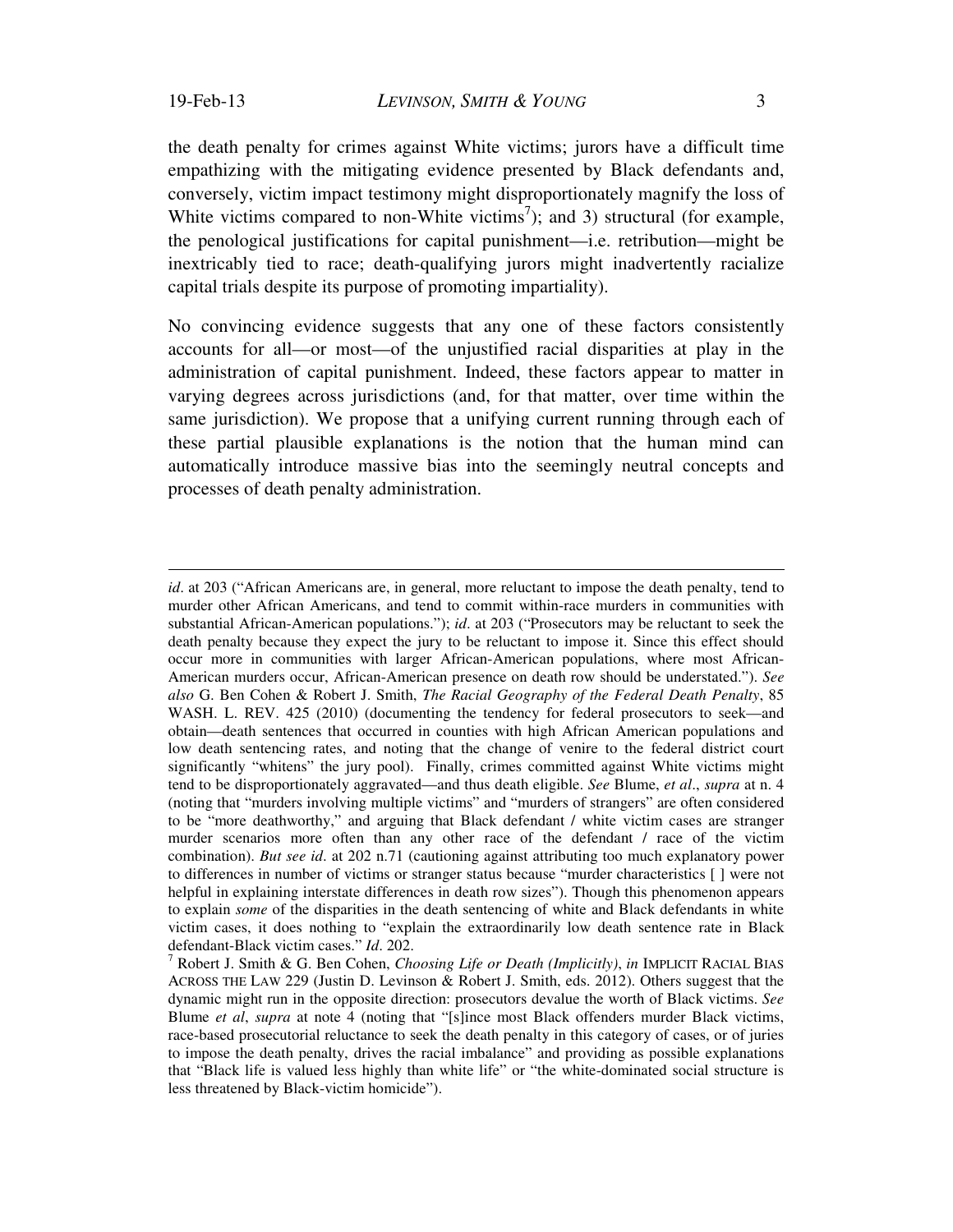Few scholars have relied on modern social science methods or evidence to deconstruct the ways the human mind may unwittingly contribute to racial disparities in the death penalty.<sup>8</sup> This Article begins to fill that gap by considering racial disparities in capital punishment through the lens of implicit racial bias. Implicit bias refers to the automatic attitudes and stereotypes that appear in individuals.<sup>9</sup> These biases have been shown to affect a broad range of behaviors and decisions, and the breadth of knowledge continues to expand.<sup>10</sup> Implicit biases, for example, have been shown to predict the way economic allocations are made,<sup>11</sup> medical treatments are rendered, $^{12}$  job interviews are offered, $^{13}$  and more. Yet knowledge of implicit cognitive processes has yet to be adequately considered an underlying source of inequity in capital punishment.<sup>14</sup> To address

 8 Theodore Eisenberg & Sheri Lynn Johnson, *Implicit Racial Attitudes of Death Penalty Lawyers*, 53 DEPAUL L. REV. 1539 (2004); Justin D. Levinson, *Race, Death and the Complicitous Mind*, 58 DEPAUL L. REV. 599 (2009); Smith & Cohen, *supra* note 7. 9

For a summary of implicit bias social science research, see Justin D. Levinson, Danielle K. Young & Laurie A. Rudman, *Implicit Racial Bias: A Social Science Overview*, *in* IMPLICIT RACIAL BIAS ACROSS THE LAW, *supra* note 7, at 9 [hereinafter Levinson et al., *A Social Science Overview*] (citing John A. Bargh et al., *Automaticity of Social Behavior: Direct Effects of Trait Construct and Stereotype Activation on Action*, 71 J. PERSONALITY & SOC. PSYCHOL. 230, 230 (1996); Patricia G. Devine, *Stereotypes and Prejudice: Their Automatic and Controlled Components*, 56 J. PERSONALITY & SOC. PSYCHOL. 5, 9 (1989); Jennifer L. Eberhardt et al., *Seeing Black: Race, Crime, and Visual Processing*, 87 J. PERSONALITY & SOC. PSYCHOL. 876 (2004); Daniel T. Gilbert & J. Gregory Hixon, *The Trouble of Thinking: Activation and Application of Stereotypic Beliefs*, 60 J. PERSONALITY & SOC. PSYCHOL. 509 (1991); Anthony Greenwald et al., *Understanding and Using the Implicit Association Test: III. Meta Analysis of Predictive Validity*, 97 J. PERSONALITY & SOC. PSYCHOL. 17 (2009)). For a more theoretical perspective underlying work on implicit bias, see Mahzarin R. Banaji, *Implicit Attitudes Can Be Measured*, *in* THE NATURE OF REMEMBERING: ESSAYS IN HONOR OF ROBERT G. CROWDER 123 (Henry L. Roediger III et al. eds., 2001); Anthony G. Greenwald & Mahzarin R. Banaji, *Implicit Social Cognition:* 

<sup>&</sup>lt;sup>10</sup> See Levinson et al., *A Social Science Overview, supra* note 9. *See, e.g.*, Joshua Correll et al., *The Police Officer's Dilemma: Using Ethnicity to Disambiguate Potentially Threatening Individuals*, 83 J. PERSONALITY & SOC. PSYCHOL. 1314 (2002); Joshua Correll et al., *Across the Thin Blue Line: Police Officers and Racial Bias in the Decision to Shoot*, 92 J. PERSONALITY & SOC. PSYCHOL. 1006 (2007); Greenwald, et al., supra note 9. , 11 Laurie Association *Test*, 10<sup>11</sup> Laurie A. Rudman & Richard D. Ashmore, *Discrimination and the Implicit Association Test*, 10<sup>1</sup>

GROUP PROCESSES & INTERGROUP REL. 359 (2007).<br><sup>12</sup> Alexander R. Green et al., *Implicit Bias among Physicians and its Prediction of Thrombolysis Decisions for Black and White Patients, 22 J. GEN. INTERNAL MED. 1231 (2007).* 

<sup>&</sup>lt;sup>13</sup> Dan-Olof Rooth, Automatic Associations and Discrimination in Hiring: Real World Evidence 17 LABOUR ECON. 523 (2010); Jens Agerstrom & Dan-Olof Rooth, *The Role of Automatic Obesity* 

<sup>&</sup>lt;sup>14</sup> See Smith & Cohen, *supra* note 7. Several scholars have suggested that implicit bias plays a role in death penalty disparities, but have yet to empirically or deeply explore these hypotheses. *See, e.g.*, Lucy Adams, Comment, *Death by Discretion: Who Decides Who Lives and Dies in the United States of America?* 32 AM. J. CRIM. L. 381, 389–90 (2005) (stating that "a white prosecutor may — consciously or subconsciously — perceive a crime to be more 'outrageously or wantonly vile, horrible, or inhuman' if it is alleged to have been committed against a white victim" (quoting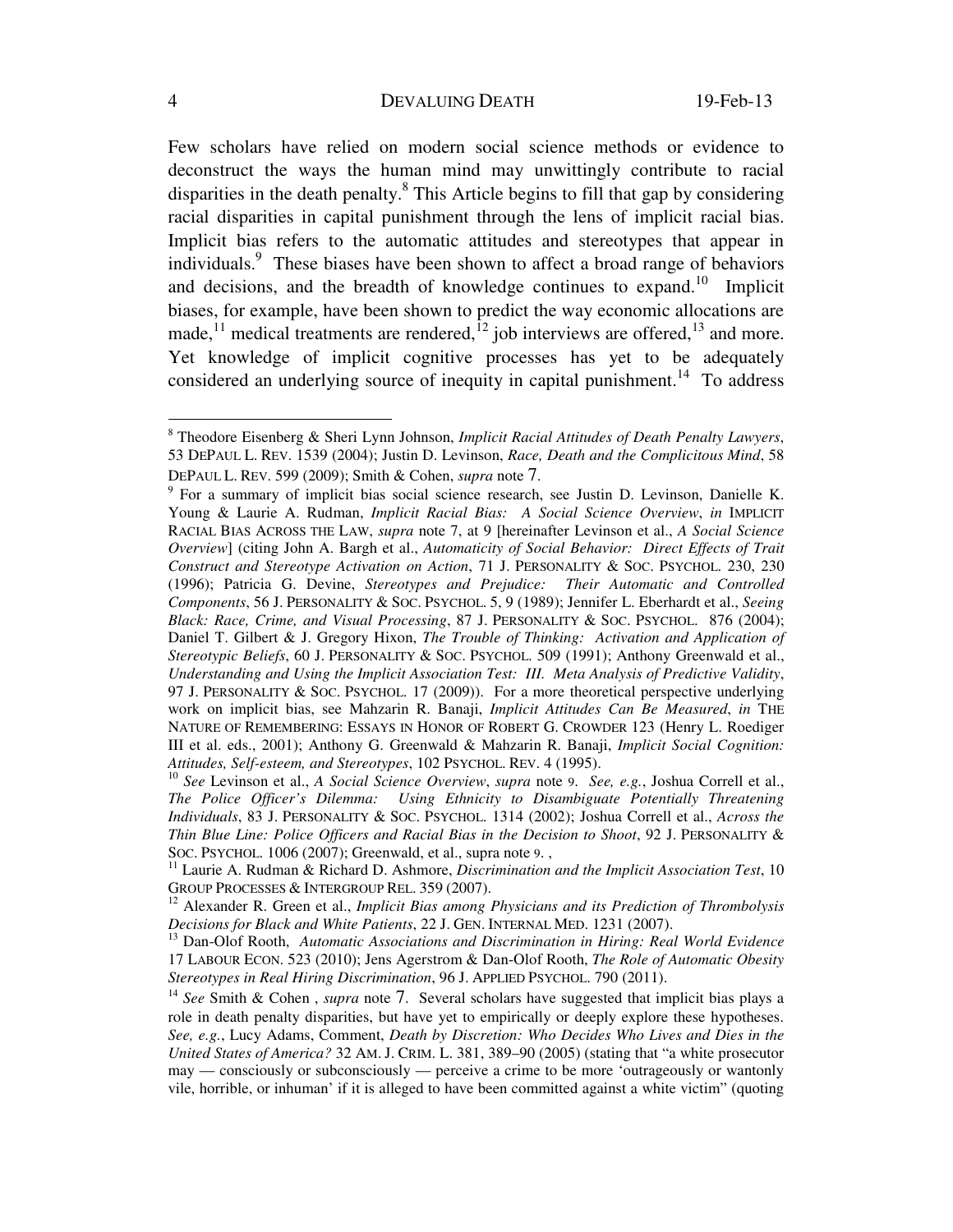$\overline{a}$ 

this knowledge gap, we conducted an empirical study of jury eligible citizens from six of the most active death penalty states.<sup>15</sup> The results of the study underscore the potentially powerful role of implicit bias and suggest that racial disparities in the modern death penalty could be linked to the very concepts entrusted to maintain the continued constitutionality of capital punishment: its retributive core, its empowerment of juries to express the cultural consensus of local communities, and the post-*Gregg* regulatory measures that promised to eliminate arbitrary death sentencing.

Empirical research on race and the death penalty outside the context of implicit bias has been a model of productivity in early empirical legal scholarship. In a particularly busy period beginning in the early 1970s, researchers investigated topics spanning from the role of death qualification on the composition of the  $j$ ury,<sup>16</sup> to the now famous race of victim effects that (over thirty years after they were first discovered) continue to define the make-up of death rows everywhere.<sup>17</sup> Much of this work has relied on modern and sophisticated empirical methods. Yet empirical work on implicit bias has barely scratched the surface of issues

GA. CODE ANN. § 17-10-30(b)(7) (1994)); Scott W. Howe, *The Futile Quest for Racial Neutrality in Capital Selection and the Eighth Amendment Argument for Abolition Based on Unconscious Racial Discrimination*, 45 WM. & MARY L. REV. 2083, 2094–2106 (2004) (considering the extreme deference given to prosecutors); Rory K. Little, *What Federal Prosecutors Really Think: The Puzzle of Statistical Race Disparity Versus Specific Guilt, and the Specter of Timothy McVeigh*, 53 DEPAUL L. REV. 1591, 1599–1600 (2004) (addressing "unconscious race empathy" that white prosecutors may have with white defendants or white victims); Jeffrey J. Pokorak, *Probing the Capital Prosecutor's Perspective: Race of the Discretionary Actors*, 83 CORNELL L. REV. 1811, 1819 (1998) (alluding to unconscious biases produced due to similarities between prosecutors and victims); Yoav Sapir, *Neither Intent nor Impact: A Critique of the Racially Based Selective Prosecution Jurisprudence and a Reform Proposal*, 19 HARV. BLACKLETTER L.J. 127, 140–41 (2003) (proposing that it "is likely that unconscious racism influences a prosecutor even more than it affects others").

<sup>15</sup> Alabama, Arizona, California, Florida, Oklahoma, and Texas.

<sup>16</sup> *See, e.g*., J. Bronson, *On the Conviction Proneness and Representativeness of the Death-Qualified Jury: An Empirical Study of Colorado Veniremen*, 12 U. Colo. L. Rev. 1 (1970); J. Bronson, *Does the Exclusion of Scrupled Jurors in Capital Cases Make the Jury More Likely to Convcit? Some Evidence from California*, 3 Woodrow Wilson L.J. 11 (1980); Claudia L. Cowen et al., *Effects of Death Qualification*, 8 LAW & HUM. BEHAV. 53 (1984); Robert Fitzgerald & Phoebe C. Ellsworth, *Due Process vs. Crime Control: Death Qualification and Jury Attitudes*, 8 LAW & HUM. BEHAV. 31, 46–48 (1984); Craig Haney, *On the Selection of Capital Juries: The Biasing Effects of the Death-Qualification Process*, 8 LAW & HUM. BEHAV. 121 (1984); George L. Jurow, *New Data on the Effect of a "Death Qualified Jury" on the Guilt Determination Process*, 84 Harv. L. Rev. 567 (1971); William C. Thompson et al., *Death Penalty Attitudes and Conviction Proneness: The Translation of Attitudes into Verdicts*, 8 LAW & HUM. BEHAV. 95, 109 (1984). <sup>17</sup> David C. Baldus & James W.L. Cole, *Quantitative Proof of Intentional Discrimination*,1

EVALUATION QUARTERLY 53 (1977); David C. Baldus et al., *Identifying Comparatively Excessive Sentences of Death: A Quantitative Approach*, 33 STAN. L. REV. 1 (1980); David C. Baldus et al., *Comparative Review of Death Sentences: An Empirical Study of the Georgia Experience*, 74 J. CRIM. LAW & CRIMINOLOGY 661 (1983); BALDUS ET AL., EQUAL JUSTICE, *supra* note 3.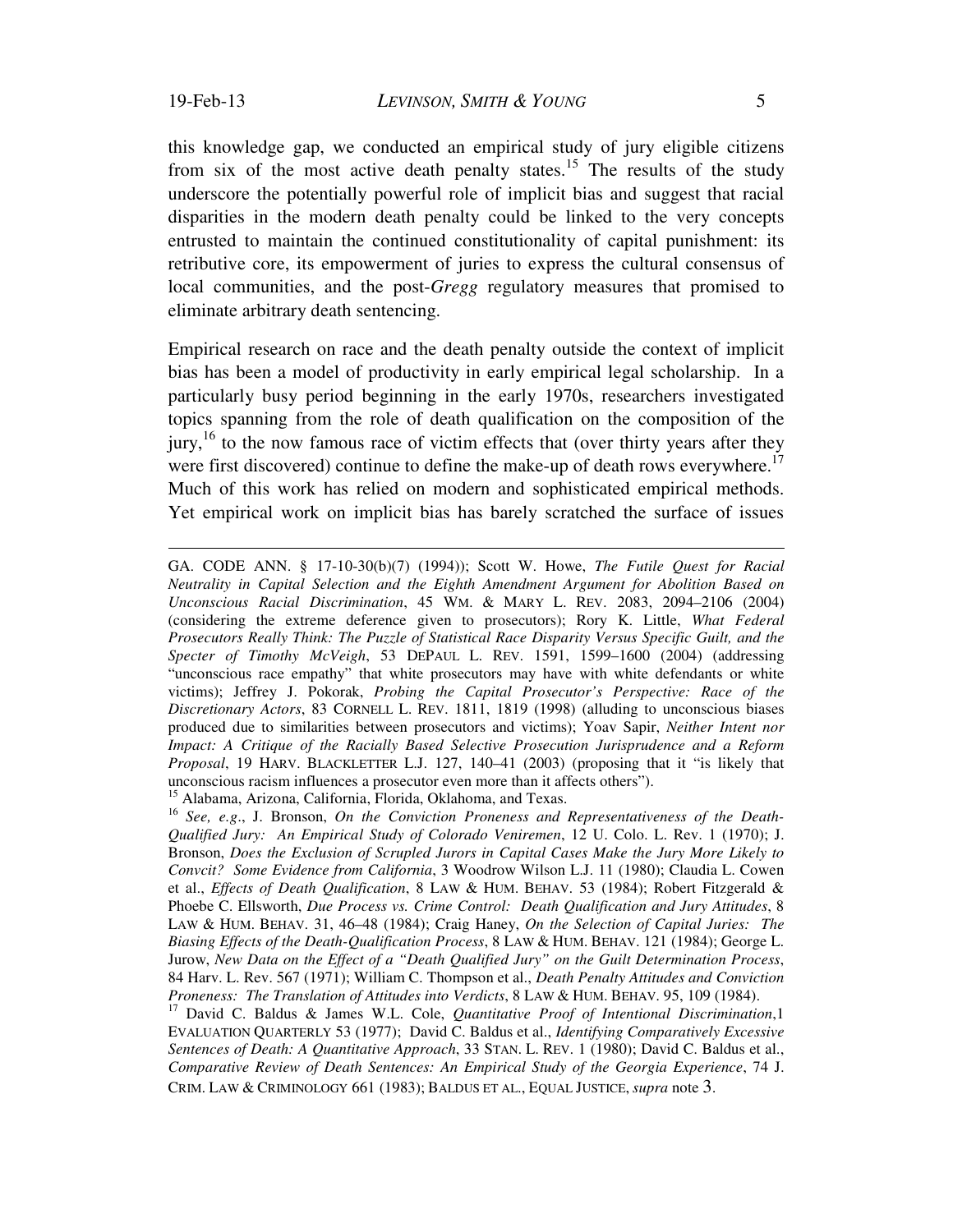related to race and the death penalty.<sup>18</sup> In an effort to begin an empirical consideration of implicit bias in the death penalty, we designed a study that examined the role of implicit bias in a broad range of jury eligible citizens in six leading death penalty states. Our study pursued a range of hypotheses relevant to racial bias and the death penalty, including: (1) do jury eligible citizens in death penalty states harbor implicit racial stereotypes, such as stereotypes that Blacks are aggressive, lazy, and worthless, and Whites are virtuous, hard-working, and valuable; (2) do death qualified jurors hold stronger implicit and explicit racial biases than non-death qualified jurors; and (3) do implicit and explicit biases predict death penalty decision-making depending upon the race of the defendant and the victim.

We hypothesized that capital jurors possess implicit racial biases both as to traditional racial stereotypes as well as moral stereotypes related to the value of human life (specifically, that White people are more valuable than Black people). We also predicted that death qualification, a legal process designed to provide fairness in the administration of the death penalty, actually functions to remove the least racially biased jurors from juries. And finally, we hypothesized that jurors' implicit biases would help predict their ultimate life and death decisions.

Results of the study confirmed several of our hypotheses. To begin with, we found, as expected, that jury eligible citizens harbored the two different kinds of implicit racial bias we tested: implicit racial stereotypes about Blacks and Whites generally, as well as implicit associations between race and the value of life (using a measure we designed called the "Value of Life  $IAT$ "<sup>19</sup>). In addition, we

<sup>18</sup> *See* Eisenberg & Johnson, *supra* note 8. In Eisenberg and Johnson's study, the researchers tested whether a sample of capital defense attorneys held implicit racial bias, as employed by (a paper and pencil version of) the IAT. They found that the attorneys, a group that one would expect to resist such biases, harbored similar biases to the rest of the population. *Id*. at 1556. <sup>19</sup> IAT stands for Implicit Association Test. The IAT:

pairs an attitude object (such as a racial group) with an evaluative dimension (good or bad) and tests how response accuracy and speed indicate implicit and automatic attitudes and stereotypes. Participants sit at a computer and are asked to pair an attitude object (for example, Black or white, man or woman; fat or thin) with either an evaluative dimension (for example, good or bad) or an attribute dimension (for example, home or career, science or arts) by pressing a response key as quickly as they can. For example, in one task, participants are told to quickly pair together pictures of African-American faces with positive words from the evaluative dimension. In a second task, participants are obliged to pair African-American faces with negative words. The difference in the speed at which the participants can perform the two tasks is interpreted as the strength of the attitude (or in the case of attributes, the strength of the stereotype). For example, if participants perform the first task faster than the second task, they are showing implicitly positive attitudes toward Blacks. Similarly, if they are faster to perform tasks that oblige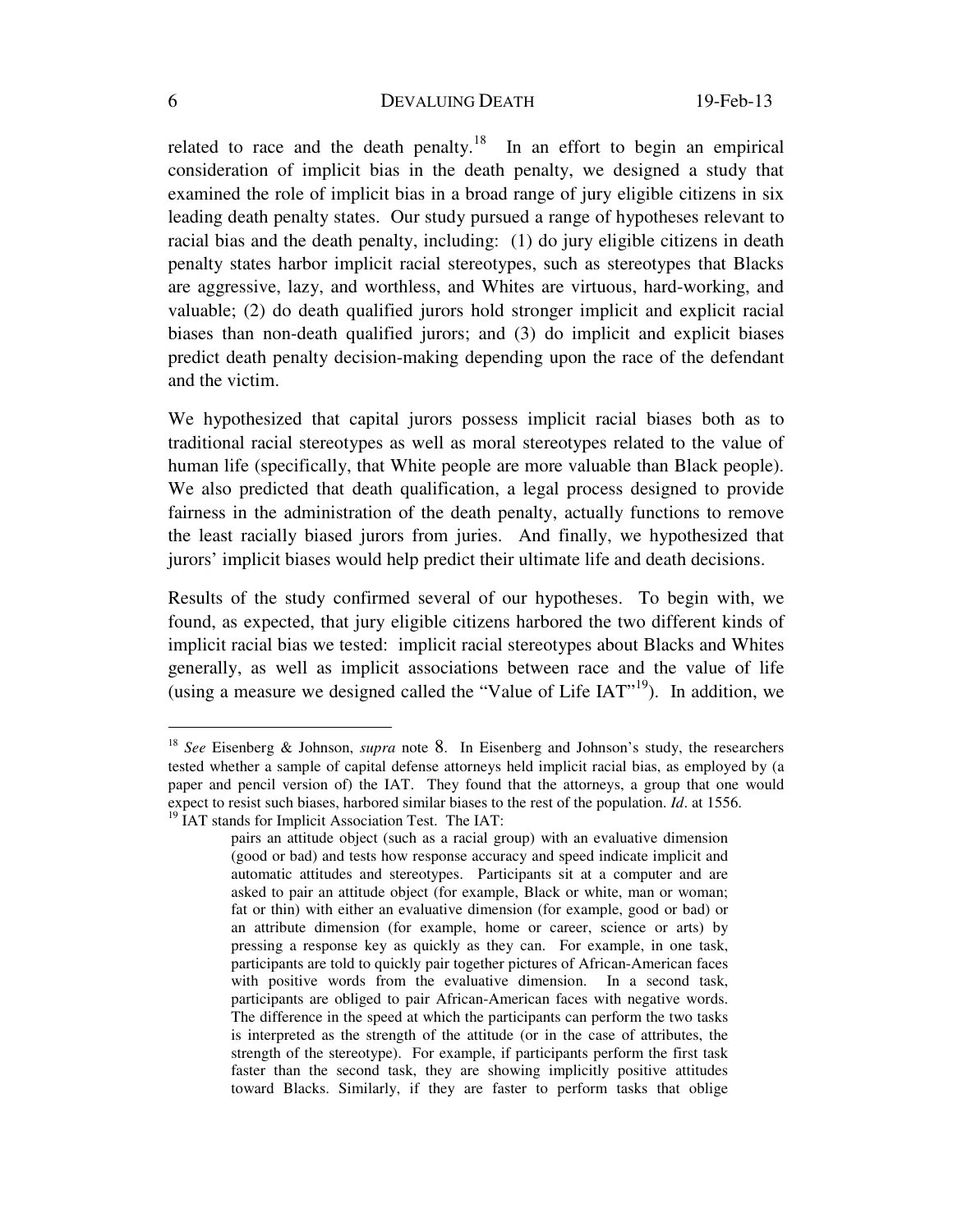found, as predicted, that death qualified jurors harbored stronger racial biases than excluded jurors; $^{20}$  these differences in racial bias levels were revealed on both implicit and self-reported (explicit) measures. Turning to the mock trial scenario we conducted, although our overall results did not replicate the known racial effects on ultimate life and death decisions, results of the study showed that implicit racial bias predicted race of defendant effects.<sup>21</sup> That is, the more the mock jurors showed implicit bias that related to race and the value of human life, the more likely they were to convict a Black defendant relative to a White defendant. In addition we found that self-reported (explicit) racial bias predicted death decisions based on the race of the victim.

This Article considers what an implicit bias examination can contribute to the discussion of racial disparities and capital punishment and presents the empirical study we conducted to test our hypotheses. The Article is organized as follows: Section II frames the issue by presenting the historical and constitutional problem. It considers the history of race in the death penalty, and specifically focuses on the modern prevalence of race of victim effects and the constitutional challenges surrounding racial inequalities in capital punishment. Section III introduces implicit bias to the capital context. It briefly summarizes empirical implicit bias scholarship in the criminal justice realm, proposes an implicit bias model of jury decision-making that could be relevant both to non-capital and capital cases, and presents a theory that attempts to deconstruct the role of implicit bias in capital cases. Section IV details the empirical study. It begins by describing the methods and materials of the experiment, which was conducted in six leading death penalty states, and concludes by presenting the results. Among other things, the results of the study found that death qualified jurors are more racially biased (both implicitly and explicitly) than non-death qualified jurors and also that both implicit and explicit biases can play a role in the ultimate decision of whether a defendant lives or dies. Section V considers the implications of the study from multiple perspectives and contextualizes the results both in legal scholarship and in terms of constitutional jurisprudence. We conclude with a brief examination of future pathways for identifying and assessing the locations where racial disparities continue to plague the administration of the death penalty.

categorizing women with home than tasks that oblige categorizing women with career, they are showing implicit sex stereotyping.

Levinson et al., *A Social Science Overview*, *supra* note 9 at 16-17.<br><sup>20</sup> These jurors would be excluded because they would not be willing to convict when death was a possible penalty or to impose the death penalty after a conviction.<br><sup>21</sup> *See supra* notes 199-200 and accompanying text.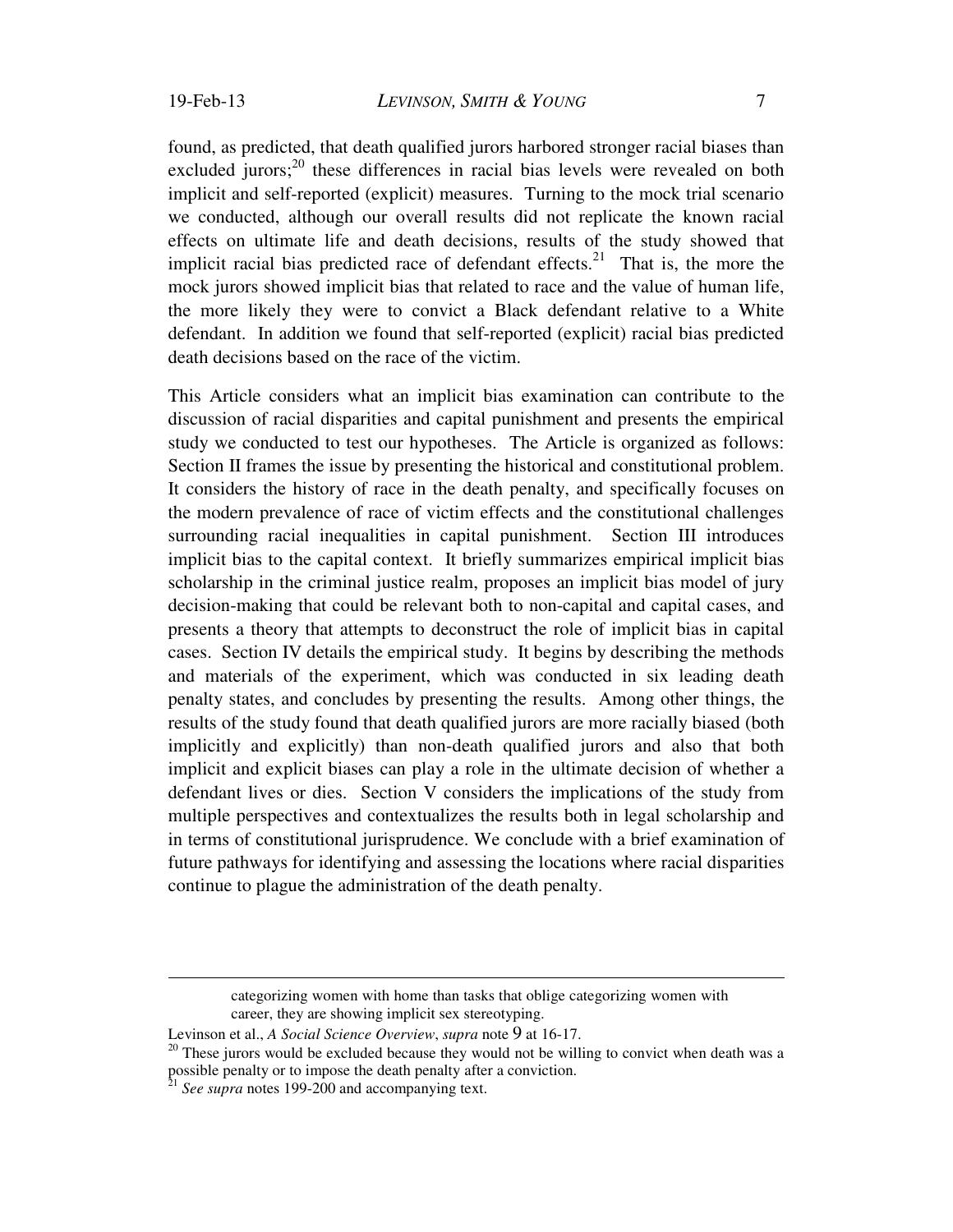## II. RACE AND DEATH: STILL INTERTWINED AND STILL LEGAL

The close connection between race and the death penalty has deep historical and cultural roots that have been considered by both the Supreme Court and by legal scholars for generations. This section begins with a brief sketch of the historical relationship between race and the death penalty in the period before *Furman v.*  Georgia,<sup>22</sup> the 1972 decision that ended the pre-modern death penalty in America. It then details the doctrinal structure used to regulate capital punishment since *Furman*. Next, it considers where unjustified racial disparities enter into the administration of capital punishment and examines both how scholars have understood why such disparities persist as well as offers new perspectives that may further illuminate America's continuing cultural and legal struggles with race and death.

## *A. Race and the Unregulated Death Penalty: From Lynching Mobs to Furman v. Georgia*

Race and capital punishment share a long, intertwined history in the United States. Pre-Civil War states formally set the punishment for some crimes at death when committed by a Black man and a lesser sentence when committed by a White man. <sup>23</sup> These states also labeled some crimes as death-eligible (or not) based on whether the victim was White or Black.<sup>24</sup> Formal discrimination faded eventually, but the fear of freed Black men escalated across the South (and, as Black Americans moved North and West, outside of the South, too). This fear dovetailed with the argument that the death penalty was a necessary tool for maintaining social order, especially against the threat of Blacks. For example, in 1927, the Governor of Arkansas, addressing "one of the South's most serious problems," i.e., "the negro question,"<sup>25</sup> argued that because Blacks were "still quite primitive, and in general culture and advancement in a childish state of progress, [i]f the death penalty were to be removed from our statute books, the

 $22$  408 U.S. 238 (1972).

<sup>23</sup> *See* Amsterdam, *supra* note 4 ("Prior to the Civil War, all Southern States provided by law that slaves - and sometimes free Negroes as well - should be sentenced to death for crimes punishable by lesser penalties when whites committed them. After the War ended slavery, formal legal discrimination against free Negroes and Mulattoes was perpetuated by the Black Codes; African-Americans continued to be punished by death for crimes with lesser punishments for whites.").<br><sup>24</sup> *Id.* <sup>25</sup> *See* BANNER, *supra* note 1 at 228.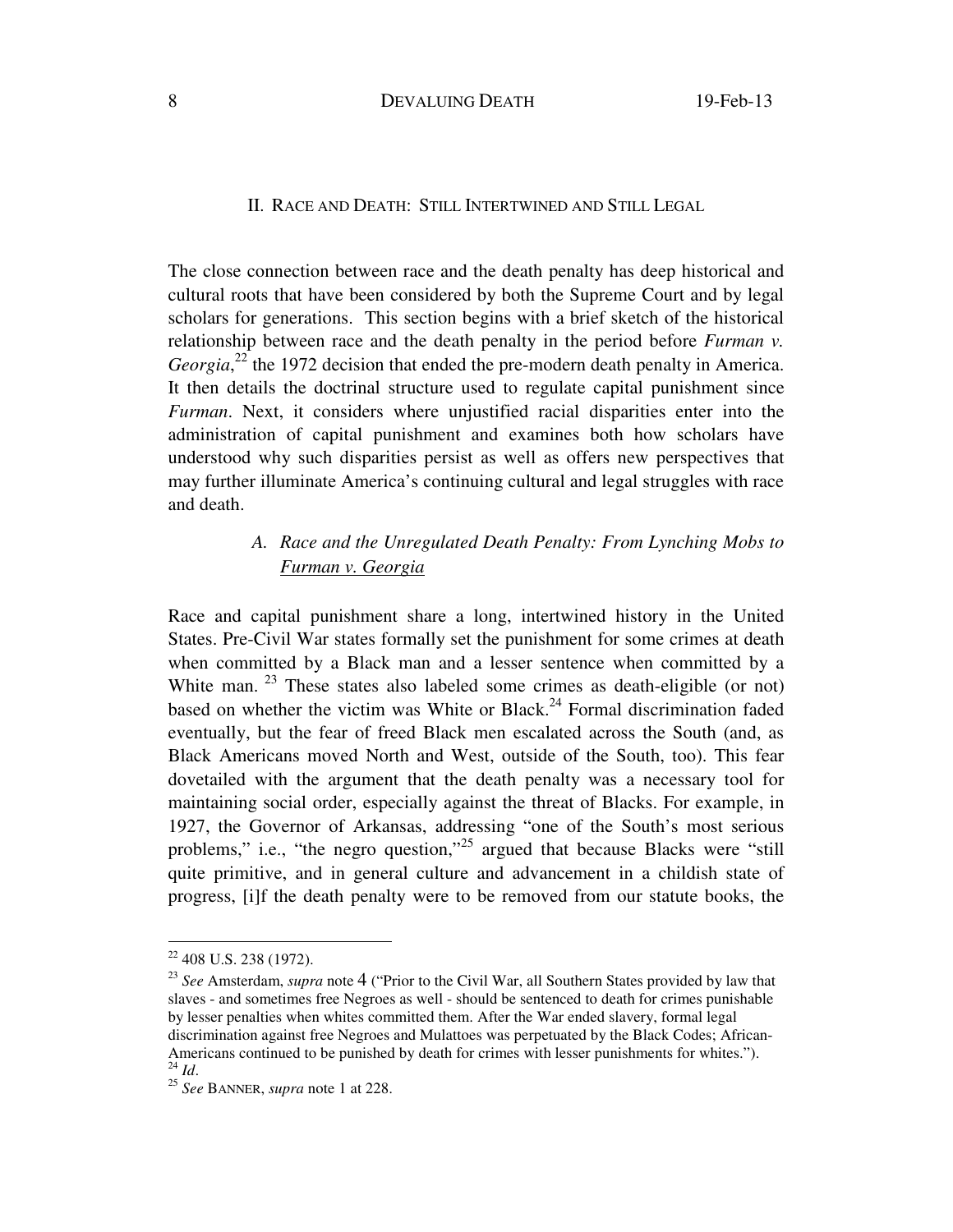tendency to commit deeds of violence would be heightened [because] the greater number of the race do not maintain the same ideals as the Whites."<sup>26</sup>

Other commentators proposed expansion—or at least opposed abolition—of capital punishment on the grounds the death penalty served as a structurally manageable alternative to lynching.<sup>27</sup> The general argument was that "southerners' strong desire to exact retribution for crime would result in even more lynching,"<sup>28</sup> unless the death penalty remained intact.<sup>29</sup> The following excerpt from an editorial in a Shreveport, Louisiana newspaper in 1914 illustrates the thrust of the idea:

There are "suggestions from some of the newspapers of the State that Louisiana follow the lead of a few other States and abolish the death penalty," but "[w]ould not one result be to increase the number of lynchings? Would the murderer be permitted to reach State prison in safety from the vengeance of an outraged citizenship  $\ldots$ ?"<sup>30</sup>

Beginning in the 1920s, the Supreme Court poked around the edges of state capital statues by intervening in truly abhorrent death penalty cases where Black

 $26$  *Id.* 

<sup>&</sup>lt;sup>27</sup> *Id*. at 228 ("Southern whites turned toward alternative forms of racial subjugation, and one of those was the death penalty. That capital punishment was necessary to restrain a primitive, animalistic Black population became an article of faith among white southerners that persisted well into the twentieth century.").

<sup>28</sup> *Id*. at 229.

<sup>29</sup> *Id*.; *see also Furman*, 408 U.S. at 303 (Brennan, J., concurring) (rejecting the claim that capital punishment is constitutional because it "satisfies the popular demand for grievous condemnation of abhorrent crimes and thus prevents disorder, lynching, and attempts by private citizens to take the law into their own hand") G. Ben Cohen, *The Racial Geography of Retribution*, 10 OHIO ST. J. CRIM. L. 65, 87 (2012) ("[T]he broad correlation between counties with high death sentencing rates today and counties that had multiple lynchings in the early 1900s justifies specific inquiry."); *id*. (citing Carol S. Steiker and Jordan M. Steiker, *Centennial Symposium: A Century Of Criminal Justice: I. Crimes And Punishment: Capital Punishment: A Century Of Discontinuous Debate Summer*, 100 J. CRIM. L. & CRIMINOLOGY 643, 646-662 (2010) (labeling "the death penalty as a necessary antidote to lynching")); *id*. (noting that "[s]upporters of capital punishment urged that the maintenance of the death penalty was a necessary antidote to lynching; indeed, it may well be that some who might otherwise have opposed the death penalty came reluctantly to support it as a lesser evil, given that the anti-lynching voices tended to come from the more politically progressive members of communities in which lynching was most prevalent").<br><sup>30</sup> Cohen, *supra* note 29, at 94 (citing *Editorial, The Shreveport Times, April 13, 1914*). Other

commentators suggest *expanding* the death penalty based on the need to control freed Blacks. *See*  BANNER, *supra* note 1 ("Virginia chemist and farmer Edmund Ruffin complained that the free slaves were committing so many crimes that "burglary, robbery and arson ought to be again punished by death.").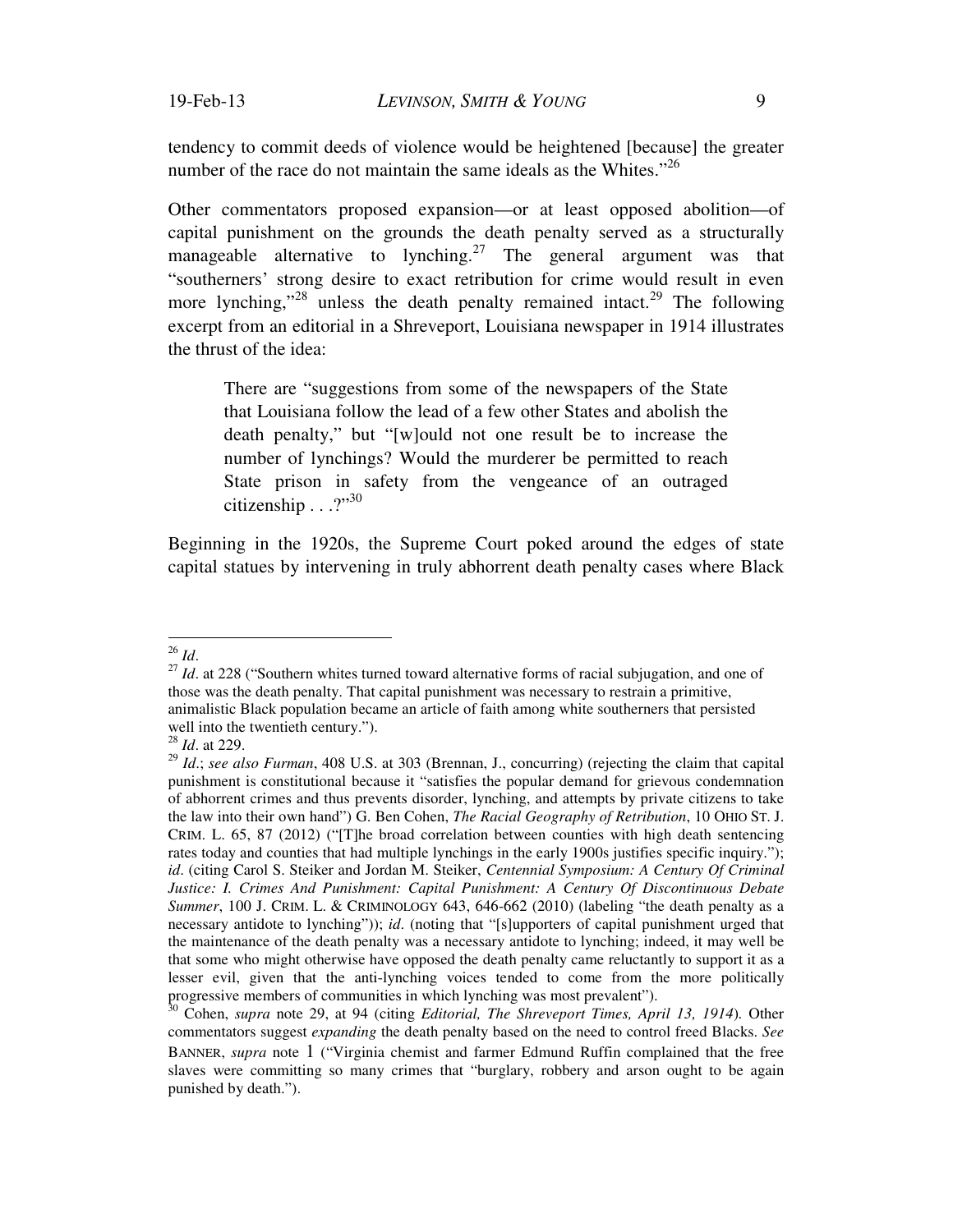defendants received visible shoddy justice— $31$  cases that legal historian Michael Klarman has labeled variously as "Jim Crow at its worst,"<sup>32</sup> "legal lynching,"<sup>33</sup> and "sentences designed to appease an angry mob."34 By the 1960s, the problem of racially disparate death penalty schemes had bubbled to the surface. The South was the center of gravity for these observed disparities, and nowhere was the impact greater than in the application of the death penalty to the crime of rape: all but two of the eighteen jurisdictions that still punished rape capitally in 1953 were Southern jurisdictions and greater than 90% of Americans executed for rape in the eight preceding decades had been Black Americans.<sup>35</sup> Indeed, the improper influence of race on the administration of the death penalty contributed to the United States Supreme Court halting death sentencing nationally in 1972. In *Furman v. Georgia*, the Supreme Court struck down Georgia and Texas death penalty statutes and placed a de facto prohibition on all then existing capital sentencing schemes. $36$  The concurring opinions of Justice Douglas and Justice Marshall highlighted the racially unequal application of the death penalty among the races. $37$  Justice Douglas cited to the final report of Lyndon Johnson's President's Commission on Law Enforcement and the Administration of Criminal Justice, which concluded that "[t]he death sentence is disproportionately imposed and carried out on the poor, the Negro, and the members of unpopular groups."<sup>38</sup> Justice Douglas also cited to a comprehensive study of the Texas death penalty

<sup>&</sup>lt;sup>31</sup> BANNER, *supra* note 1 at 215 ("the Court had intervened in a series of Southern cases in which violence and intimidation had produced death sentences that it regarded as a travesty of justice"); *id*. (listing, *inter alia*, *Moore v. Demspey*—overturning convictions against six Black men where their confessions were produced by torture—, *Powell v Alabama* and *Norris* v. *Alabama* reversing the convictions of the Scottsboro boys, who were Black men convicted of raping two white woman and tried in a trial that reflected mob-rule rather than the rule of law—, and *Patton v. Mississippi*—reversing conviction where all white jury imposed a death sentence against a Black

defendant in a jury with a 1/3 Black American population).<br><sup>32</sup> Michael Karlman, *Scottsboro*, 93 MARQ. L. REV. 379, 422 and 426 (2009).<br><sup>33</sup> Id. at 393 (quoting DAN T. CARTER, SCOTTSBORO: A TRAGEDY OF THE AMERICAN SOUTH 1 (rev. ed. 1979).

Id. at 382 ("Some jurisdictions actually enacted laws deisgned to prevent lynchings by providing for special terms of court to convene within days of alleged rapes and other incendiary crimes. In many instances, law enforcement officers explicitly promised would-be lynch mobs that black defendants would be quickly tried and executed if the mob desisted, and prosecutors appealed to juries to convict in order to reward mobs for good behavior and thus encourage similar restraint in the future.").

<sup>35</sup> See Donnald H. Partington, *The Incidence of the Death Penalty for Rape in Virginia*, 22 WASH. & LEE L. REV. 43, 53 ("The execution statistics show that the total number of executions for rape in the states imposing the death penalty during all or some of the period, was 444; of these, 399 were Negroes . . ..").<br> $36$  Furman v. Georgia, *supra* note 22 at 239-40.

<sup>&</sup>lt;sup>37</sup> Id. at 251, 364 ("The Negro convicted of rape is far more likely to get the death penalty than a term sentence . . .." and "It is immediately apparent that Negroes were executed far more often than whites in proportion to their percentage of the population."). 38 *Id*. at 251.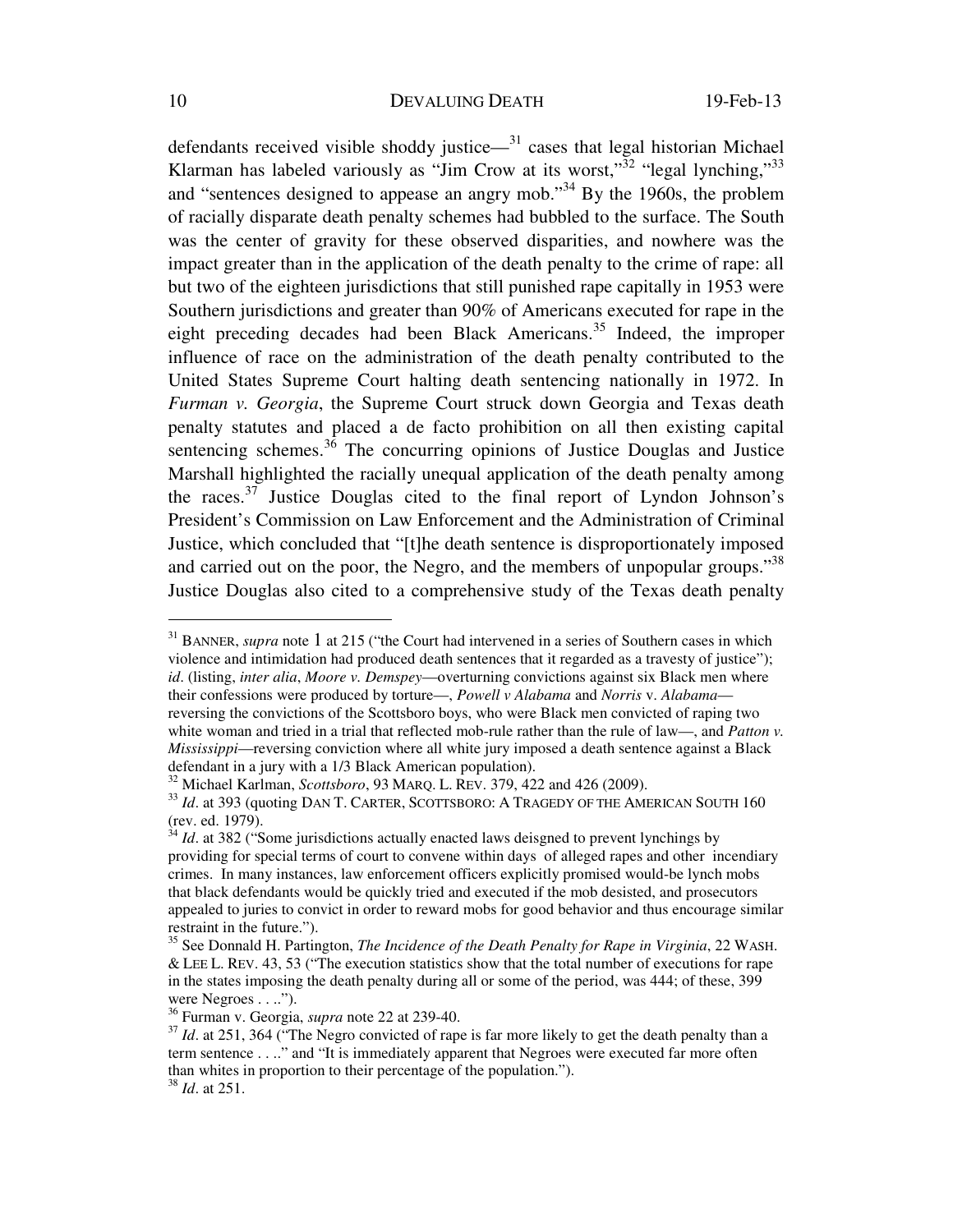from 1924-1968, which found "several instances where a White and a Negro were co-defendants, the White was sentenced to life imprisonment or a term of years, and the Negro was given the death penalty" and that "[t]he Negro convicted of rape is far more likely to get the death penalty than a term sentence, whereas Whites and Latins are far more likely to get a term sentence than the death penalty."39

In his concurring opinion, Justice Marshall added that it becomes "immediately apparent [from historical execution statistics] that Negroes were executed far more often than whites in proportion to their percentage of the population.<sup> $40$ </sup> Marshall continued: "Studies indicate that while the higher rate of execution among Negroes is partially due to a higher rate of crime, there is evidence of racial discrimination."<sup>41</sup> After considering the arguments put forward by Douglas and Marshall, Justice Stewart wrote, "[m]y concurring Brothers have demonstrated that, if any basis can be discerned for the selection of these few to be sentenced to die, it is the constitutionally impermissible basis of race." $42$ Nonetheless, Stewart concluded that "racial discrimination has not been proved," and thus he "put it to one side."<sup>43</sup> The *Furman* court simply held in a one paragraph per curiam opinion that "the imposition and carrying out of the death penalty in these cases constitute cruel and unusual punishment in violation of the Eighth and Fourteenth Amendments," which left the death penalty temporarily suspended, but with an implicit invitation for reform $44$ 

## *B. Race and the Regulated Death Penalty: From Furman v. Georgia to the Present.*

In the years immediately following *Furman*, state legislatures wasted no time in recalibrating and reenacting death penalty schemes that would withstand constitutional scrutiny.45 Just four years after *Furman*, the Court gave its blessing to capital punishment in the 1976 case of *Gregg v. Georgia*, 46 noting that statutes like the newly minted Georgia statute contain procedural safeguards that help

46 428 U.S. 153 (1976).

 $39$  *Id.* at 250-251.

<sup>39</sup> *Id*. at 250-251. 40 *Id*. at 364 (Marshall, J., concurring). 41 *Id*. 42 Furman v. Georgia *supra* note 22 at 310 (Stewart, J., concurring). 43 *Id*. 44 *Id*. at 240.

<sup>45</sup> *See* Gregg v. Georgia, 428 U.S. 153, 179-180 (1976) ("The most marked indication of society's endorsement of the death penalty for murder is the legislative response to *Furman.* The legislatures of at least 35 States have enacted new statutes that provide for the death penalty for at least some crimes that result in the death of another person.").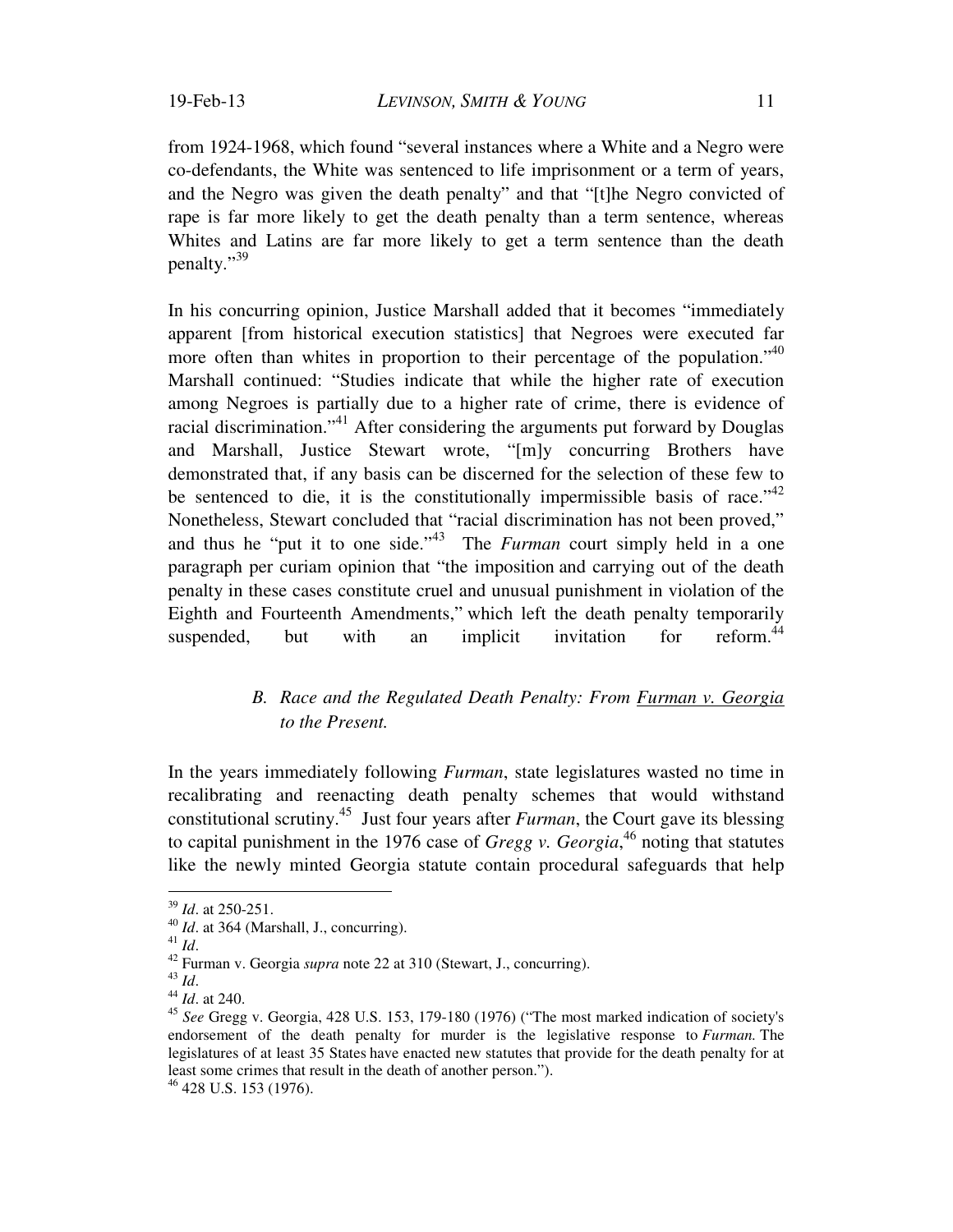guard against arbitrary or discriminatory imposition of the death penalty.<sup>47</sup> The Court noted that some of the procedural safeguards that Georgia adopted were aimed at stamping out racial arbitrariness: they included a "questionnaire [for trial judges to complete with] six questions designed to disclose whether race played a role in the case" and a "provision for appellate review," which included a requirement that the Georgia Supreme Court explicitly decide "[w]hether the sentence of death was imposed under the influence of passion, prejudice, or any other arbitrary factor."48 The *Gregg* Court, then, did not eschew the importance of a race-neutral death penalty, but rather it placed its faith in the ability of the revised sentencing statutes to eliminate the importance of race in deciding who lives and who dies.

The Court's conclusion in *Gregg* that sufficient procedural regulation could stamp out racial and other arbitrariness from capital sentencing has been a source of great skepticism.49 The biggest post-*Gregg* race-based systemic challenge to the modern death penalty came in the 1987 case of *McCleskey v. Kemp*. 50 Warren McCleskey, a Black man, had been convicted and sentenced to death in Georgia for the murder of a White police officer.<sup>51</sup> McCleskey urged the Supreme Court to reverse his death sentence due to the influence of racial arbitrariness in the administration of the Georgia death-sentencing scheme.<sup>52</sup> To support this proposition, McClesksey introduced the results of two large-scale statistical studies of more than  $2,000$  Georgia capital cases.<sup>53</sup> These studies, known collectively as "the Baldus study," demonstrated that a capital defendant who

50 McCleskey v. Kemp, 481 U.S. 279 (1987).

<sup>&</sup>lt;sup>47</sup> *Id*. at 180 (explaining how "recently adopted statutes have attempted to address the concerns expressed by the Court in *Furman* primarily [] by specifying the factors to be weighed and the procedures to be followed in deciding when to impose a capital sentence").<br><sup>48</sup> *Id*. at 211-212. Though many states passed statutes that contained safeguards similar to those

enacted in Georgia, states did—and do—tend to give them perfunctory treatment. *See e.g. See Leigh B. Bienen, The Proportionality Review of Capital Cases by State High Courts After Gregg: Only "The Appearance of Justice,"* 87 J. CRIM. L. & CRIMINOLOGY 130, 140 (1996) (noting that more than 30 states passed similar safeguards, but that most of these states either perform perfunctory review or else have repealed proportionality / arbitrariness review altogether).

<sup>49</sup> *See*, *e.g.*, Carol Steiker and Jordan Steiker, *Sober Second Thoughts: Reflections on Two Decades of Constitutional Regulation of Capital Punishment*," 109 HARV. L. REV. 355 (1995) (describing the Court's then twenty year old *Gregg* experiment and concluding that procedural regulation failed to satisfy its Eighth Amendment objectives).

<sup>&</sup>lt;sup>51</sup> *Id.* at 283 (noting the race of both McCleskey and the police officer).

<sup>&</sup>lt;sup>52</sup> *Id.* at 291 ("[McCleskey] argues that race has infected the administration of Georgia's statute in two ways: persons who murder whites are more likely to be sentenced to death than persons who murder blacks, and black murderers are more likely to be sentenced to death than white murderers. As a black defendant who killed a white victim, McCleskey claims that the Baldus study demonstrates that he was discriminated against because of his race and because of the race of his victim.").

<sup>53</sup> *Id*. at 286-287.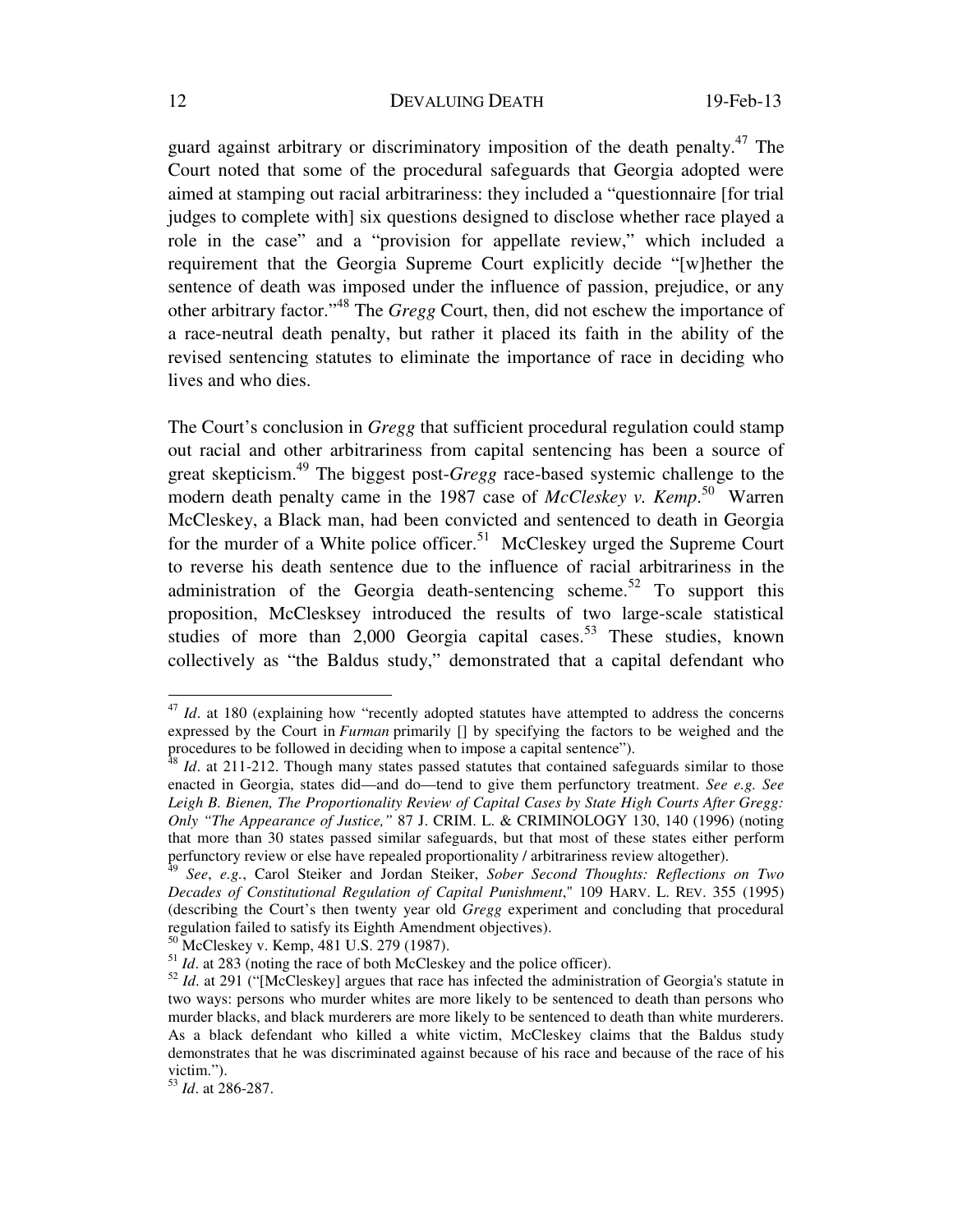killed a White victim was more than four times as likely to be sentenced to death than a capital defendant who murdered a Black victim.<sup>54</sup> The study also considered the likelihood of a death sentence given the various race of the defendant / race of the victim combinations. It found that the death penalty was imposed in "22% of the cases involving Black defendants and White victims; 8% of the cases involving White defendants and White victims; 1% of the cases involving Black defendants and Black victims; and 3% of the cases involving White defendants and Black victims."<sup>55</sup> The Baldus study demonstrated (as Justice Brennan explained) that "[o]f the more than 200 variables potentially relevant to a sentencing decision, race of the victim [was] a powerful explanation for variation in death sentence rates—as powerful as nonracial aggravating factors such as a prior murder conviction or acting as the principal planner of the homicide."<sup>56</sup>

McCleskey used the findings of the Baldus study to support his racial arbitrariness claim on two main grounds. First, McCleksley argued that the results of the statistical studies sufficed to raise an inference of purposeful discrimination, which, unless rebutted by Georgia, is enough to violate the Equal Protection clause.<sup>57</sup> Second, he argued that the study demonstrated a constitutionally intolerable risk under the Eighth Amendment that racial bias infected the Georgia death-sentencing scheme and thus McClesksey could not be guaranteed that he received a death sentence based on rationally and consistently applied non-racial factors.58

The Court rejected McCleskey's challenge on a variety of grounds. First, it rejected the Equal Protection challenge, finding "the Baldus study [to be] clearly insufficient to support an inference that any of the decisionmakers in McCleskey's case acted with discriminatory purpose."59 The Court explained "the application of an inference drawn from the general statistics to a specific decision in a trial and sentencing simply is not comparable to the application of an inference drawn from general statistics [in other settings such as petit jury composition or employment discrimination cases where such inferences are permitted]."<sup>60</sup> It reasoned that the death penalty was a genre particularly unsuited for this type of statistical inference because in the capital context each capital jury "is unique in

 $^{54}$   $\mathit{Id}.$ 

<sup>&</sup>lt;sup>55</sup> *Id.*<br><sup>56</sup> McCleskey v. Kemp, 481 U.S. at 326 (Brennan, J., dissenting).

<sup>57</sup> *Id*. at 291

<sup>58</sup> *Id*. at 299.

<sup>59</sup> *Id*. at 297.

<sup>60</sup> *Id*. at 294-295.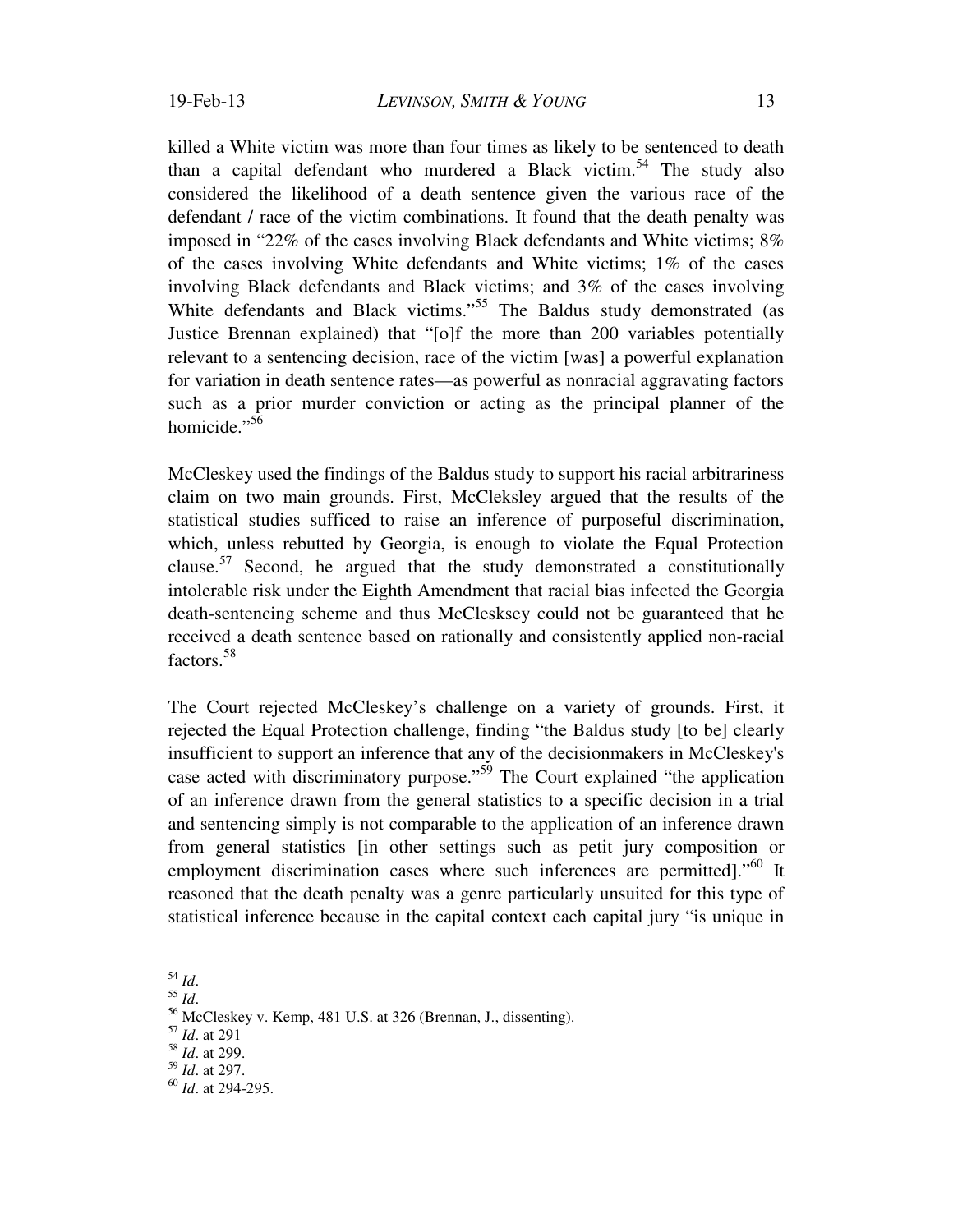its composition," is "selected from a properly constituted venire" and renders a final decision that "rest[s] on consideration of innumerable factors that vary according to the characteristics of the individual defendant and the facts of the particular capital offense."61 After noting its own "unceasing efforts to eradicate racial prejudice from our criminal justice system,"<sup>62</sup> the Court characterized the Baldus study as "at most . . . indicat[ing] a discrepancy that appears to correlate with race,"<sup>63</sup> "decline[d] to assume that what is unexplained is invidious,"<sup>64</sup> and "h[e]ld that the Baldus study does not demonstrate a constitutionally significant risk of racial bias affecting the Georgia capital sentencing process."65 Finally, the Court worried that if it "accepted McCleskey's claim that racial bias has impermissibly tainted the capital sentencing decision, we could soon be faced with similar claims as to other types of penalty."<sup>66</sup> This fear, Justice Brennan quipped in his dissent, is best labeled "a fear of too much justice."<sup>67</sup>

The discouragement from the *McCleskey* Court has not stopped researchers from documenting continued racial arbitrariness in the administration of capital sentencing schemes.<sup>68</sup> Indeed, a host of empirical studies measuring race of the defendant effects, race of the victim effects, or both, have been published since *McCleskey*. 69 Most of the post-McCleskey studies that report unjustified racial

 $61$   $Id.$ 

<sup>63</sup> *Id*. at 313.

- 
- 

<sup>&</sup>lt;sup>62</sup> McCleskey v. Kemp, 481 U.S. at 309.

<sup>64</sup> *Id*. 65 *Id*. 66 *Id*. at 315.

<sup>67</sup> *Id*. at 339 (Brennan, J., dissenting).

<sup>68</sup> *See*, *e.g.*, *infra* at notes 82-87; Lynch and Haney, *supra* note 5 at 576 (noting that "numerous scholars have used regression analysis to document the influence of race (particularly victim race) on death penalty decision making in a number of other states [besides Georgia], including California, Florida, Illinois, Maryland, Mississippi, Missouri, Nebraska, New Jersey, North Carolina, and South Carolina").

<sup>69</sup> *Id*.; *see*, *e.g*., Samuel R. Gross and Robert Mauro, *Patterns of Death: An Analysis of Racial Disparities in Capital Sentencing and Homicide Victimization*, 37 STAN. L. REV. 27, 106 (1984) (finding "remarkably stable and consistent" race of the victim effects "in the imposition of the death penalty under post-Furman statutes in the eight states [that the authors] examined" and explaining that the "legitimate sentencing variables that we considered could not explain these disparities, whether we controlled for these variables one at a time, organized them into a scale of aggravation, or used multiple regression analysis"). *But see* David C. Baldus, George Woodworth, David Zuckerman, Neil Alan Weiner, Barbara Broffitt, *Racial Discrimination and the Death Penalty in the Post-Furman Era: An Empirical and Legal Overview, With Recent Findings from Philadelphia*, 83 CORNELL L. REV. 1638, 1676-1760 (1998) (finding that Black defendants who committed mid-range capital crimes were four times more likely to receive a sentence of death than white defendants that committed similarly aggravated crimes, even after adjusting for caserelated factors); Jennifer L. Eberhardt et al., *Looking Deathworthy: Perceived Stereotypicality of Black Defendants Predicts Capital-Sentencing Outcomes*, 17 PSYCHOL. SCI. 383, 386 (2006) (finding that the degree with which the offenders in the Philadelphia dataset possess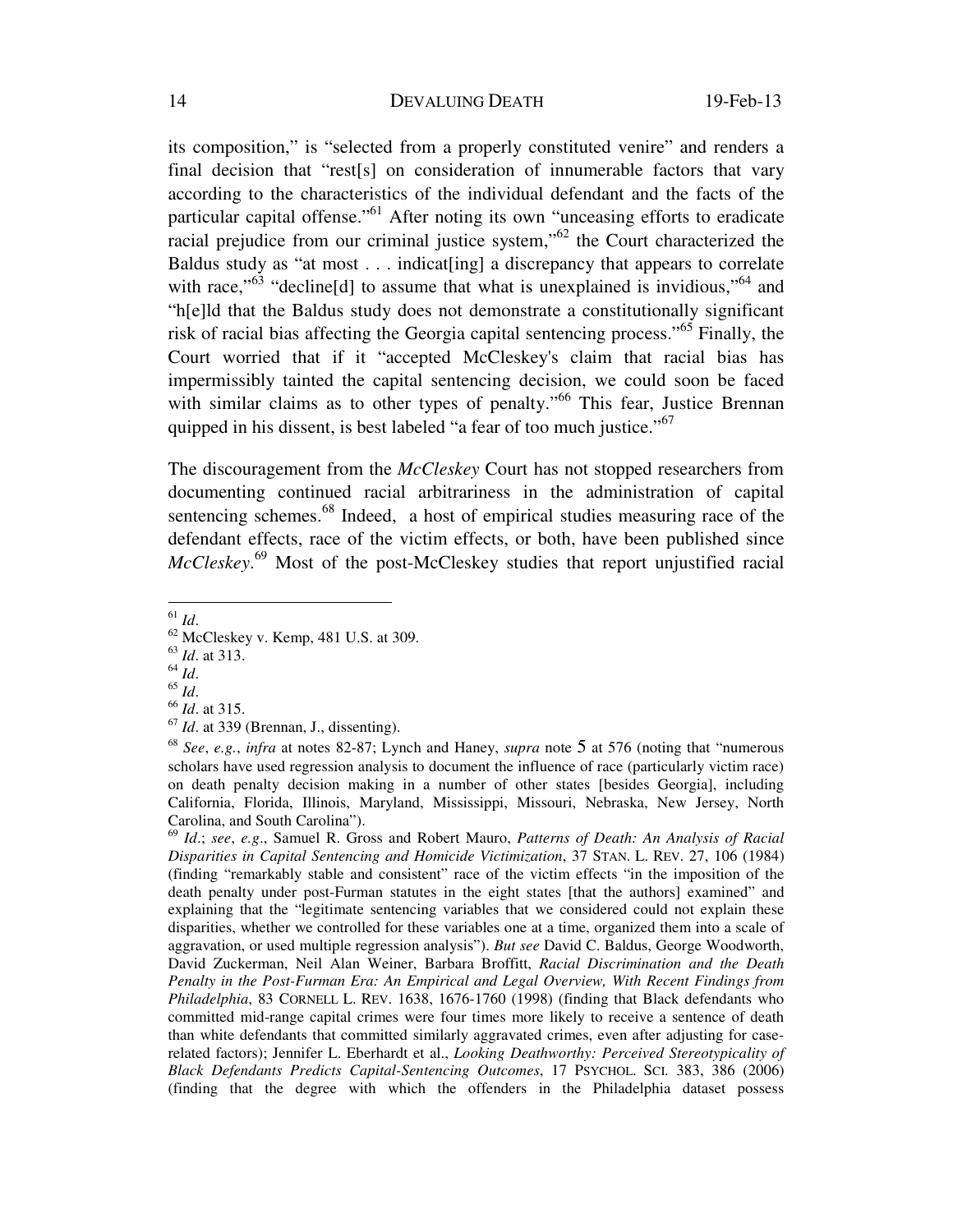disparities in the imposition of the death penalty have found that the influence of racial bias centers on the race of the victim rather than on the race of the defendant.<sup>70</sup> In other words, the death penalty is imposed disproportionately often for the homicide of White victims. This effect is particularly stark—as it was in the Baldus studies presented in *McCleskey<sup>71</sup>*—when the victim is White *and* the defendant is Black. $^{72}$ 

The evidence comes from death penalty jurisdictions across the country. For example, a study of death-eligible homicide cases from 1990-2005 in southwest Arkansas found "large and highly statistically significant" death-sentencing disparities in Black-defendant / White-victim cases. 73 Indeed, in the two Arkansas judicial circuits included in the study, the only death-eligible cases (n=63) to result in a death sentence involved Black defendants and White victims.<sup>74</sup> A 2010 review of 1,100 death-eligible homicides that occurred in East Baton Rouge, Louisiana over a twenty-eight year period similarly found that though Blacks constitute four-fifths of homicide victims in East Baton Rouge, over half of the cases in which a death sentence was obtained involved a White victim.75 A 2010 study that examined more than 15,000 homicide cases across a quarter-century span found that killing a White person in North Carolina is associated with a threefold increase in the likelihood of receiving a death sentence over killing a

stereotypically Afrocentric facial features predicts death-sentencing). The reason why race of the victim effects are not found in this study is because the then-district attorney of Philadelphia, Lynn Abrahams, prosecuted nearly every case capitally if it was death-eligible. This also provides some support for the idea that charging practices—more than jury determinations—drive race of the victim effects. Regarding the lack of consistent findings of race of defendants, Justin Levinson has argued that this inconsistency may actually cover up true race of defendant disparities. In a theory called "Racial Bias Masking Hypothesis," Levinson argued that the construction of the case facts used by empirical researchers themselves may have been automatically skewed (by implicit bias) in such a way as to wash away race of defendant effects. *See* Levinson, *Race, Death, and the Complicitous Mind*, *supra* note 8. Relying on research beginning with classic social psychology experiments on how stories are told and retold, Levinson claimed that when researchers attempted to compare like crimes by white and Black defendants, they may have actually been comparing defendants who had, in actuality, committed different severities of crimes (Whites more severe than Blacks). *See Id*. at 603 (citing GORDON W. ALPORT & LEO J. POSTMAN, THE PSYCHOLOGY OF RUMOR (1947)).<br><sup>70</sup> *See*, *e.g.*, Gross & Mauro, *Patterns of Death, supra* note 69.<br><sup>71</sup> McCleskey, 481 U.S. at 286-287.<br><sup>72</sup> *See*, *e.g.*, *infra* at notes 82-87.

<sup>&</sup>lt;sup>73</sup> David C. Baldus, Julie Brain, Neil A. Weiner, George Woodworth, *Evidence of Racial Discrimination in the Use of the Death Penalty: A Story from Southwest Arkansas (1990-2005) with Special Reference to the Case of Death Row Inmate Frank Williams, Jr.*, 76 TENN. L. REV. 555, 573 (2009).

<sup>74</sup> *Id*. at 586.

<sup>75</sup> Glenn L. Pierce & Michael L. Radelet, *Death Sentencing in East Baton Rouge Parish*, 1990– 2008, 71 LA. L. REV. 647 (2011).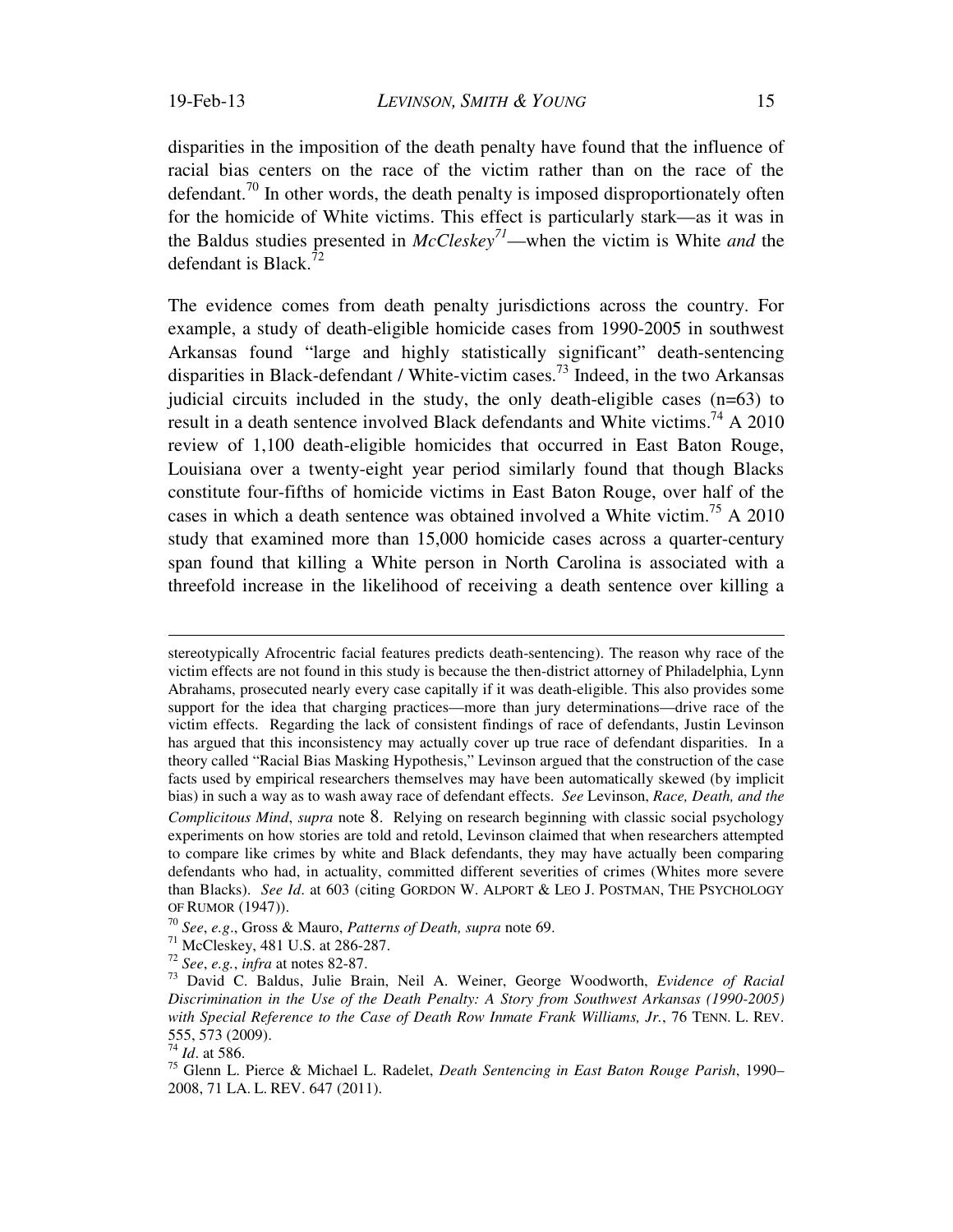Black person.<sup>76</sup> These race of the victim disparities persist at the federal level, too: a 2000 study conducted by the United States Department of Justice found that local United States Attorneys sought authorization from the Attorney General to pursue a federal capital prosecution twice as often when the victim was non-Black than when the victim was Black.<sup>77</sup> Similarly, a 2011 study found statistically significant race of the victim effects in the context of the military death penalty.<sup>78</sup> These differences could not "be explained by legitimate case characteristics or the effects of chance in a race-neutral system."79 These studies demonstrate that the race of the victim effects first demonstrated in *McCleskey* have been consistently replicated across many jurisdictions by a number of researchers over thirty years.

Researchers also find race of the defendant effects, though these effects are more modest today than they were forty years ago. $80$  The decreased disparities probably stem from restricting the death penalty to homicide offenses. More specifically, first a decrease in capital rape prosecutions, and then the Court's decision in *Coker v. Georgia*<sup>81</sup> to ban the death penalty for the rape of an adult woman, led to a decrease in race of defendant disparities because capital rape convictions constituted the largest source of such disparities.<sup>82</sup> The decreased defendant-based disparities—and indeed the lack of statistically significant findings in most studies that focus on all death-eligible homicides in a jurisdiction—also are explained, at least in part, by the fact that race of the defendant discrimination appears mostly to play out during the penalty phase of a capital trial and not at the stage where prosecutors decide whether to pursue a case capitally.<sup>83</sup> The charging stage is a far more important sorting tool in the modern era than are capital trials because the vast majority of homicide cases (even those that are death-eligible) do not proceed

<sup>76</sup> Michael L. Radelet & Glenn L. Pierce, *Race and Death Sentencing in North Carolina 1980–*

 $^{77}$  U.S. DEP'T OF JUSTICE, THE FEDERAL DEATH PENALTY SYSTEM: A STATISTICAL SURVEY (1988–2000) (Sept. 12, 2000), *available at*

http://www.justice.gov/dag/pubdoc/dpsurvey.html.

<sup>78</sup> David C. Baldus et al., *Racial Discrimination in the Administration of the Death Penalty: The Experience of the United States Armed Forces (1984-2005)*, 101 J. CRIM. L. & CRIMINOLOGY 1227, 1266 (2012).<br> $\frac{79}{10}$ Id.

<sup>79</sup> *Id*. 80 *See id*. at 1273 n.144 (finding race of the defendant effects in Philadelphia capital cases from 1983-1993); Scott Phillips, *Continued Racial Disparities in the Capital of Capital Punishment: The Rosenthal Era*, 50 HOUSTON L. REV. 131 (2012) (finding race of the defendant effects in Harris County, Texas).

 $81$  433 U.S. 584 (1977).

<sup>&</sup>lt;sup>82</sup> BANNER, *supra* at 1.<br><sup>83</sup> Lynch & Haney, *supra* at note 5 ("The intriguing finding that the race of victim appears to be an important factor-consciously or not-for prosecutors with the power to seek a death sentence, but that juries appear to be more influenced by defendant characteristics can be explained by the context in which both groups-prosecutors and jurors-operate.").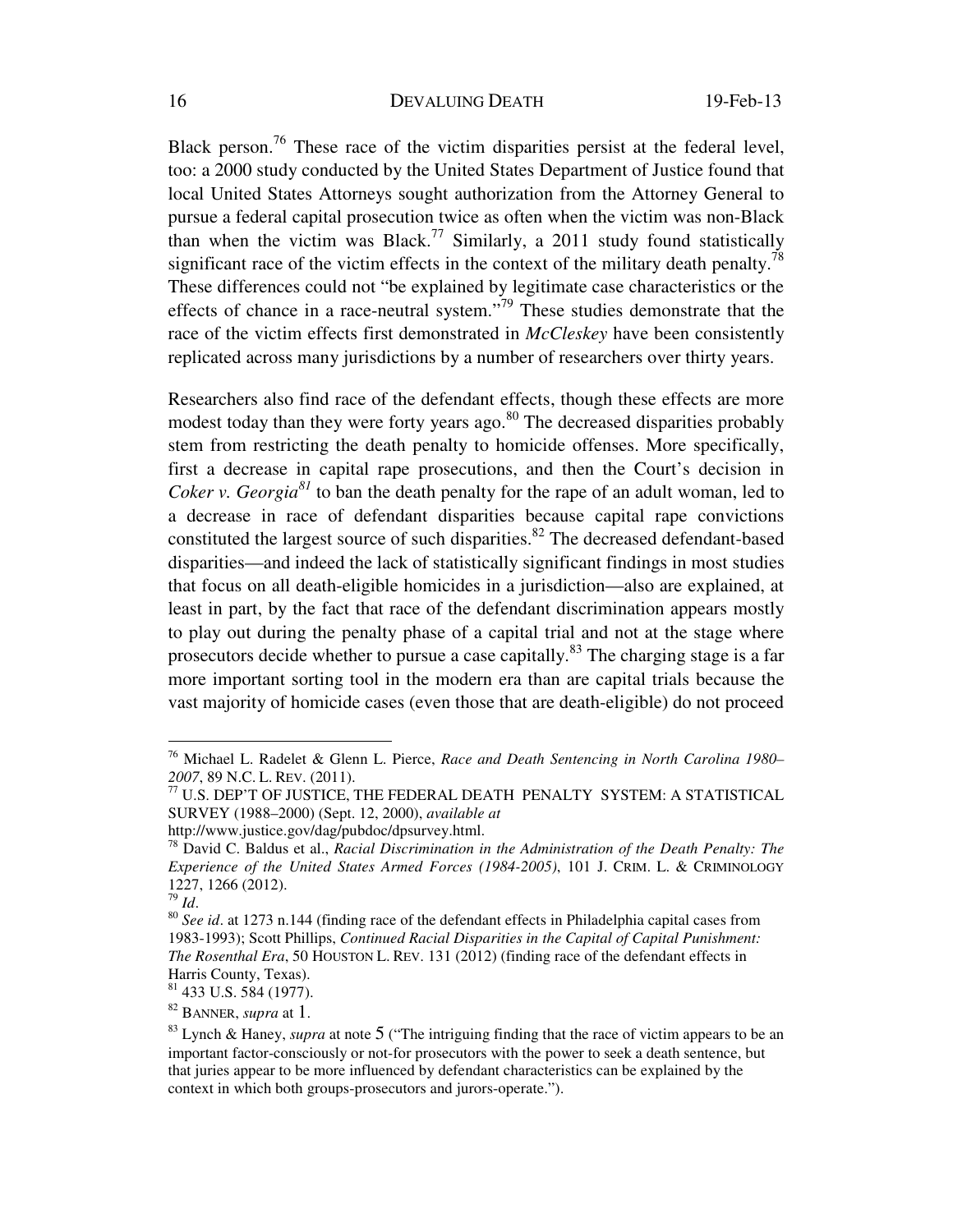to a capital trial.<sup>84</sup> Professors Lynch and Haney hypothesize that one normally does not find significant race of defendant effects until the jury-decision making stage because (at least from the point of view of a prosecutor) the pre-trial stage is more likely to focus on the victim of the crime whereas the penalty phase of a capital trial is centered on the defendant.<sup>85</sup> Regardless of whether race of victim and race of defendant effects persist in equal proportions, the broader point is that the Court's Eighth Amendment regulatory framework appears to have failed in practice to eliminate unjustified racial disparities from the administration of capital punishment.

## *C. Explanations for Continued Racial Disparities*

In light of the massive disparities in the administration of the death penalty, present and past, there has been no shortage of scholarly attempts to deconstruct the reasons behind this continuing and disturbing trend. This section addresses why racial disparities persist, both by considering legal commentators' work, as well as by proposing new implicit bias-based explanations. We sketch three categories of explanations that scholars have advanced to explain racial disparities in capital sentencing. The first category is a spatial and cultural explanation: jurisdictions that sentence people to death regularly tend to possess a core lowerstatus minority group population ("outsiders") and a thick ring of higher-status White citizens ("spatial"), and also tend be more "parochial," which results in the community punishing most harshly crimes committed by lower-status outsiders against higher status insiders ("cultural").<sup>86</sup> The second category, which is procedural, has three component parts. First, it questions whether the deathqualification, a central tenet in death penalty jurisprudence that was enacted for the purpose of eradicating impartiality, has the unintended consequences of increasing unjustified racial disparities. It also includes two descriptions of the stages where racial factors can enter into capital punishment process. The most important stage involves prosecutorial charging decisions. The other important

 $\overline{a}$ 

http://bjs.ojp.usdoj.gov/index.cfm?ty=tp&tid=231 (last visited Feb. 14, 2013).

<sup>84</sup> *Felongy Defendants*, BUREAU OF JUSTICE STATISTICS,

<sup>85</sup> Lynch & Haney, *supra* note 5 at 586 ("The intriguing finding that the race of victim appears to be an important factor-consciously or not-for prosecutors with the power to seek a death sentence, but that juries appear to be more influenced by defendant characteristics can be explained by the context in which both groups-prosecutors and jurors-operate."); *id*. ("The prosecutor's staff (attorneys, investigators, victim-witness staff) is much more likely to interact with and focus on the victim's family, particularly in the early stages of case processing, so differential empathic bonds may be formed as a function of race (among other influences).").

<sup>86</sup> James Liebman and Peter Clark, *David H. Bodiker Lecture of Criminal Justice: Minority Practice, Majority's Burden: The Death Penalty Today*, 9 OHIO ST. J. CRIM. L. 255, 288 (2012) ("Parochialism helps explain . . . why insular communities demand extra punishment, especially death, for cross-culture crim.").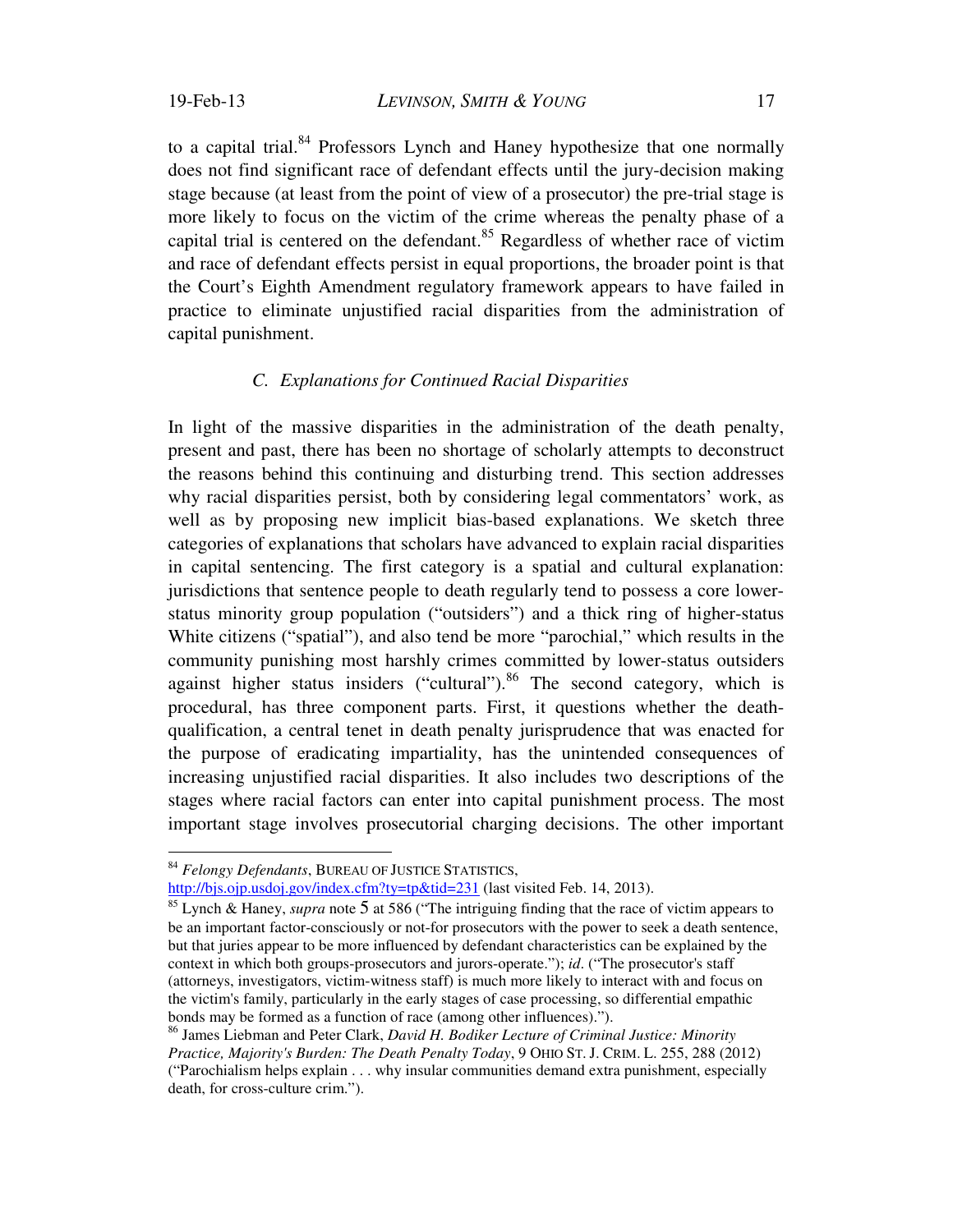stage is when jurors consider whether to impose a death sentence. This latter stage has racial implications for multiple reasons: when jurors consider aggravating factors, such as whether the defendant committed a murder that was "heinous, atrocious and cruel," the amorphous nature of the inquiry as compared to an ordinary question of fact (e.g. did the defendant fire this weapon) increases the opportunity for racial bias to operate; $87$  jurors consider mitigating evidence in different ways depending on the race of the defendant; $88$  and jurors weigh victim impact testimony differently based on the race of the victim. $89$  The third category is a structural one, focusing on a core justification for capital punishment retribution—and asking whether it is hopelessly intertwined with race.

1. Spatial and Cultural Explanations

Jurors empanelled in state capital trials are culled from the county in which the homicide occurred.<sup>90</sup> This section explores how the spatial and cultural realities of this process influences the types of crime for which the death penalty is sought and obtained. The counties that regularly return death sentences tend to possess a peculiar geography: a heavily minority populated urban core surrounded by a thick ring of heavily White populated suburbs.<sup>91</sup> The federal jurisdictions that return the most death sentences follow a similar pattern: the counties where the homicide occurred are often counties where a majority of the population are minority group members, but jurors are culled from all of the counties in the federal district, and the counties surrounding the county of offense tend to be very heavily White.<sup>92</sup>

Political scientists Joe Soss and his colleagues argue that the spatial distribution of Black and White Americans in a jurisdiction matters tremendously because "individuals with similar characteristics can be expected to respond differently to this issue depending on their surrounding social environments.<sup> $193$ </sup> Support for the

<sup>87</sup> Robert J. Smith & G. Ben Cohen, *Choosing Life or Death (Implicitly)*, *in* IMPLICIT RACIAL BIAS ACROSS THE LAW, *supra* note 7, at 236. 88 *Id*. at 236, 236-40.

<sup>&</sup>lt;sup>89</sup> *Id.* at 236, 240-43.

<sup>90</sup> G. Ben Cohen & Robert J. Smith, *supra* note 6 at 432 (explaining that the jury lottery system is based on county).

<sup>91</sup> Robert J. Smith & G. Ben Cohen, *supra* note 7. at 272 (offering, for example, "Baltimore County, Maryland-the predominantly white, suburban donut that encircles the majority African-American Baltimore City").

<sup>&</sup>lt;sup>92</sup> G. Ben Cohen & Robert J. Smith, *supra* note 6 at 437 ("[W] hat is striking about these jurisdictions is that the county of the offense generally has a high percentage of blacks, but is located within federal districts which are heavily white.").

<sup>93</sup> Joe Soss, Laura Langbein & Alan R. Metelko, *Why Do White Americans Support the Death Penalty?*, 65 J. OF POLITICS 397, 414 (2003).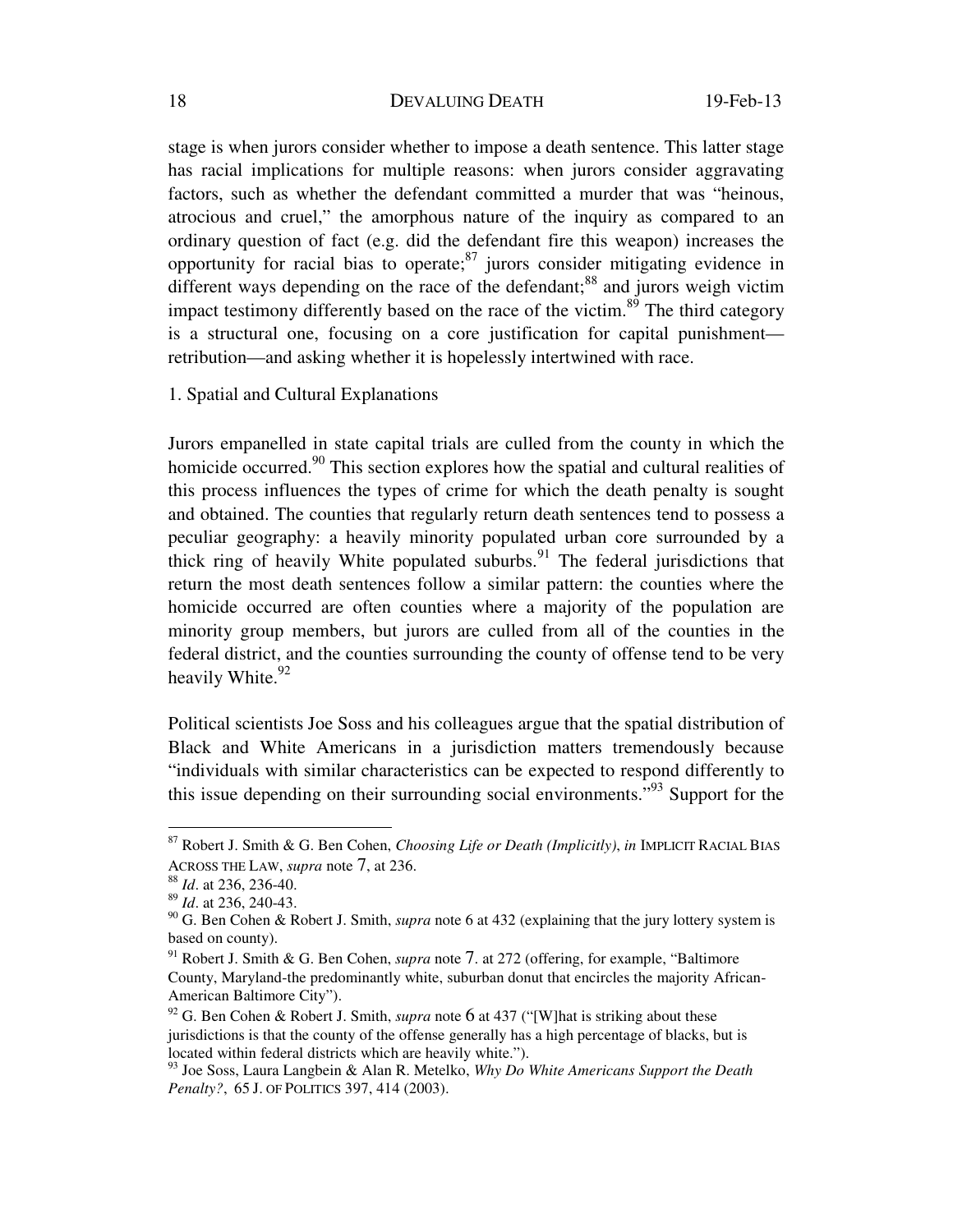death penalty fluctuates among White Americans depending on whether they possess high or low anti-Black prejudice and on their residential proximity to Black Americans.<sup>94</sup> Explicit racial bias is a strong predictor of death penalty support for White Americans generally, but the predictive quality varies depending on the racial demographics of a particular location.<sup>95</sup> White Americans with high explicit anti-Black prejudice show increased support for capital punishment when moving from an all-White county to a county with at least a  $20\%$  Black population.<sup>96</sup> Indeed the predicative value of explicit racial prejudice and death penalty support "more than double[s]" for White Americans that live in "more integrated"—as opposed to all White—counties.<sup>97</sup> This appears to be (at least in part) a function of increased self-reporting of explicit racial bias: among Americans residing in counties with a 20%, or greater, Black population, explicit anti-Black prejudice is "staggering[ly]" higher than in all White counties.<sup>98</sup>

Liebman and Clark posit that the handful of jurisdictions that continue to use the death penalty with regularity are bound together by their parochial tendencies as well as their spatial characteristics.<sup>99</sup> By parochial, Liebman and Clark mean to convey a sense of "localism for its own sake," or "the attribution of innate importance and validity to the values and experiences one shares with the members of--and thus to the security, stability and continuity of--one's closely proximate community."100 Parochialism also embodies "fears that prized local values and experiences are embattled, slipping into the minority and at risk from modernity, cosmopolitanism, immigration-driven demographic change, and a coterie of 'progressive' and secular influences, including permissiveness and crime." Thus, communities with parochial characteristics possess "a sense of anxiety or threat" about "outside influences that threaten to dilute or entirely dissolve the community's cohesion."<sup>101</sup>

High death penalty usage appears to be influenced by both the spatial distribution of racial diversity and cultural parochialism. As Liebman and Clark conclude,

 $^{94}$   $\mathit{Id}.$ 

<sup>95</sup> *Id.*<br><sup>96</sup> *Id.*; *id.* at 416 ("White Americans' preferences for the death penalty cannot be adequately understood apart from their racial component. Racial prejudice is, in the aggregate, a significant part of what white death penalty support means. Just as racial bias remains a feature of how capital punishment seems to be practiced in the U.S., so too does it continue to distort the ways white Americans think about and respond to the ultimate penalty.").  $^{97}$  *M* 

<sup>97</sup> *Id*. 98 *Id*. 99 James Liebman and Peter Clark, *David H. Bodiker Lecture of Criminal Justice: Minority Practice, Majority's Burden: The Death Penalty Today,* 9 OHIO ST. J. CRIM. L. 255 (2012).<br><sup>100</sup> *Id.* at 268.<br><sup>101</sup> *Id.* 269-270.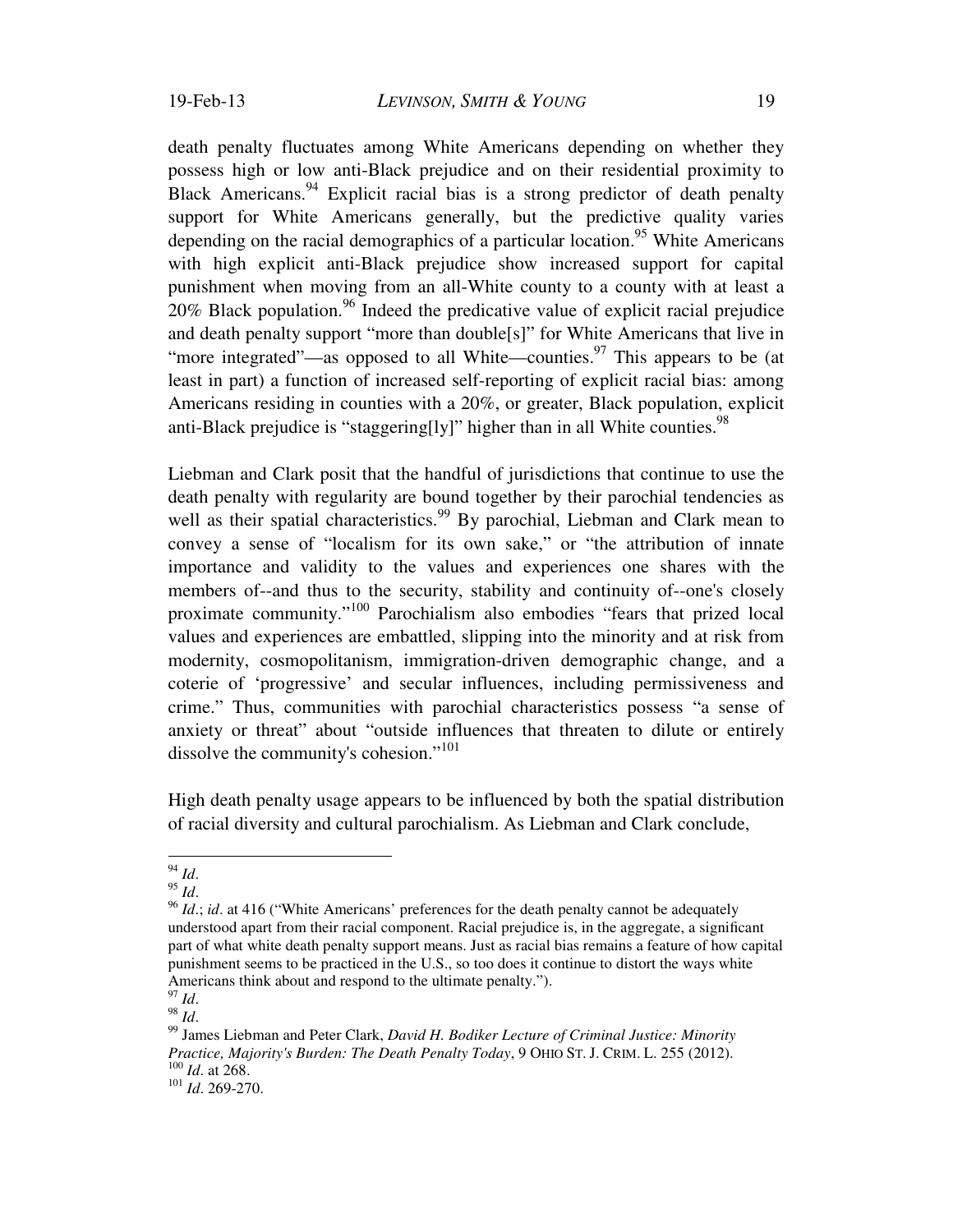[h]eavy use of the death penalty [] seems to occur when the worst effects of crime have spilled over from poor and minority neighborhoods and are particularly salient to parts of the community that we can predict will have greater influence over local law enforcement, prosecution, and judicial officials.<sup>102</sup>

Professors Shatz and Dalton recently conducted studied 473 first-degree murder convictions that occurred in Alameda County, $103$  California over 23 years. There are two distinct neighborhoods in Alameda County—North County, with a 30% Black population and South County, with a less than 30% Black population. Blacks were 4.5 more likely to be a homicide victim than Whites in North County;  $104$  whereas Whites were 3 times more likely to be a homicide victim in South County.<sup>105</sup> Nonetheless, Shatz and Dalton found that "the Alameda County" District Attorney was substantially more likely to seek death, and capital juries, drawn from a county-wide jury pool, were substantially more likely to impose death, for murders that occurred in South County."<sup>106</sup>

Indeed, Liebman and Clark conclude that it is the "cross- boundary, cross-class, and cross-race spill-over effect of crime—or the elevated fear of it—that disposes communities towards the harshly retributive response of capital punishment."<sup>107</sup> Professor Garland is more blunt: legislators and juries express the moral consensus of a community, and when those local decision-makers "identify with offenders, or with the groups to which they belong, the death penalty becomes less likely."108 Conversely, "[w]herever punishers and punished are deeply divided by race or class, death sentences become easier to impose."<sup>109</sup> Divisions between racial groups living in the locality "foster suspicion and hostility" and the more powerful group often uses "moral phrasing" to establish "outsiders as immoral, idle, dirty, or dangerous."<sup>110</sup> The dynamics could feed race of the victim effects by overvaluing the lives of white victims relative to black victims—even when black homicide victims are more numerous—and simultaneously

 $102$  *Id.* 

<sup>&</sup>lt;sup>103</sup> Steven F. Shatz & Terry Dalton, *Challenging the Death Penalty With Statistics: Furman, McCleskey and a Single County Case Study*, Univ. of San Francisco Law Research Paper No. 2012-23. Available at SSRN: <u>http://dx.doi.org/10.2139/ssrn.2146253</u>.<br><sup>104</sup> *Id.* 105 *Id.* 108 *Id.* 108 *Id.* 108 DAVID GARLAND, PECULIAR INSTITUTION: AMERICA'S DEATH PENALTY IN AN AGE OF

ABOLITION 168 (2010).<br> $^{109}$  *Id.* 

<sup>&</sup>lt;sup>110</sup> *Id.* at 169.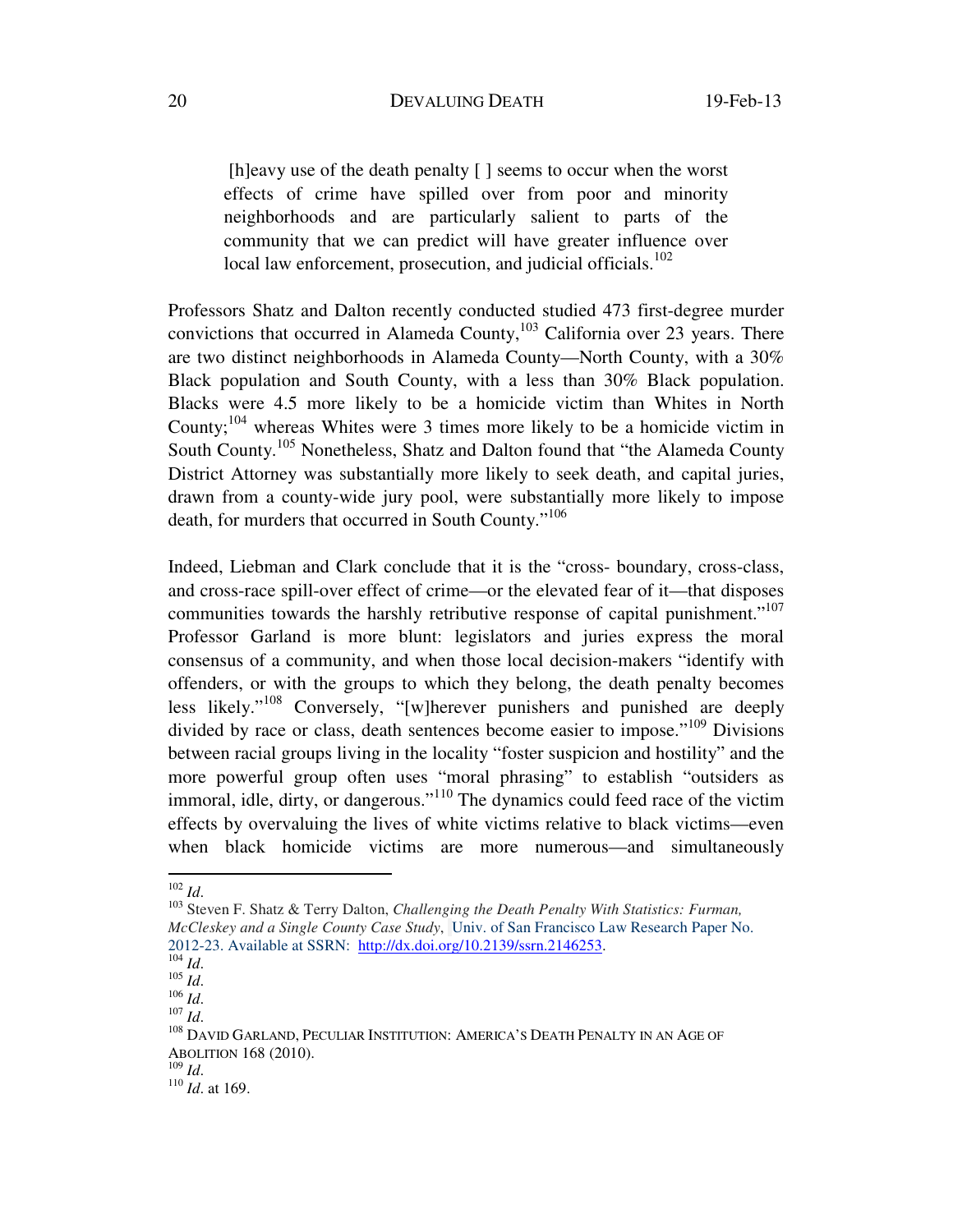intensifying the perceived need for retribution because the offender crossed geographic and social boundaries.

Professor Boddie suggests that implicit racial bias might be at play here.<sup>111</sup> Labeling the interaction of implicit bias and physical space as a form of "racial territoriality,"112 she hypothesizes that "buttressed by social and cultural norms of racial separation and fear<sup>"113</sup> implicit biases can be "triggered by spatial" conditions, including not only whether people of color are present but also their status within the space and how they are treated and/or represented."<sup>114</sup> In this way, neighborhoods like North County and South County in Alameda County, California become spaces that "represent more than a physical set of boundaries or associations."115 Instead, these "racialized" spaces "correlate with and reinforce cultural norms about spatial belonging and power."116

2. Race and Procedural Discretion: The Role of Prosecutors and Capital Jurors

i. Prosecutorial Charging Decisions

Discrimination can enter into capital punishment determinations at the point where prosecutors decide to pursue cases capitally.<sup>117</sup> The typical claim is that prosecutors choose to pursue the death penalty more often in cases where the victim is White.<sup>118</sup> There is strong support for this proposition.<sup>119</sup> For example, the East Baton Rouge study discussed above indicated that prosecutors in that Parish pursued capital cases 364% more often when the victim was White than when the victim was Black.<sup>120</sup> Baldus similarly found that charging practices

<sup>&</sup>lt;sup>111</sup> Elise C. Boddie, *Racial Territoriality*, 58 UCLA L. Rev. 401, 438-442 (2010).

<sup>&</sup>lt;sup>112</sup> *Id.*<br>
<sup>113</sup> *Id.*<br>
<sup>114</sup> *Id.*<br>
<sup>114</sup> *Id.*<br>
<sup>115</sup> *Id.*<br>
<sup>116</sup> *Id.*<br>
<sup>116</sup> *Id.*<br>
<sup>116</sup> *Id.*<br>
<sup>116</sup> *Id.*<br>
<sup>116</sup> *Id.*<br>
<sup>116</sup> *Id.*<br>
<sup>117</sup> See, e.g., McCleskey, 481 U.S. at 287 ("Baldus found that prosecutors so in 70% of the cases involving Black defendants and white victims; 32% of the cases involving white defendants and white victims; 15% of the cases involving Black defendants and Black victims; and 19% of the cases involving white defendants and Black victims.").

<sup>&</sup>lt;sup>118</sup> See Gross & Mauro, Patterns of Death supra, note 69 at 106-107 ("Since death penalty prosecutions require large allocations of scarce prosecutorial resources, prosecutors must choose a small number of cases to receive this expensive treatment. In making these choices they may favor homicides that are visible and disturbing to the majority of the community, and these will tend to be white-victim homicides.").

<sup>119</sup> *See* Blume et al, *supra* note 4; Lynch and Haney, *supra* note 5 at 577 (discussing a recent study of death-eligible Maryland homicide cases that found that "prosecutorial discretion accounted for much of the race-of-victim effect, but that those biases were not corrected at later stages"). <sup>120</sup> *Id*.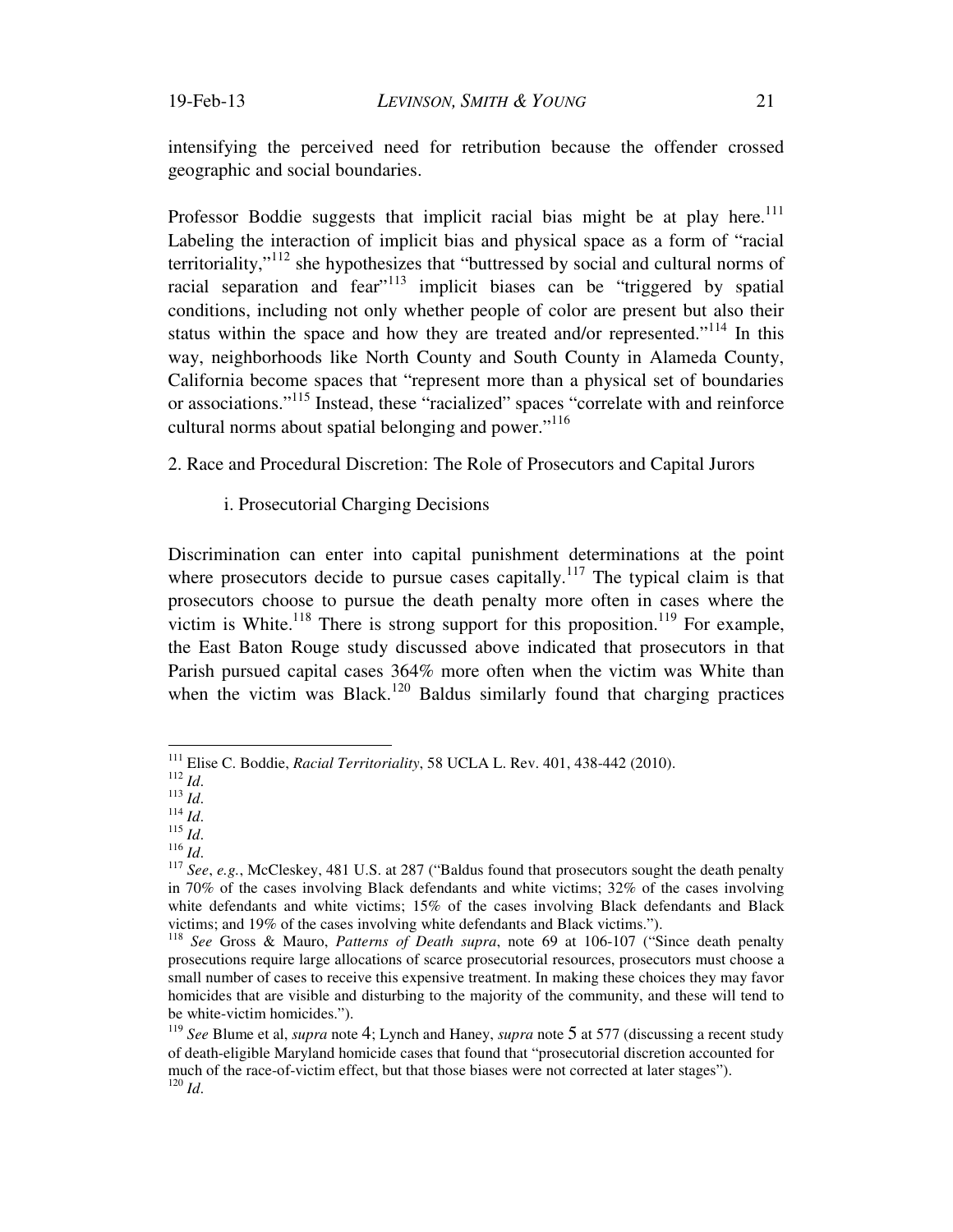significantly contribute to the race of victim in Southwest Arkansas.<sup>121</sup> But why do prosecutors make these choices? One theoretically possible explanation for capital charging discrepancies is that crimes with White victims, and particularly crimes with Black defendants and White victims, are more aggravated on average than Black victim crimes.<sup>122</sup> Another possibility is that the wishes of the victim's surviving family members are important to the prosecution, and that the average family member of a Black victim is less willing to demand—or even applaud capital charges because the average Black American is less likely to support the death penalty.123 Yet another possibility—consistent with our implicit bias-based claims—is that prosecutors devalue (perhaps automatically and unintentionally) the lives of Black victims relative to White victims.<sup>124</sup> The prosecutorial discretion explanation ties in to the spatial and cultural explanation offered above: When White victims ("the insiders") are killed by Black citizens ("the outsiders") in a jurisdiction where Blacks exist in sufficient numbers to provoke fear and anxiety, but are not sufficiently integrated into the economy and culture of the locality, then offenses committed by Blacks against Whites can be perceived to be more aggravated, White community members can be expected both to be more punitive and more likely to wield political power, and the humanity of the White victims can be overvalued and the humanity of the Black offender (and Black victims) undervalued.

<sup>121</sup> Baldus, et al, note 8, *supra* at 585 ("These large Black-defendant/white-victim race effects were overwhelmingly the product of prosecutorial charging and jury sentencing decisions."). 122 There is mixed data on this question. *Compare* Glenn L. Pierce & Michael Radelet, *Race,* 

*Region, and Death Sentencing in Illinois*, 1988-1997, 81 OR. L. REV. 39, 67 (2002) (noting if "homicides with white victims are more aggravated or otherwise more death-eligible than homicides with Black victims, [race of the victim disparities] can be explained by legally relevant variables," but finding that race of victim effects in a ten year dataset of Illinois death-eligible homicides persist even after controlling for legally relevant factors (including relative aggravation of the homicides)); *with Blume et al*, *supra* note 4 (noting that Black offender / white victim cases involve "stranger crimes" or multiple victim crimes more than do any other combination of offender / victim racial groupings, but noting that these categorizations are themselves subject to racially tinged decision-making and, in any event, that homicide characteristics do not eliminate race of victim effects).

<sup>123</sup> *See*, *e.g.*, Baldus & Woodworth, *Legitimacy of Capital Punishment*, *supra* note 6 at 1449-50 ("Support for capital punishment is substantially lower in Black communities than it is in white communities. Thus, to the extent that prosecutors take into account the views of the victim's family, the request for a capital prosecution is likely to be higher when the victim is white. Moreover, because most prosecutors are white, the families of white victims are more likely to meet with the prosecutor and press their views on the death penalty.").<br><sup>124</sup> *See*, *e.g.*,*id*. at 1450 ("[W]e consider it highly plausible that the statistically significant race-of-

victim effects documented in the literature reflect a devaluing (conscious or unconscious) of Black murder victims."); Smith and Cohen, *supra*, note 7 at 240 (arguing that "white [decision-makers] are more likely to magnify the humanity of white victims and marginalize the humanity of Black perpetrators, [which] negatively affects defendants who murder white victims, because the favorable implicit biases that flow toward white victims enhance the perceived harm of the crime when the victim is white.").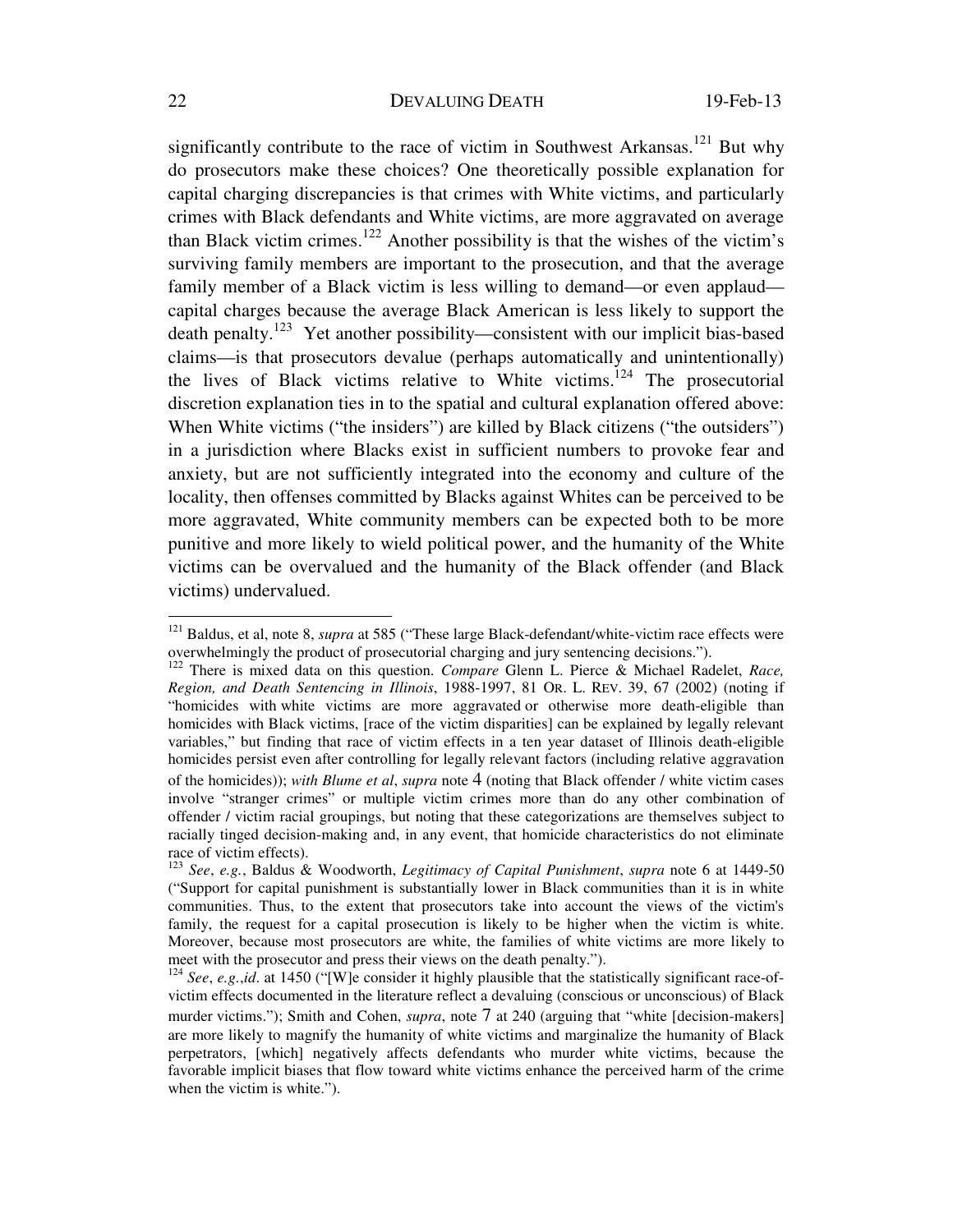$\overline{a}$ 

## ii. Capital Jurors

Jury decision-making during the penalty phase of a capital trial is another point in the administration of the death penalty where racial disparities can seep into the system.<sup>125</sup> This can happen through at least two different avenues: 1) through the use of victim impact evidence and 2) through the inability of jurors to empathize with the mitigating evidence presented by Black defendants. We address each in turn. Scholars have suggested that race of the victim bias might enter into the trial during the introduction of victim impact evidence, which is a type of evidence that is introduced in the sentencing phase of a capital trial by a surviving family member.<sup>126</sup> Victim impact evidence frequently includes videos, pictures and music that attempt to capture for the jury a glimpse of the life that has been lost.<sup>127</sup> Robert J. Smith and G. Ben Cohen have observed, "White jurors are more

<sup>125</sup> Mona Lynch and Haney, *supra* note 5at 586 ("Our findings suggest that the problem of racial bias in the capital jury setting is not merely the product of individual actors who hold racial animus that they employ privately, in isolation from others. Rather, there appear to be important group level processes that are also at work, such that the very context of decision making-jury deliberations-may activate and exacerbate racial bias under certain conditions."); *id*. at 577 ("Several recent studies have documented racial bias against Black defendants, apart from the interactive effect that the race of defendant has with the race of victim. This work suggests that race-based discrimination against a capital defendant is especially likely to operate in the juries' penalty phase decision making") (citing William J. Bowers, Benjamin D. Steiner & Marla Sandys, *Death Sentencing in Black and White: An Empirical Analysis of the Role of Jurors' Race and Jury Racial Composition*, 3 U. PA. J. CONST. L. 171, 189-90 (2001)); William J. Bowers, Marla Sandys & Thomas W. Brewer, *Crossing Racial Boundaries: A Closer Look at the Roots of Racial Bias in Capital Sentencing when the Defendant is Black and the Victim is White*, 53 DEPAUL L. REV. 1497, 1499-1500 (2004).

<sup>&</sup>lt;sup>126</sup> Smith and Cohen, *supra* note 7 at 240 (arguing that process whereby "all things being equal, white jurors are more likely to magnify the humanity of white victims and marginalize the humanity of Black perpetrators . . . occurs most clearly through the introduction of victim impact evidence in capital cases"); Booth v. Maryland, 482 U.S. 496 (1987) (White, J., dissenting) (characterizing the Court's concern that capital juries will understand victim impact statements to imply that "defendants whose victims were assets to their community are more deserving of punishment than those whose victims are perceived to be less worthy" to include a concern that "sentencing juries might be moved by victim impact statements to rely on impermissible factors such as the race of the victim").

<sup>127</sup> *See*, *e.g.*, Kelly v. California, 555 U.S. 1020, 1021 (2008) (Stevens, J., statement respecting the denial of certiorari) (describing the victim impact evidence presented in one of the consolidated cases before the Court in *Kelly*: "The prosecution played a 20-minute video consisting of a montage of still photographs and video footage documenting [the victim's] life from her infancy until shortly before she was killed. The video was narrated by the victim's mother with soft music playing in the background, and it showed scenes of her swimming, horseback riding, and attending school and social functions with her family and friends. The video ended with a view of her grave marker and footage of people riding horseback in Alberta, Canada—the 'kind of heaven' in which her mother said she belonged.").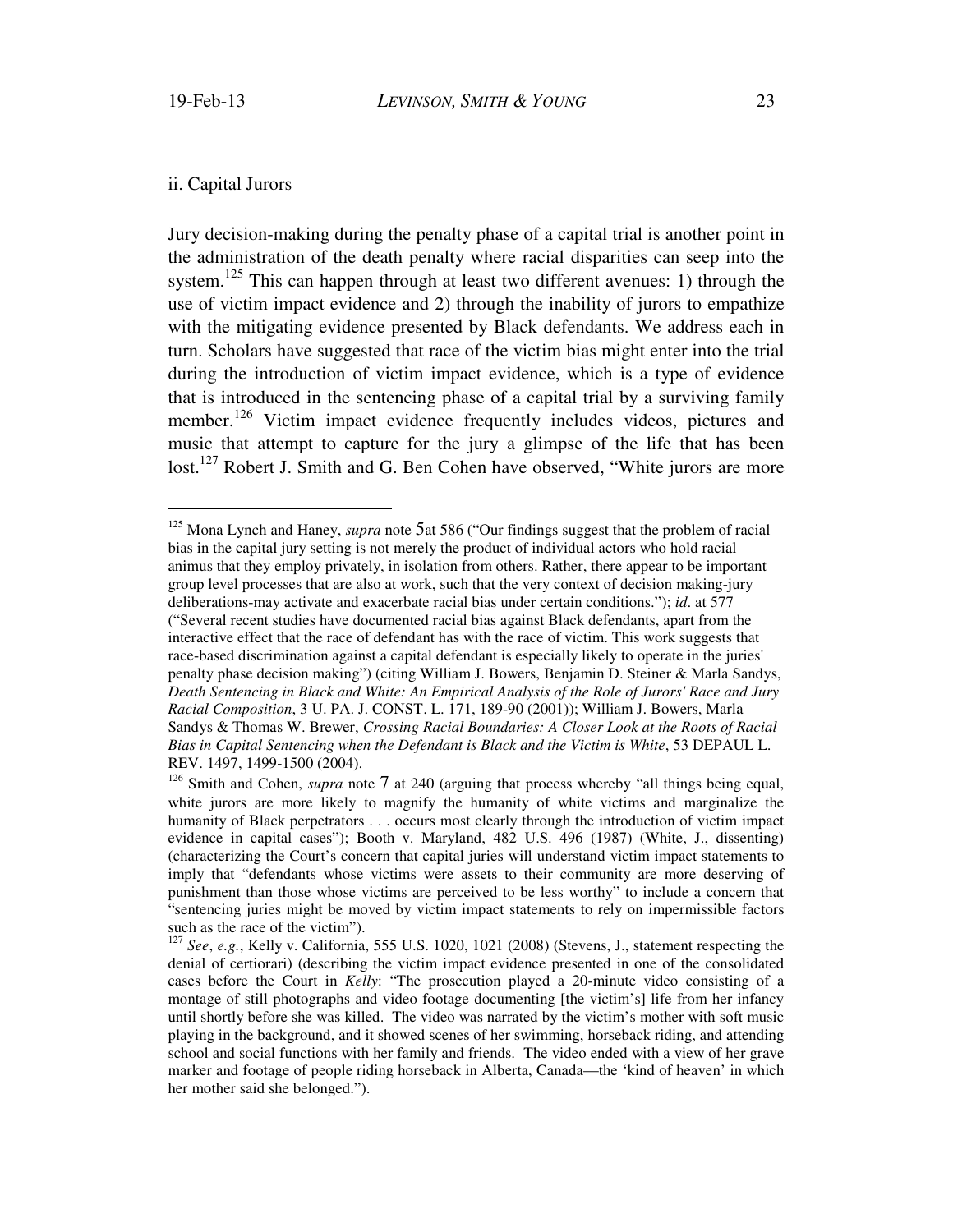likely to magnify the humanity of White victims and marginalize the humanity of both Black victims and Black perpetrators. . . . This dynamic [ ] negatively affects defendants who murder White victims, because the favorable implicit biases that flow toward White victims enhance the perceived harm of the crime when the victim is White." $128$ 

Juror difficulty in giving adequate mitigating value to evidence introduced by Black defendants is a strong candidate for the factor most likely to induce racial unevenness in the penalty phase of capital trials. In *Woodson v. North*  Carolina,<sup>129</sup> the United States Supreme Court held that state capital sentencing schemes cannot preclude jurors from considering "relevant aspects of the [defendant's] character and record" or any "compassionate or mitigating factors stemming from the diverse frailties of humankind $130$  that tend to suggest that death is not an appropriate penalty. Mitigation evidence comes in all shapes and forms, but brain injuries, significant intellectual deficits, several mental illness and "rotten social background" tend to dominate. The introduction of testimony that family members and friends love the defendant is also critical mitigation evidence in many capital cases. Each of the mitigating factors requires that the capital jury empathize with the defendant, not so that the jury can justify the terrible conduct in which the defendant has engaged, but so the jury might find some redeeming qualities that suggest that the defendant should remain alive.

Scholars suggest that consideration of mitigating evidence produces race of defendant effects (or at least aggravates race of victim effects in Black defendant / White victim cases) because most capital jurors are White and male. Reporting the results of a simulated California capital trial using 400 jury eligible participants, Mona Lynch and Craig Haney concluded:

<sup>&</sup>lt;sup>128</sup> Gross & Mauro, *supra* note 69. The following refection from Sam Gross and Robert Mauro offered in 1984 remains at least partially relevant today: "[I]n a society that remains segregated socially if not legally, and in which the great majority of jurors are white, jurors are not likely to identify with Black victims or see them as family or friends. This reaction is not an expression of racial hostility, it is simply a reflection of an emotional fact of interracial relations in our society." As Gross and Mauro first suggested, and as Smith and Cohen explain, there may well be an unintentional yet powerful relationship that has developed, according to which white victims lives have become overvalued relative to Black victims' lives. We hypothesize that such effects are not only due to an identification or empathy disconnect between white jurors or prosecutors and Black victims, but also may be explained by specific societal stereotypes that cast Blacks as of lesser worth or value than whites.

<sup>129 428</sup> U.S. 280, 303-04 (1976). 130 *Id*. at 303-04.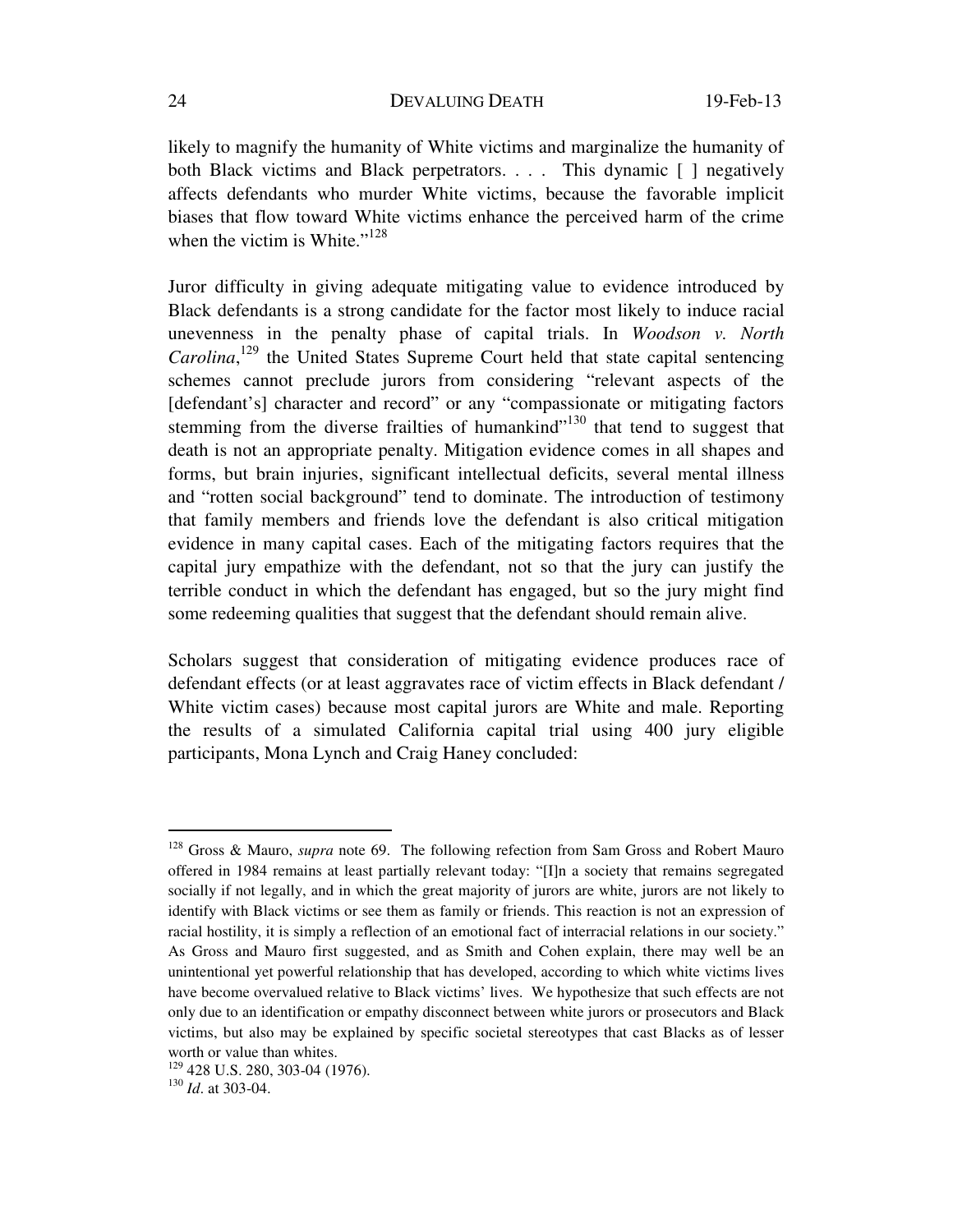the racial disparities that we found in sentencing outcomes were likely the result of the jurors' inability or unwillingness to empathize with a defendant of a different race … [and] [w]hite jurors who simply could not or would not cross the "empathic divide" to fully appreciate the life struggles of a Black capital defendant and take those struggles into account in deciding on his sentence.<sup>131</sup>

Interviews with over a thousand jurors that served on real-life capital juries confirm this dynamic: "White and Black men typically came to very different conclusions about what they perceived to be the Black defendant's remorsefulness, dangerousness, and his "cold-bloodedness," and "Black men reported being more empathic toward the defendants in these cases than any other category or group of juror."<sup>132</sup>

## 3. Structural Explanations

## i. Race and Retribution

The fact that racial bias persists in capital punishment systems, combined with an understanding of the close relationship between punitiveness, race and support for the death penalty, $^{133}$  has led commentators to question whether race might be inextricable from retribution.<sup>134</sup> The close relationship between race and retribution is important because capital defendants periodically challenge use of the death penalty as it relates to a particular crime (e.g. child rape) or a particular class of offenders (e.g. juveniles). In analyzing those claims, known as Eighth Amendment categorical challenges, the Supreme Court considers whether imposition of the death penalty satisfies "the  $[ \ ]$  distinct social purposes"<sup>135</sup> embodied in the core punishment rationales. The Court finds "capital punishment [to be] excessive when . . . it does not fulfill the two distinct social purposes served by the death penalty: retribution and deterrence of capital crimes."<sup>136</sup>

<sup>&</sup>lt;sup>131</sup> Lynch and Haney, *supra* note 5 at 584.<br><sup>132</sup> *Id.*<br><sup>133</sup> *See, e.g., infra* notes 145-49 and accompanying text.<br><sup>134</sup> G. Ben Cohen, McCleskey's Omission: *The Racial Geography of Retribution*, OHIO ST. J. CRIM. L. (forthcoming 2012)

<sup>135</sup> Kennedy v. Louisiana, 554 U.S. 407, 441 (2008).

<sup>136</sup> *Id*.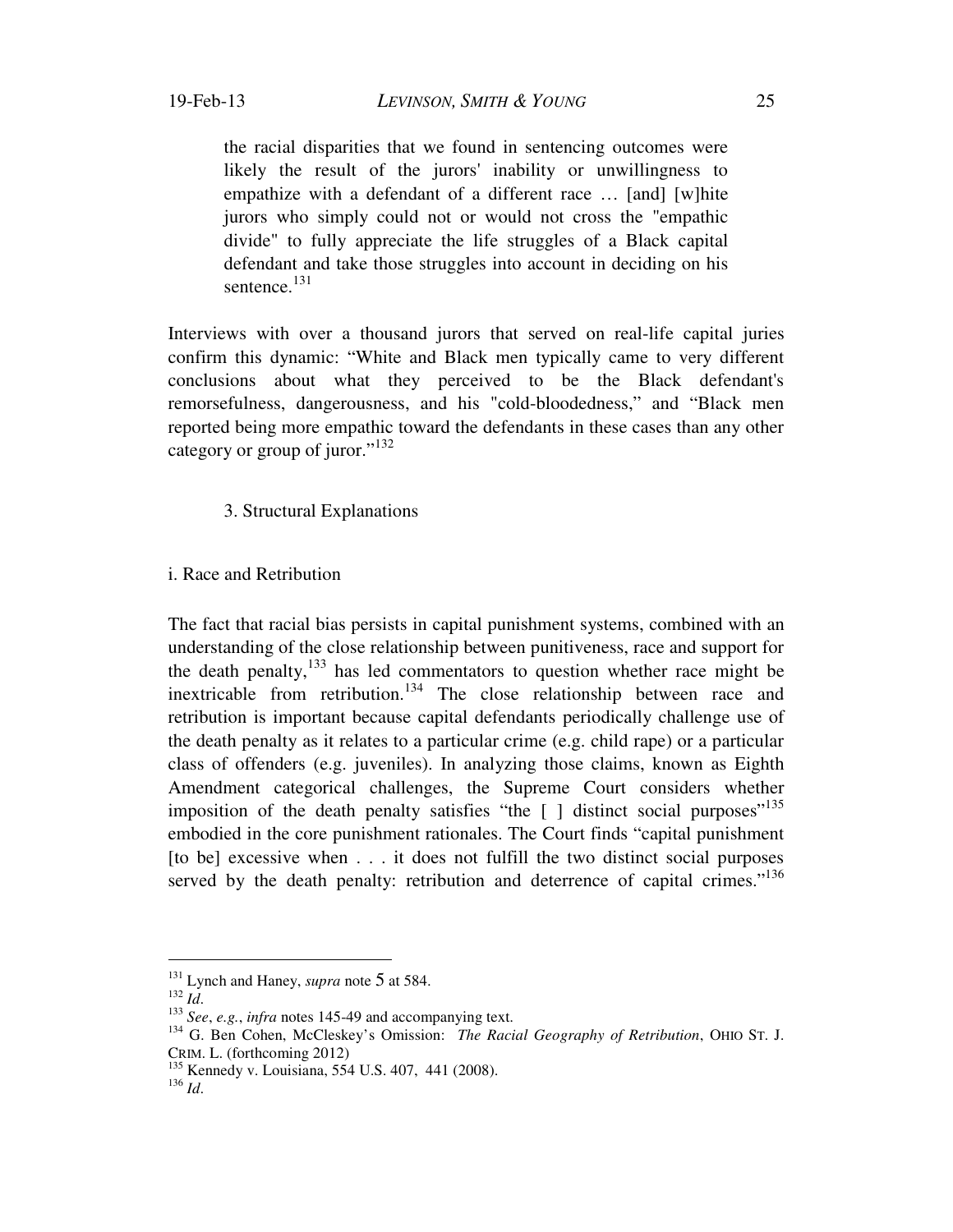While the Court has expressed ambivalence towards the deterrence rationale,  $137$  it has closely monitored the retributive value of the death penalty.<sup>138</sup> In recent years, and especially in *Kennedy v. Louisiana*<sup> $139$ </sup> (the most recent capital case decided under this analysis), the Court at once justified the death penalty primarily on retributive grounds and acknowledged the vulnerability of doing so: retribution is the punishment rationale that "most often can contradict the law's own ends," and "[w]hen the law punishes by death, it risks its own sudden descent into brutality, transgressing the constitutional commitment to decency and restraint."<sup>140</sup> Thus the relationship between race and retribution is important because retribution has been cast as an indispensible component to the constitutionality of the death  $penalty<sup>141</sup>$  while racial arbitrariness is an impermissible consideration for imposing capital punishment; $142$  and yet, it might be that one cannot be contemplated without also considering the corresponding impact of the other.

Moreover, history teaches us that when retribution and race are intertwined, concerns about a law's "sudden descent into brutality"<sup>143</sup> or its "transgressing [of] the constitutional commitment to decency and restraint $^{144}$  are at their apex. Retribution and race have an uneasy relationship when it comes to capital punishment. In *Gregg*, Justice Stewart, evoking the specter of lynchings, affirmed the link between race and retribution, asserting that the constitution permits retributive goals for capital punishment because "[w]hen organized society is unwilling or unable to impose upon criminal offenders the punishment they 'deserve, then there are sown the seeds of anarchy—of self-help, vigilante justice,

<sup>&</sup>lt;sup>137</sup> *Id.* (citing Gregg, 428 U.S. at 185-186) (joint opinion of Powell, J, Stewart, J and Stevens, J) (underscoring that "no convincing empirical evidence either supporting or refut[es] th[e] view [that the death penalty serves as a significantly greater deterrent than lesser penalties]"); *see also* Baze v. Rees, 553 U.S. 35, 79 (2008) (Stevens, J., concurring) ("The legitimacy of deterrence as an acceptable justification for the death penalty is also questionable, at best. Despite 30 years of empirical research in the area, there remains no reliable statistical evidence that capital punishment in fact deters potential offenders. In the absence of such evidence, deterrence cannot serve as a sufficient penological justification for this uniquely severe and irrevocable punishment.").

<sup>&</sup>lt;sup>138</sup> The Court considers the retributive benefit of the death penalty when exercising its "independent judgment" as part of every Eighth Amendment capital proportionality case. *See*, *e.g.*, *id.* at 2665; Roper v. Simmons, 543 U.S. 551, 571 (2005) ("Whether viewed as an attempt to express the community's moral outrage or as an attempt to right the balance for the wrong to the victim, the case for retribution is not as strong with a minor as with an adult. Retribution is not proportional if the law's most severe penalty is imposed on one whose culpability or blameworthiness is diminished, to a substantial degree, by reason of youth and immaturity.").<br><sup>139</sup> 554 U.S. 407

<sup>&</sup>lt;sup>140</sup> *Id*. at 420.<br><sup>141</sup> *Id*. at 441 (explaining that retribution is one of the "two distinct social purposes" of capital punishment).

<sup>&</sup>lt;sup>142</sup> See id. at 447 (describing the importance of avoiding "arbitrary and capricious application" of capital punishment).

<sup>&</sup>lt;sup>143</sup>*Id.* at 420.<br><sup>144</sup> *Id.*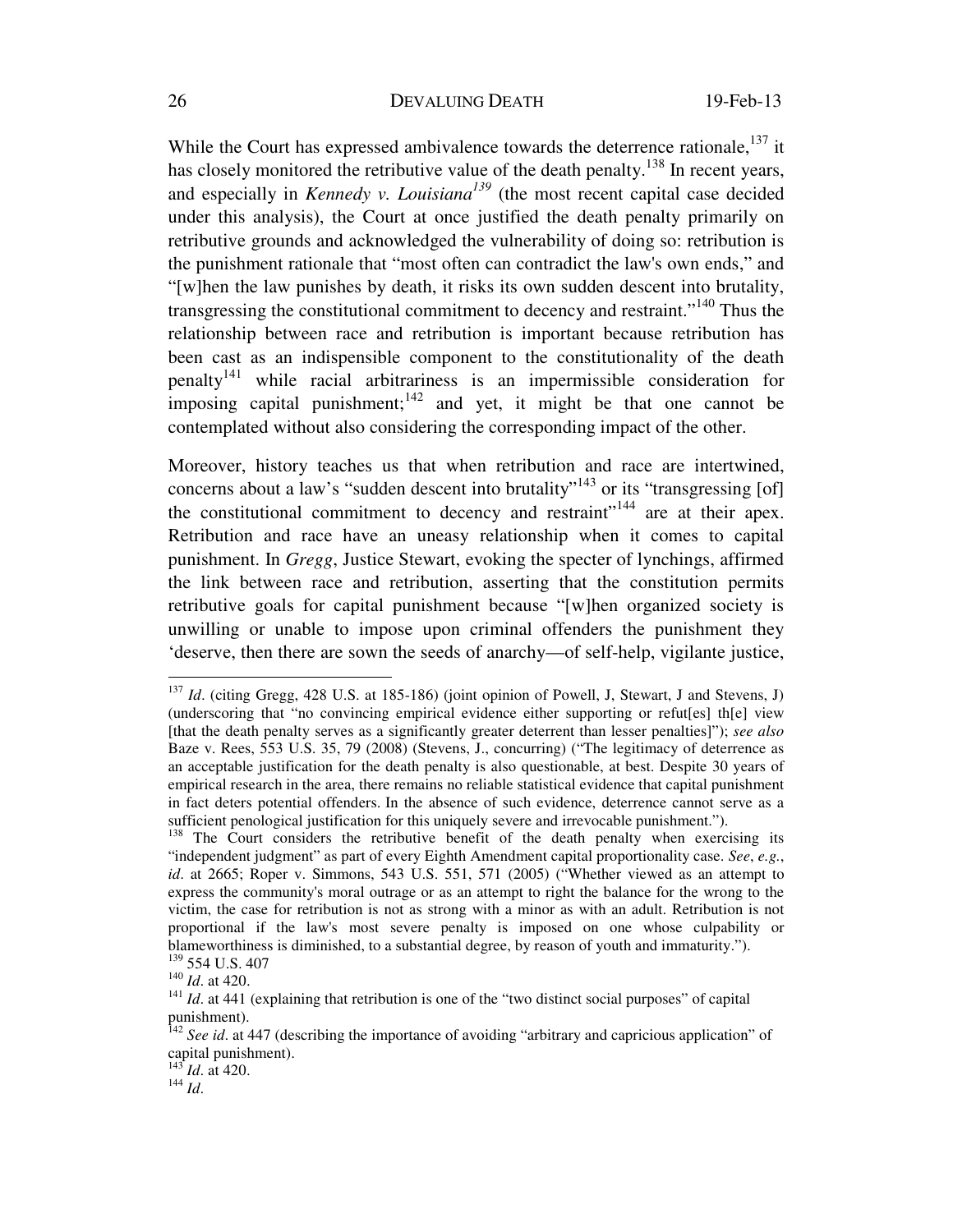and lynch law.'"145 Because most victims of lynching were punished for offenses against Whites,  $146$  one might have believed that the combination of channeling the societal taste for retribution into the formal justice system and heavy antiarbitrariness procedural regulation of the administration of capital punishment would have interacted to reduce the tendency to punish more those who commit crimes against White Americans.

ii. Death Qualification

A final explanation for the continued existence of racial disparities is that the very processes that are suppose to neutralize the system—for example, the so-called "death qualification" of jurors—unintentionally exacerbate efforts to eradicate unjustified racially disparate outcomes.

Once it is clear that existing constitutional safeguards have failed to protect citizens from continued racial bias in the death penalty, it next becomes important to consider whether regulations not only fail to eliminate racial bias, but also actually may increase it unwittingly.<sup>147</sup> One particular form of regulation that applies solely to capital cases is the process of "death qualification." To be eligible to sit on a capital jury a prospective juror must be willing to consider as a possible sentence both life without the possibility of parole and the death penalty.148 Stated as a prohibition, no juror who automatically would vote to reject (or to impose) the death penalty is eligible to sit on a capital jury.<sup>149</sup> To be clear,

<sup>&</sup>lt;sup>145</sup> Gregg, *supra* note 45at 183 (quoting Furman v. Georgia, 408 U.S. 238, 308 (1972) (Stewart J., concurring)).

<sup>146</sup> *See* Cohen, *supra* note 134 at 67 ") (quoting John Paul Stevens, *On the Death Sentence*, *in* N.Y. REV. BOOKS, 8, 14 (reviewing DAVID GARLAND, PECULIAR INSTITUTION: AMERICA'S DEATH PENALTY IN AN AGE OF ABOLITION (2010))) ("Justice John Paul Stevens, after his departure from the bench, observed the connection between the death penalty and lynchings: 'That the murder of black victims is treated as less culpable that the murder of white victims provides a haunting reminder of once-prevalent Southern lynchings.'").

<sup>&</sup>lt;sup>147</sup> See Lynch and Craig, *supra* note 5 at 598 ("Rather than remedying these potential biases, some capital trial procedures worsen them. For instance, the well-documented problem of underrepresentation of minorities in many jurisdictions' jury pools is exacerbated in capital cases by the added impact of disproportionate exclusion of minorities via death qualification. Because both minorities and women in most jurisdictions continue to oppose the death penalty at higher rates than White men, they are disproportionately excludable, and fewer of them are eligible to sit as jurors on capital cases. Obviously, then, White men are disproportionately likely to be death qualified, which increases the overall likelihood of "white male dominance effects.").<br><sup>148</sup> *See* Uttecht v. Brown, 551 U.S. 1, 9 (2007) (citing Wainwright v. Witt, 469 U.S. 412, 424

<sup>(1985)) (</sup>emphasizing that a juror can be removed for cause when (s)he is "substantially impaired in his or her ability to impose the death penalty under the state-law framework"); Morgan v. Illinois, 504 U.S. 719 (1992) (finding that jurors whom will not consider a sentence other than death are excludable for cause).

<sup>149</sup> *Id*.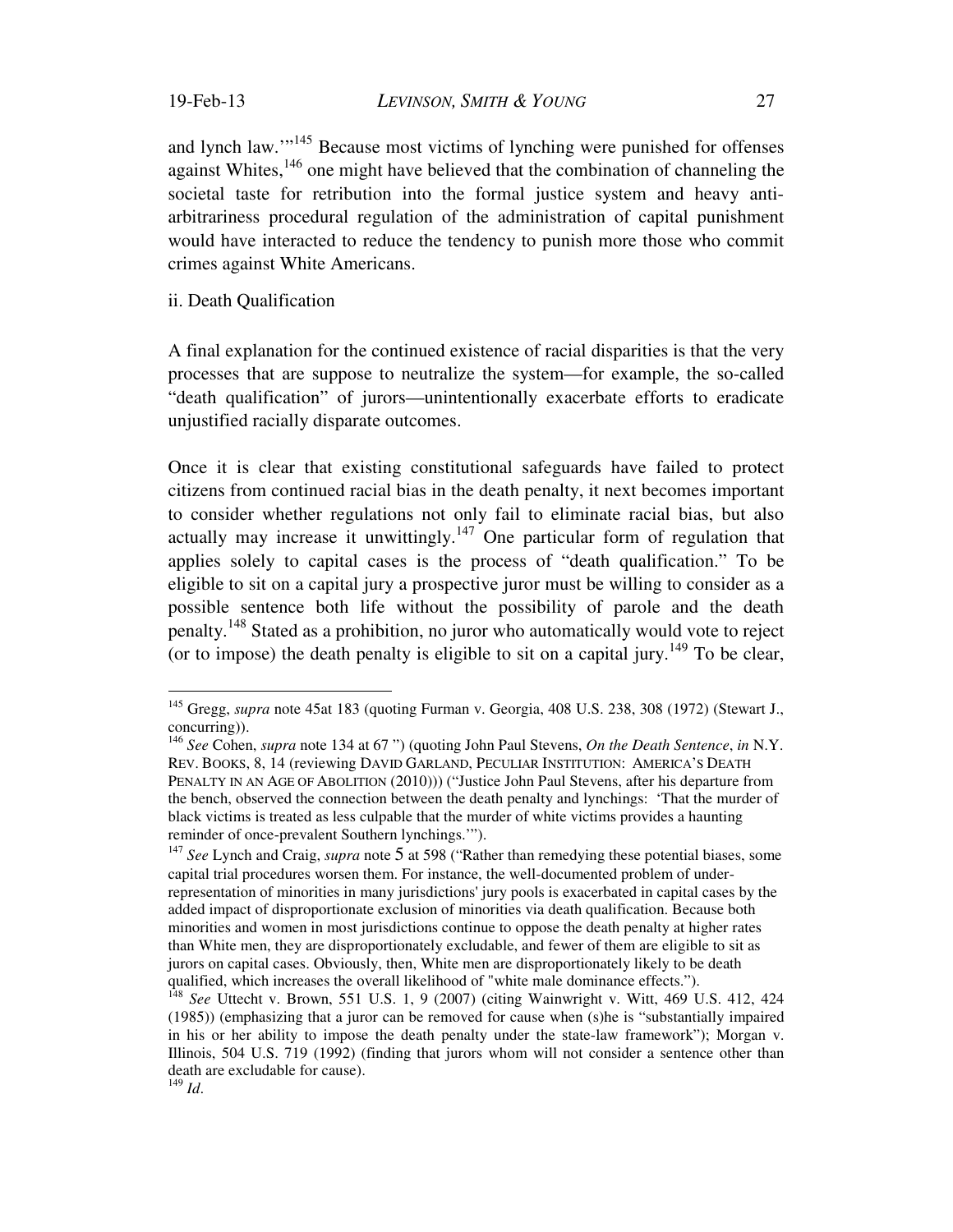mere opposition to the death penalty (or to a sentence less than death for those convicted of a capital murder) is not enough.<sup>150</sup> A prospective juror who opposes the death penalty, but states that she can follow the law and consider voting to impose a death sentence, is eligible to serve on a capital jury.<sup>151</sup> Jurors are "deathqualified" pre-trial, often immediately preceding (and, in some jurisdictions, contemporaneous with) traditional *voir dire*. 152

Death qualification is freighted with controversy, but consider how a link between death qualification and increased racial bias would have an impact on two discrete concerns: 1) conviction-proneness and 2) indicia of community consensus. First, studies reveal that death-qualified jurors tend to be more conviction-prone than ordinary juries.<sup>153</sup> Although some scholars have attempted to explain this qualitative difference by focusing on concepts such as authoritarianism,  $154$  if death qualified jurors are more biased than non-death qualified jurors, implicit racial bias could help to explain why death-qualified jurors may exacerbate race of defendant and race of victim effects compared to a pool of all potential jurors. One could expect that these greater levels of bias would be activated and lead to disproportionately harsher and skewed evaluations of crime severity, heinousness, and cruelty; the race of the defendant, for example, could easily trigger these stereotypes.<sup>155</sup> A more novel, albeit complementary, possibility is that there are yet undocumented implicit racial stereotypes specifically relevant to the value of the defendant's and victim's life in a capital trial. These would be stereotypes directly related to race and the value of life, more specifically, stereotypes that White people are valuable and Black people are worthless. These stereotypes, which could be derived from age-old race related stories and cultural

<sup>&</sup>lt;sup>150</sup> Witherspoon v. Illinois, 391 U.S. 510, 522 (1968) (holding that a "sentence of death cannot be carried out if the jury that imposed or recommended it was chosen by excluding veniremen for cause simply because they voiced general objections to the death penalty or expressed conscientious or religious scruples against its infliction").

<sup>151</sup> *See* Wainwright v. Witt, 469 U.S. 412, 424 (1985) (the precise standard is "whether the juror's views would prevent or substantially impair the performance of his duties as a juror in accordance with his instructions and his oath") (internal quotations omitted).

<sup>&</sup>lt;sup>152</sup> Lockhart v. McCree, 476 U.S. 162 (1986).

<sup>&</sup>lt;sup>153</sup> *Id.* at 170-173 (discussing the results of six such studies).

<sup>154</sup> *See* Brooke Butler and Gary Moran, *The Impact of Death Qualification, Belief in a Just World, Legal Authoritarianism, and Locus of Control on Venirepersons' Evaluations of Aggravating and Mitigating Circumstances in Capital Trials*, 25 BEHAV. SCI. & L. 57, 61 ("Specifically, legal authoritarians are more likely to feel that the rights of the government outweigh the rights of the individual with respect to legal issues. Legal authoritarianism has been found to predict verdicts in both capital and non-capital criminal cases.").

<sup>155</sup> Charles Ogletree, Robert J. Smith & Johanna Wald, *Coloring Punishment: Implicit Social Cognition and Criminal Justice*, *in* IMPLICIT RACIAL BIAS ACROSS THE LAW, 45, 48 (noting that "Black citizens are often associated with violence, dangerousness, and crime" and detailing social science findings that demonstrate such associations).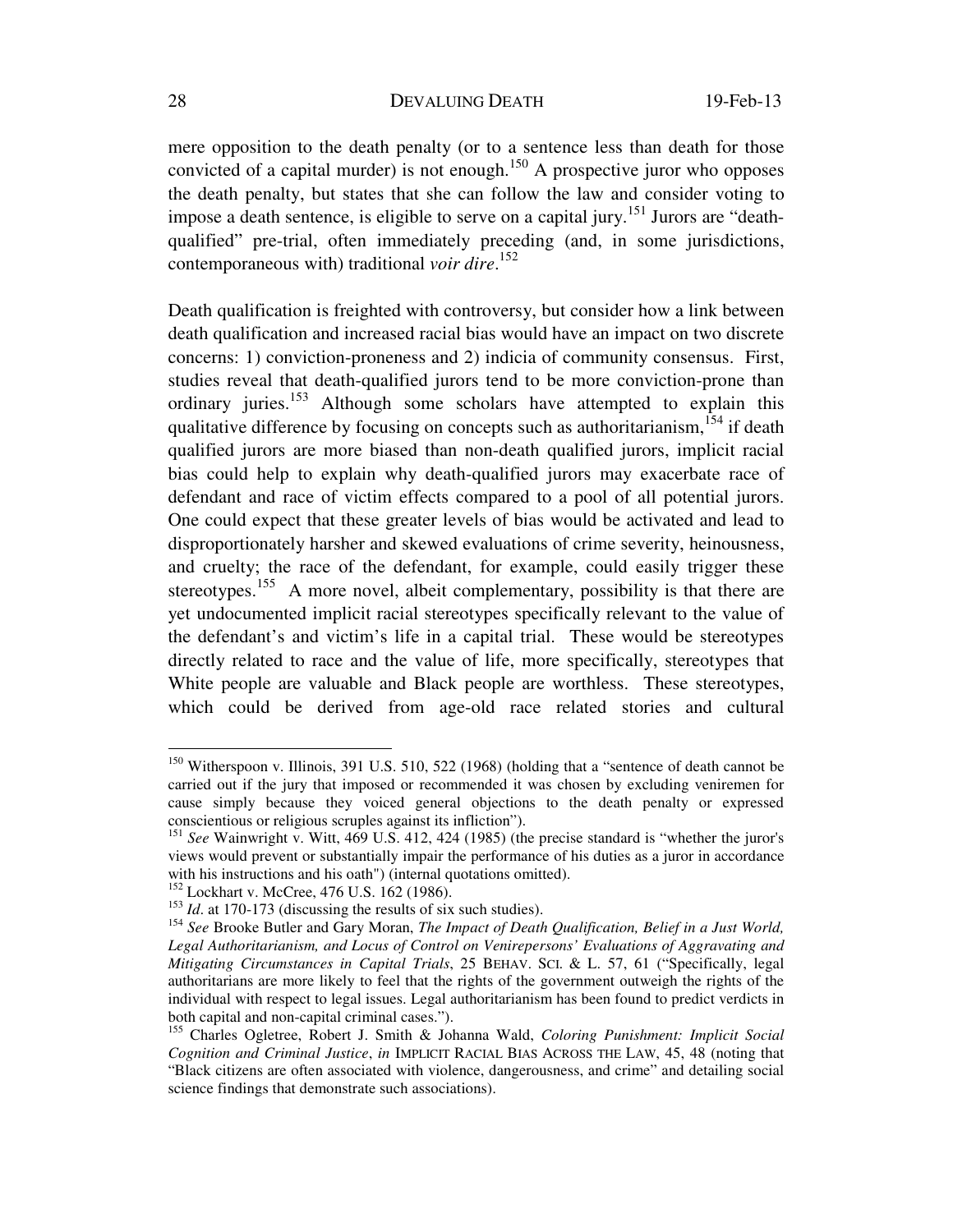reinforcement regarding individuality, value, competence, humanness, and worth could be particularly harmful in capital trials, especially if death qualified jurors possessed heightened levels of this bias. Activated in a criminal trial, such stereotypes, if proven, could potentially affect not only how the sanctity of the defendant's life is perceived, but also how the victim's life is valued.

Second, commentators have argued that the process of removing from jury eligibility any citizen who refuses to impose the death penalty inhibits an accurate assessment of modern community standards, which is a required Eighth Amendment function of the jury.<sup>156</sup> Previous research has established that deathqualified juries tend to be populated by a disproportionate number of White citizens.157 The fact that non-White citizens are disproportionately excluded from jury service in capital cases alone raises obvious questions about the ability to read into jury verdicts the imprimatur of community consensus. If our hypothesis is correct, though, death-qualified jurors are not only disproportionately White, they also possess stronger implicit and explicit racial biases than jury-eligible citizens generally, and the reason why capital juries are more implicitly biased is *because* the process results in fewer non-White jurors.<sup>158</sup> These findings, taken together, would substantially undercut the notion that the verdicts of capital juries represent the community consensus on the question of capital punishment.

In light of the continued relevance of both the role of race in the administration of the death penalty, as well as the dangers of death qualification, we crafted a study that sought to provide an early yet detailed look at how race and death penalty jurisprudence would be amplified by new empirical findings. Our study therefore attempts to provide greater understanding of the ways in which knowledge of

 $\overline{a}$ 156 G. Ben Cohen & Robert J. Smith, *The Death of Death-Qualification*, 59 CASE W. RES. L. REV. 87 (2008) ("Measuring the community's sentiment concerning a specific punishment by gathering a venire, removing from the venire all people opposed to a punishment, and then taking the temperature of the remaining citizens concerning the propriety of that punishment, would be like assessing the impact of global warming by taking the temperature in a room with its airconditioning on."); Lynch and Haney, *supra* note 5 at 600 (arguing that death-qualification "undermin[es] the representativeness of the capital jury and widen[s] the empathic divide because 'death qualified juries are less likely to share the racial and status characteristics or the common life experiences with capital defendants that would otherwise enable them to bridge the vast differences in behavior the trial is designed to highlight.'") (internal citation omitted).

<sup>157</sup> Brooke Butler & Adina W. Wasserman, *The Role of Death Qualification in Venirepersons' Attitudes Toward the Insanity Defense*, 36 J. APP. SOC. PSYCH. 1744, 1745-1746 (2006) (noting that "jurors who pass the [Wainwright v.] Witt standard tend to be demographically distinguishable: They are more likely to be . . . White . . . .").

<sup>&</sup>lt;sup>158</sup> Brooke Butler has indeed found that death qualified jurors have higher levels of self reported racial bias than non-qualified jurors. *See* Brooke Butler, *Death Qualification and Prejudice: The Effect of Implicit Racism, Sexism, and Homophobia on Capital Defendants' Right to Due Process*, 25 BEHAV. SCI. & L., 857 (2007) [hereinafter Butler, *Death Qualification and Prejudice*].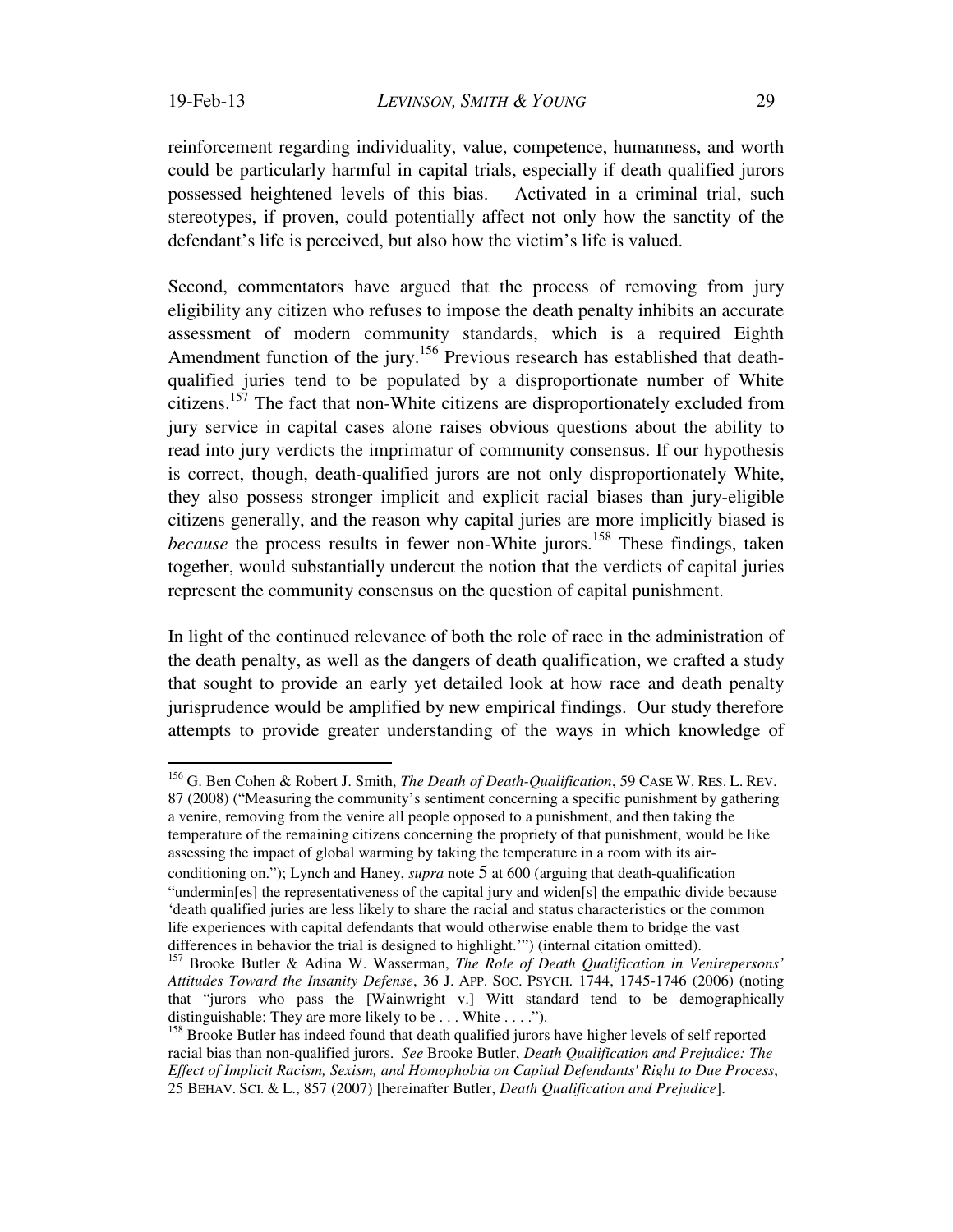juror bias, particularly implicit racial bias, influences the administration of the death penalty. Specifically, we sought to add to the discourse on the topics of 1) whether implicit racial bias helps explain the ineffectiveness of death penalty regulation for eliminating racial bias, 2) whether, as a result of implicit bias, race and retribution are inextricable in the capital context, and 3) whether death penalty procedural regulations might inadvertently aggravate the risk that racial biases will seep into the capital punishment process. Section IV provides details of the study. First, however, Section III provides a foundation in implicit bias literature, particularly in the criminal law setting, by explaining what is known and not yet known about implicit bias in criminal trials generally. This knowledge is then applied to the capital context in formulating specific hypotheses for our study.

## III. IMPLICIT RACIAL BIAS AND CRIMINAL JUSTICE

Considering its compelling methods and powerful findings, the growth of implicit bias research in the cognitive sciences has unsurprisingly triggered an increased interest of implicit bias in the legal context.<sup>159</sup> Legal scholars have now at least begun considering implicit bias in a broad range of domains across the law.<sup>160</sup>

<sup>159</sup> *See generally*, IMPLICIT RACIAL BIAS ACROSS THE LAW (Justin D. Levinson & Robert J. Smith, eds. 2012) (considering how implicit bias functions across fifteen different areas of law). *See also* Samuel R. Bagenstos, *Implicit Bias, "Science," and Antidiscrimination Law*, 1 HARV. L. & POL'Y REV. 477, 477 (2007) [hereinafter Bagenstos, *"Science," and Antidiscrimination Law*]; Mark W. Bennett, *Unraveling the Gordian Knot of Implicit Bias in Jury Selection: The Problems of Judge-Dominated Voir Dire, the Failed Promise of Batson, and Proposed Solutions*, 4 HARV. L. & POL'Y REV. 149 (2010) (providing a federal judge's perspective on implicit bias); Jerry Kang, *Trojan Horses of Race*, 118 HARV. L. REV. 1489, 1497–1539 (2005) (introducing implicit bias research to legal scholars generally, and applying it to the communications law and policy context); Linda Hamilton Krieger, *The Content of Our Categories: A Cognitive Bias Approach to Discrimination and Equal Employment Opportunity*, 47 STAN. L. REV. 1161, 1164 (1995) (introducing the concept of unconscious discrimination to the employment discrimination realm); Linda Hamilton Krieger & Susan T. Fiske, *Behavioral Realism in Employment Discrimination Law: Implicit Bias and Disparate Treatment,* 94 CAL. L. REV. 997, 1027 (2006); Charles R. Lawrence III, *The Id, the Ego, and Equal Protection: Reckoning with Unconscious Racism*, 39 STAN. L. REV. 317 (1987) (drawing primarily upon Freudian psychology, but his powerful arguments set the stage for discussions of implicit social cognition); Cynthia Lee, *The Gay Panic Defense*, 42 U.C. DAVIS L. REV. 471, 479 (2008) (discussing implicit bias in the context of sexual orientation bias); Justin D. Levinson, *Forgotten Racial Equality: Implicit Bias, Decisionmaking, and Misremembering*, 57 DUKE L.J. 345, 363 (2007) [hereinafter Levinson, *Forgotten Racial Equality*] (arguing that judged and juries remember and misremember case facts in racially biased ways); Justin D. Levinson, *SuperBias: The Collision of Behavioral Economics and Implicit Social Cognition and*, 45 AKRON L. REV. 591 (2012) [hereinafter Levinson, *SuperBias*] (claiming that the behavioral law and economics decision model overlooks the role of implicit biases).

<sup>160</sup> *See, e.g.*, Michele Wilde Anderson & Victoria C. Plaut, *Implicit Bias and the Resilience of Spatial Colorlines*, *in* IMPLICIT RACIAL BIAS ACROSS THE LAW, *supra* note 7, at 25 (examining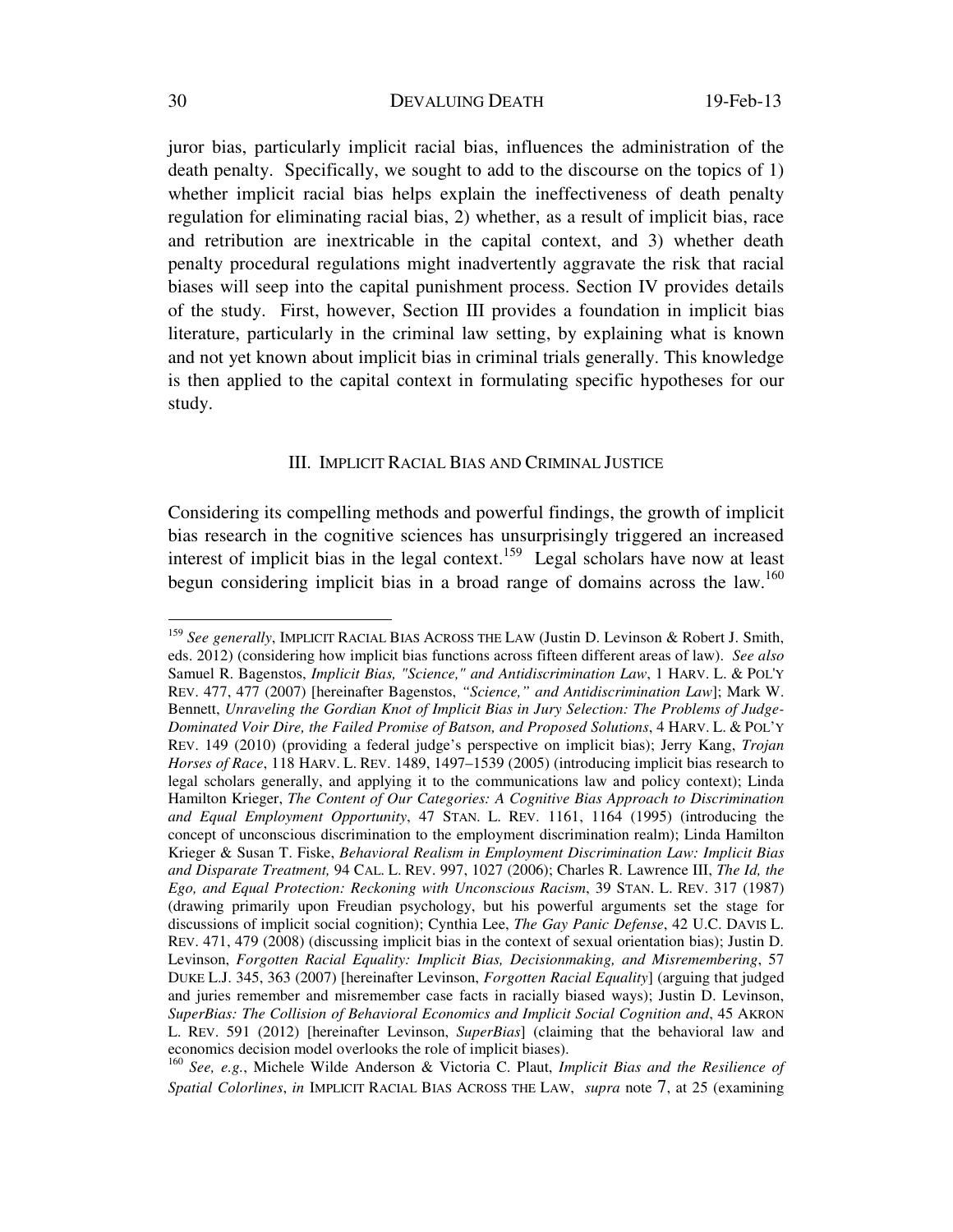$\overline{a}$ 

For example, it is now not uncommon to see a scholar arguing that implicit bias affects the way courts and the United States government treat Native American sovereignty,<sup>161</sup> the way the IRS makes auditing decisions,  $162$  or the way corporate boards allocate funds to charities and executives.<sup>163</sup> In the context of race and criminal justice, considerations of implicit bias have begun to appear more commonly in discourse.<sup>164</sup> In light of this rapid development of implicit biasfocused criminal law scholarship and because racial disparities in the administration of the death penalty have been so apparent for decades, it is noteworthy that scholars have yet to examine deeply implicit racial bias in the context of capital punishment.<sup>165</sup>

In the past several years, scholars have tested the role of implicit bias in various areas of the criminal justice system.<sup>166</sup> These studies have begun to provide an

implicit bias in property and land use law); Danielle Conway, *Implicit Racial and Gender Bias in Right of Publicity Cases and Intellectual Property Law Generally, in* IMPLICIT RACIAL BIAS ACROSS THE LAW, *supra* note 7, at 179 (focusing on gender, race, and implicit bias in the right of publicity); Michele Goodwin & Dr. Naomi Duke, *Cognitive Bias in Medical Decision Making, in* IMPLICIT RACIAL BIAS ACROSS THE LAW, *supra* note 7, at 95 (looking primarily at health care disparities as a manifestation of implicit bias); Jerry Kang, *Bits of Bias*, *in* IMPLICIT RACIAL BIAS ACROSS THE LAW, *supra* note 7, at 132 (focusing on the communications law context); Justin D. Levinson, *Biased Corporate Decision-Making*?, *in* IMPLICIT RACIAL BIAS ACROSS THE LAW, *supra* note 7, at 144 (critiquing bias in corporate charitable giving and executive compensation); Antony Page, *Unconscious Bias and the Limits of Director Independence*, 2009 ILL. L. REV. 237 (focusing on a range of cognitive biases, including automatic in-group preference); Antony Page & Michael J. Pitts, *Poll Workers, Election Administration, and the Problem of Implicit Bias*, 15 MICH. J. RACE & L. 1 (2010) (arguing that poll workers rely on implicit bias in interacting with voters); Robert G. Schwemm, *Why Do Landlords Still Discriminate (And What Can Be Done About It)?*, 40 J. MARSHALL L. REV. 455 (2007); Eric K. Yamamoto & Michele Park Sonen, *Redress Bias?* in IMPLICIT RACIAL BIAS ACROSS THE LAW, *supra* note 7, at 244 (critiquing reparations discourse for overlooking harms of women of color).

<sup>161</sup> Susan Serrano & Breann Swann Nu'uhiwa, *Implicit Bias Against Native Peoples as Sovereigns*, *in* IMPLICIT RACIAL BIAS ACROSS THE LAW, *supra* note 7 at 209.

<sup>162</sup> Dorothy A. Brown, *Implicit Bias and the Earned Income Tax Credit*, *in* IMPLICIT RACIAL BIAS ACROSS THE LAW, *supra* note 7 at 164.

<sup>163</sup> Justin D. Levinson, *Biased Corporate Decision Making*? *in* IMPLICIT RACIAL BIAS ACROSS THE LAW, *supra* note 7at 144 .

<sup>164</sup> *See*, *e.g.*, L. Song Richardson, *Police Efficiency*, 87 IND. L.J. 1143 (2012); L. Song Richardson, *Arrest Efficiency and the Fourth Amendment*, 95 MINN. L. REV. 2035 (2011).

<sup>165</sup> Some early projects in this area have begun to consider implicit bias in the capital context. *See, e.g*., Eisenberg & Johnson, *supra* note 8 (finding that capital defense attorneys possess levels of implicit racial bias similar to the population); Levinson, *Race, Death and the Complicitous Mind*, *supra* note 8; Smith & Cohen, *supra* note 7. 166 *See* Eberhardt et al., *Looking Deathworthy*, *supra* note 69; Philip A. Goff et al., *Not Yet* 

*Human: Implicit Knowledge, Historical Dehumanization, and Contemporary Consequences*, 94 J. PERSONALITY & SOC. PSYCHOL. 292, 306 (2008); Levinson, *Forgotten Racial Equality*, *supra* note 159; Justin D. Levinson & Danielle Young, *Different Shades of Bias: Skin Tone, Implicit Racial Bias, and Judgments of Ambiguous Evidence*, 112 W. VA. L. REV. 307 (2010); Levinson et al., *A*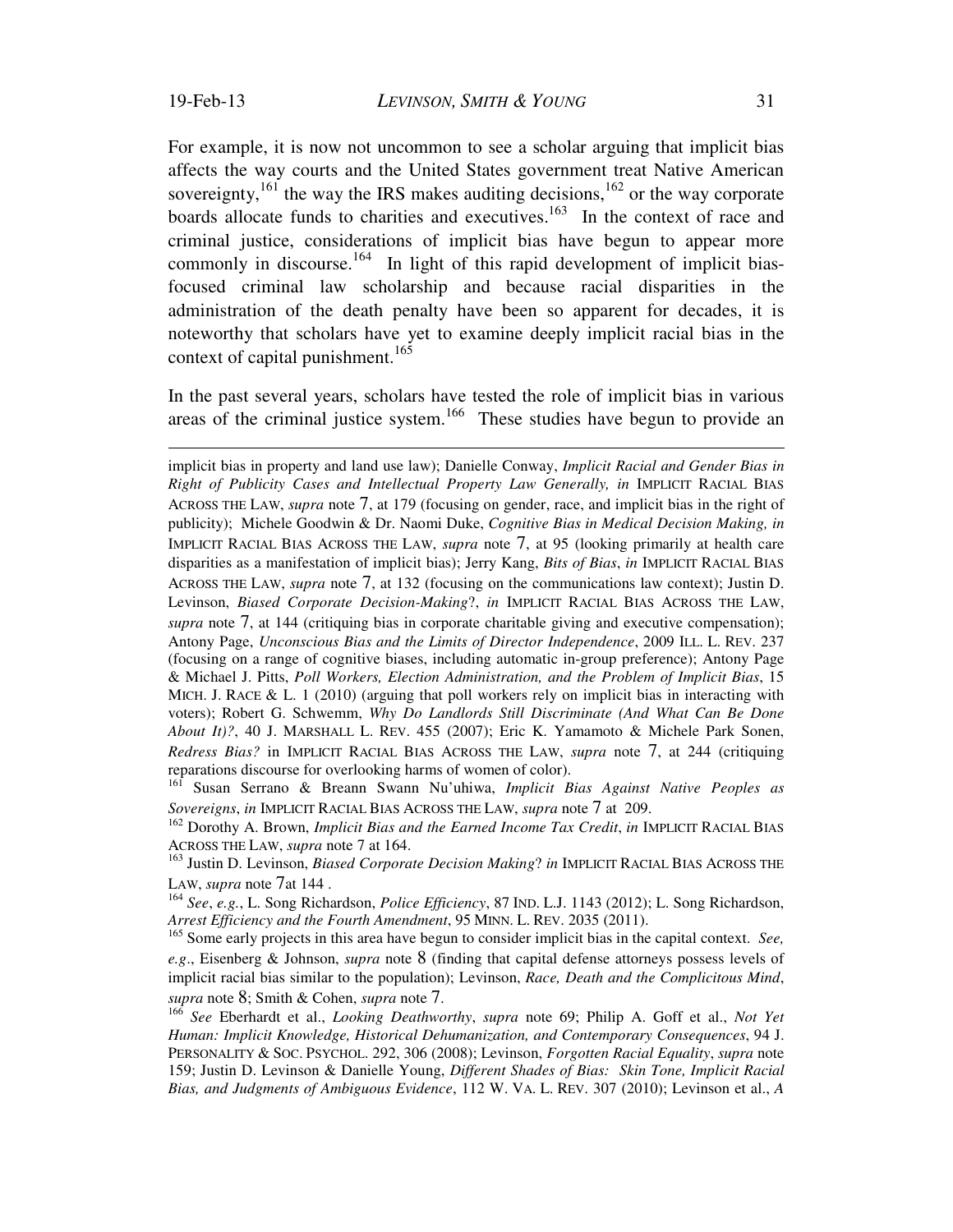outline of the potential impact of implicit bias across the criminal law spectrum and offer clues as to how implicit bias may manifest in the capital context, specifically leading to racial disparities. In this Section, we rely on recent empirical studies to demonstrate how implicit bias may permeate the criminal legal process, with a special focus on jury decision-making.<sup>167</sup> We then apply these lessons to the capital context and set forth the hypotheses for our empirical study.

Because jurors are often staked with the heavy burden of determining not just guilt or innocence, but also life or death, it is helpful that much of criminal law's empirical implicit bias work has focused on jury decision-making. In several different projects, Justin Levinson, Danielle Young and colleagues have attempted to build the early stages of an implicit-bias model of criminal law juror decision-making.<sup>168</sup> Amplifying established research that deconstructs how jurors make decisions,<sup>169</sup> this implicit bias research can be broken down into three sequential decision-making categories: (1) biased evidence evaluation through faulty story construction, (2) stereotype-driven representation of the decision alternatives by learning potentially corrupted verdict category attributes, (3) and the biased classification of jurors' stereotype-driven stories into the "best-fitting"

*Social Science Overview*, *supra* note 9; Jeffrey J. Rachlinski et al., *Does Unconscious Bias Affect Trial Judges?*, 84 NOTRE DAME L. REV 1195, 1197 (2009).

<sup>&</sup>lt;sup>167</sup> We do not mean to exclude other areas, such as policing, prosecutorial discretion, judicial decisions, and parole decisions, but focus on topics connected to our jury related hypotheses. For more on implicit bias and prosecutorial discretion, see Robert J. Smith & Justin D. Levinson, *The Impact of Implicit Racial Bias on the Exercise of Prosecutorial Discretion*, 35 SEATTLE L. REV. 795 (2012). Although most implicit bias decision-making research has focused on jurors, one team of researchers has tested how implicit bias may affect sitting judges. Jeffrey Rachlinski and his colleagues ran race IATs on a population of judges. Rachlinski et al., *supra* note 166. Like the rest of the population, these judges displayed implicit racial biases. The researchers found, however, that the judges were perhaps able to protect again these biases from skewing their decisions when race was made salient. When race was primed subliminally, however, the effect of implicit bias appeared to be stronger on decision-making.

<sup>168</sup> *See* Levinson, *Forgotten Racial Equality*, *supra* note 159at 364-73; Levinson & Young, *supra* note 166 (first critiquing Pennington and Hastie's "story model" of decision-making); Levinson et al., *A Social Science Overview*, *supra* note 9.

<sup>&</sup>lt;sup>169</sup> We build mainly on the acclaimed Story Model of decision making. *See* Nancy Pennington & Reid Hastie, *Practical Implications of Psychological Research on Juror and Jury Decision Making*, 16 PERSONALITY & SOC. PSYCHOL BULL. 90, 95 (1990); Nancy Pennington & Reid Hastie, *A Cognitive Theory of Juror Decision Making: The Story Model*, 13 CARDOZO L. REV. 519 (1991) [hereinafter Pennington & Hastie, *The Story Model*]; Nancy Pennington & Reid Hastie, *Explaining the Evidence: Tests of the Story Model for Juror Decision Making*, 62 J. PERSONALITY. & SOC. PSYCHOL. 189, 189–90 (1992) [hereinafter *Explaining the Evidence*]; *See also* Nancy Pennington & Reid Hastie, *The Story Model for Juror Decision-Making*, *in* INSIDE THE JUROR: THE PSYCHOLOGY OF JUROR DECISION-MAKING 192, 200 (Reid Hastie ed., 1993) [hereinafter *The Story Model*]. For an earlier detailed implicit bias amplification of the Story Model, *see* Levinson & Young, *supra* note 166 at 340-45.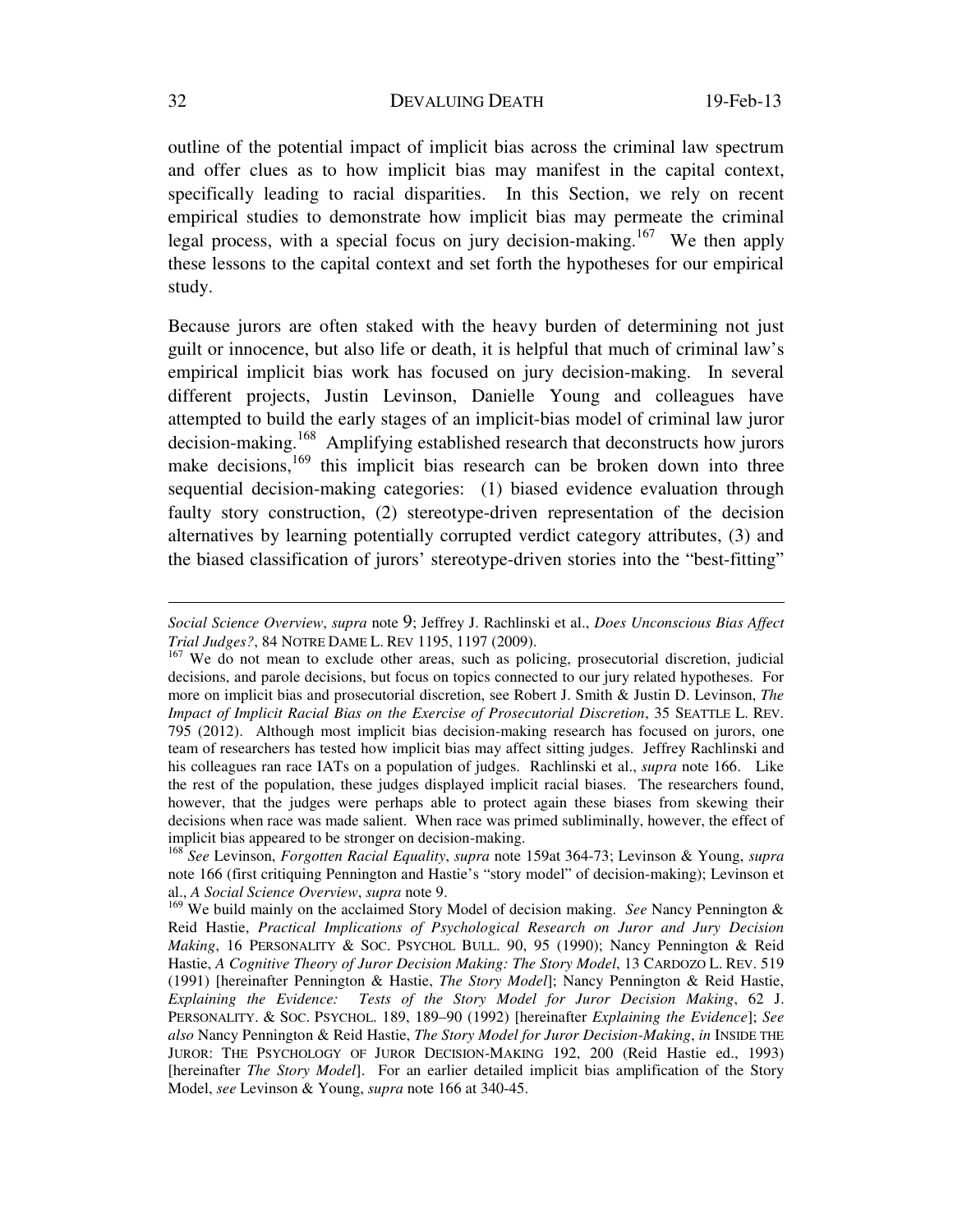verdict category.<sup>170</sup> We use these stages, based upon those made prominent by Professors Pennington and Hastie's Story Model,<sup>171</sup> to explain the early construction of an implicit bias model of biased decision-making; in each of the stages, researchers have found that implicit bias has played at least some role in facilitating inequality.<sup>172</sup> In the context of the death penalty, through our empirical study we attempt to add new and unique death-focused categories to the model. Each of the existing model steps, however, may already work to explain the range of biased outcomes in capital decision-making.

## *A. Biased Evaluation of Evidence and Faulty Story Construction*

According to Professors Pennington and Hastie, the first stage of jury decisionmaking involves the construction of stories by jurors. That is, jurors "engage in an active, constructive, comprehension process in which evidence is organized, elaborated, and interpreted by them during the course of the trial."<sup>173</sup> In our proposed implicit bias model of decision-making, when jurors evaluate evidence and construct stories about what they believe happened, at least two types of implicit biases may manifest. First, jurors may automatically remember and misremember case facts in racially biased ways.<sup>174</sup> And second, jurors may evaluate ambiguous evidence in a stereotyped way based on racial or skin tone cues.<sup>175</sup> In a study of juror implicit memory bias, Justin Levinson found that mock jurors more accurately remembered aggression-related case facts when presented with an aggressive Black actor than when presented with an aggressive White actor.<sup>176</sup> Furthermore, mock jurors sometimes even had false memories for facts that had not actually happened when these "facts" were consistent with stereotypes of Black men.<sup>177</sup> In a later study, Levinson and Danielle Young found that mock jurors evaluated ambiguous evidence differently based upon whether a

 $170$  These categories are derived from the three cognitive processing components that explain how jurors interpret information. *See* Pennington & Hastie, *Explaining the Evidence*, *supra* note 169 at 192.

<sup>171</sup> *See* Pennington & Hastie, *The Story Model*, *supra* note 169. The Story Model seeks to explain how jurors process information and decide cases.

<sup>&</sup>lt;sup>172</sup> Although Pennington and Hastie have not endeavored to examine the role of implicit bias in the Story Model, they have recognized that the process of juror evaluation and interpretation of evidence includes both conscious and automatic cognitive processes. Reid Hastie, *Conscious and Nonconscious Cognitive Processes in Jurors' Decision*, *in* BETTER THAN CONSCIOUS? DECISION-MAKING, THE HUMAN MIND, AND IMPLICATIONS FOR INSTITUTIONS 371, 384 (Christoph Engel & Wolf Singer eds., 2008).<br><sup>173</sup> Pennington & Hastie, *The Story Model*, *supra* note 169 at 523.

<sup>&</sup>lt;sup>174</sup> See Levinson, *Forgotten Racial Equality*, *supra* note 159 at 373-74.

<sup>175</sup> Each of the bias-driven steps has at least initial empirical support. *See Id*. at 407-17. *See also* Levinson & Young, *supra* note 166 at 316-18.

<sup>176</sup> *See* Levinson, *Forgotten Racial Equality*, supra note 159 at 398-406. 177 *Id*. at 407-10.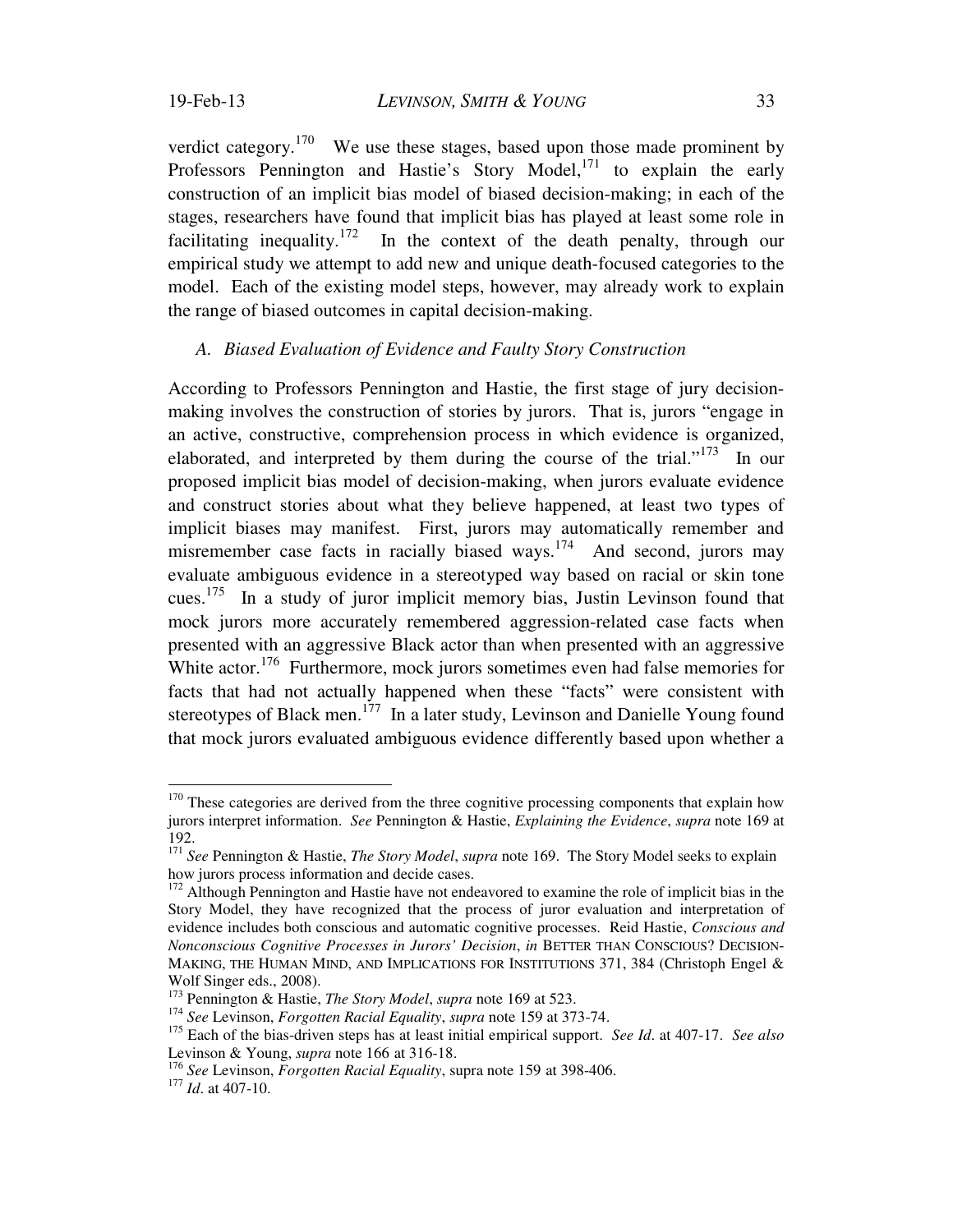perpetrator had lighter or darker skin.<sup>178</sup> When a perpetrator possessed darker skin, participants were more likely to interpret ambiguous evidence as indicating guilt than when a perpetrator possessed lighter skin.<sup>179</sup> These studies show that juror story construction and evidence evaluation, two key processes of juror decision-making, can be tainted by implicit bias. This type of bias may manifest in capital trials, as well. $^{180}$ 

## *B. Stereotype-Driven Decision Alternatives*

Similarly, when jurors enter the next stage of decision-making, learning the decision category attributes, research has shown that their decision-making also may be infected by implicit bias. According to Pennington and Hastie, during this second stage of juror decision-making, jurors learn about their verdict options, such as first degree murder, second degree murder, guilty, not guilty, and so on, primarily through judicial instructions.<sup>181</sup> As jurors learn the relevant categories, existing knowledge structures can interfere with their cognitive processes. For example, a study by Levinson, Huajian Cai, and Young found that people implicitly associate the racial category of Black with the legal concept of guilty and the racial category of White with not guilty.<sup>182</sup> In that study, the researchers devised a "Guilty- Not Guilty IAT" in which participants had to pair the racial categories of Black and White (exemplified by photos of Black and White faces) with words representing the legal concepts of guilty and not guilty.<sup>183</sup> Consistent with the experimenters' predictions, participants implicitly associated Black with guilty and White with not guilty.<sup>184</sup>

During this stage of decision-making, jurors in capital trials also learn about and begin to consider death as a possible penalty. Although it has yet to be tested empirically, it is possible that even the introduction of the penalty of death as an outcome possibility actually primes the racial stereotype of violent and dangerous Black males. Levinson has argued that media, culture, and a history of racial disparities in the death penalty have led American citizens to cognitively associate

<sup>178</sup> *See* Levinson & Young, *supra* note 166.

<sup>&</sup>lt;sup>179</sup> *Id.* at 337. These decisions were shown to be related to implicit bias and not self reported (explicit) racial attitudes. *Id.* at 338.<br><sup>180</sup> *Id.* at 344<br><sup>181</sup> Pennington & Hastie, *The Story Model*, *supra* note 169 at 529.

<sup>&</sup>lt;sup>182</sup> Levinson et al., *A Social Science Overview*, note 9.<br><sup>183</sup> *Id.* at 201-03. For an explanation of how the IAT works, see *supra* note 19.<br><sup>184</sup> *Id.* at 204. Participants also displayed more traditional race-based and these biases predicted the way jurors made verdict decisions based upon the perpetrator's skin tone.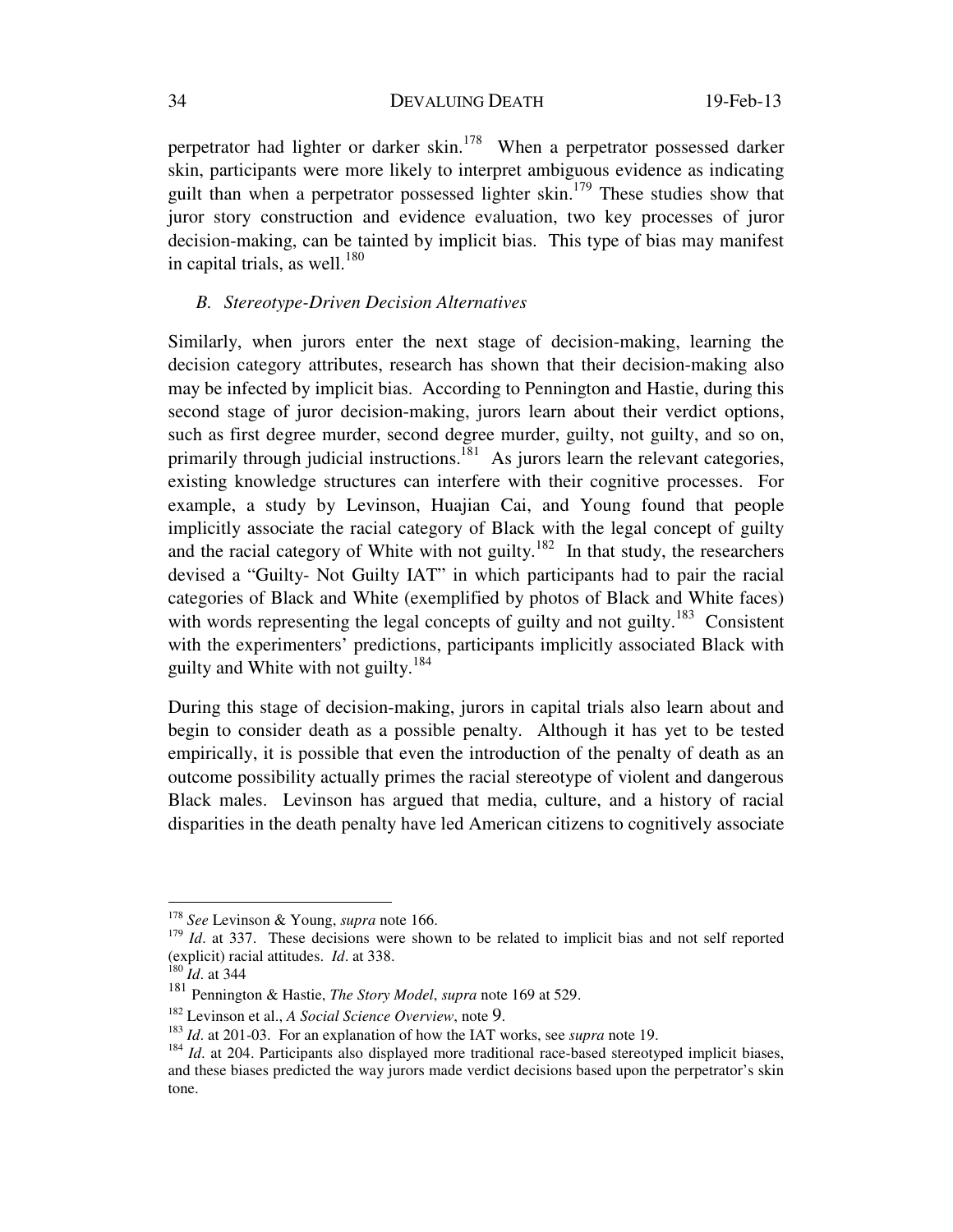the death penalty with Black male perpetrators.<sup>185</sup> If this hypothesis were confirmed, simply talking about death as a possible penalty, death qualifying jurors, or both, could trigger (or "prime") these racial stereotypes. These triggered stereotypes of death-worthy Black perpetrators could potentially prejudice the ensuring trial.<sup>186</sup> Thus, implicit bias could not only bias the learning of the verdict categories of guilty and not guilty, but also could be triggered or heightened simply by a discussion of the death penalty as being a potential trial outcome.

#### *C. Biased Classification of Stories into Verdicts*

In the final stage of Pennington and Hastie's decision-making model, jurors match the stories they construct in the first stage of decision-making into the verdict categories they learned about in the second stage.<sup>187</sup> According to our implicit bias theory, this means that jurors classify their already biased stories into the most fitting already biased verdict categories. The risks here are obvious. Yet this stage even creates novel risks of bias. According to jury researchers, the final stage of decision-making is not simply a combination of the first two stages; it also involves the incorporation of the presumption of innocence.<sup>188</sup> Interestingly, even this stage, presumed by many to be one of the core protections underlying the American criminal trial, $189$  may introduce bias into an already infected process. A study by Young, Levinson, and Scott Sinnett provides preliminary evidence that presumption of innocence jury instructions themselves may prime jurors in ways consistent with racial stereotypes.<sup>190</sup> In that study, mock juror participants viewed a video containing jury instructions from a federal judge in which the judge either gave instructions regarding the presumption of innocence and burden of proof, or other (more innocuous, yet of similar length)

<sup>185</sup> Levinson*, Race, Death and the Complicitous Mind*, *supra* note 8. Levinson also argued that implicit bias might account for the unintentional masking of race of defendant effects in large scale statistical studies. *Id*. at 632-33.

<sup>186</sup> After all, priming racial stereotypes has been shown alter decision-making. Levinson et al., *A* 

*Social Science Overview*, *supra* note 9. 187 *Id*. at 530. 188 Pennington & Hastie, *Explaining the Evidence*, *supra* note 169 at 191; Pennington & Hastie, *The Story Model*, supra note 169 at 201.

<sup>189</sup> Coffin v. United States, 156 U.S. 432, 453 (1895). *See also* Estelle v. Williams, 425 U.S. 501, 503 (1976) ("The presumption of innocence . . . is a basic component of a fair trial under our system of criminal justice."). According to Scott Sundby, "the presumption of innocence is given vitality primarily through the requirement that the government prove the defendant's guilt beyond a reasonable doubt." Scott E. Sundby, *The Reasonable Doubt Rule and the Meaning of Innocence*, 40 HASTINGS L.J. 457, 458 (1989).

<sup>&</sup>lt;sup>190</sup> Danielle K. Young et al., Presumption of Innocence: Biasing Racial Cues (2011) (unpublished manuscript) (on file with authors).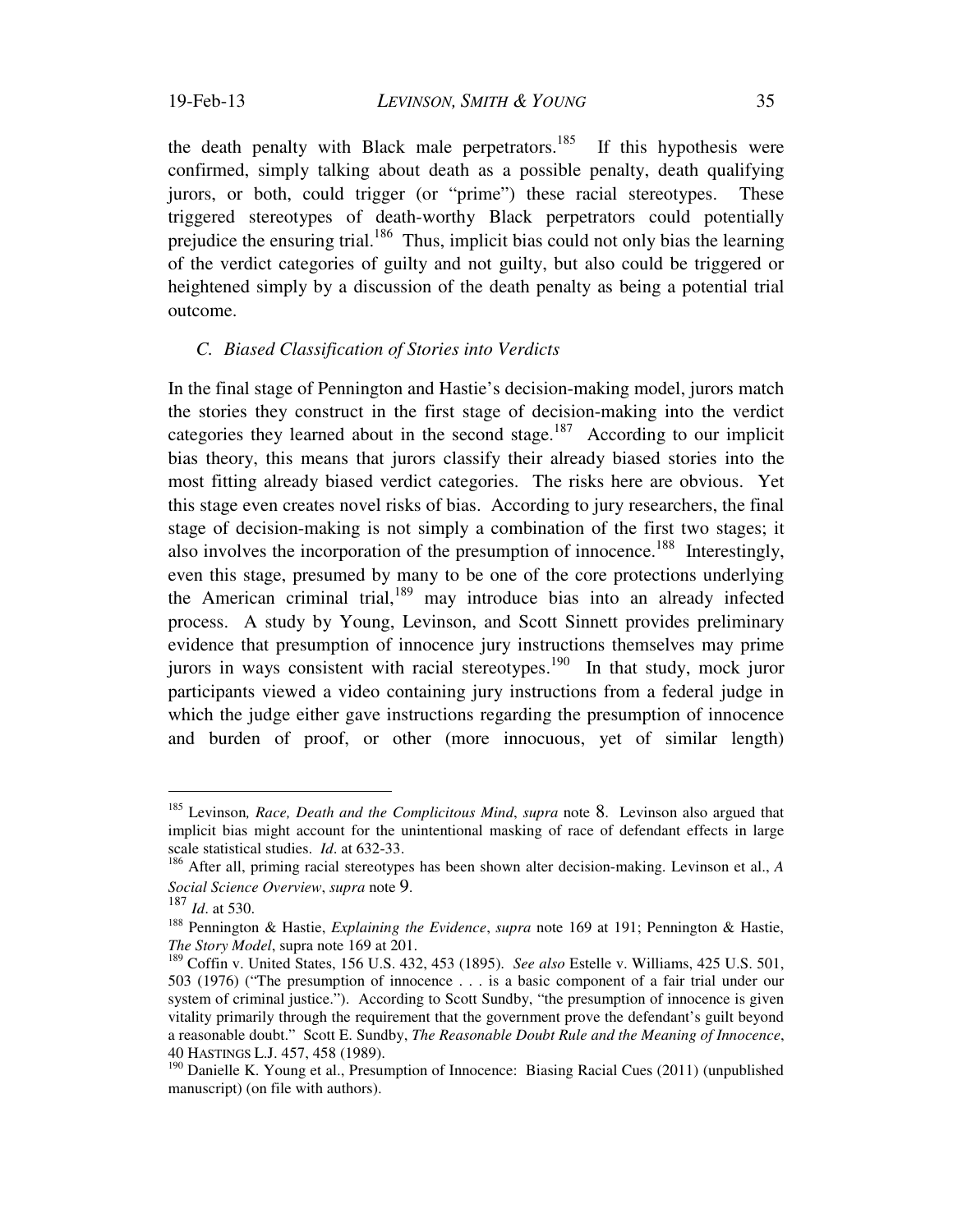instructions.<sup>191</sup> Jurors were then immediately given a dot-probe task, a computerized visual measure used by attention-perception researchers to determine where a person is attending/focusing.<sup>192</sup> The study showed that participants who received the presumption of innocence instructions were more likely to visually focus on a Black face compared to participants who received the other instructions.193 Drawing on the literature from perception studies, in which studies have shown that the activation of crime causes people to attend to Black faces,194 and that the priming of Black stereotypes leads to the faster identification of weapons,195 the researchers interpreted this finding as indicating the counterintuitive – that people actually implicitly associate the presumption of innocence with Black aggression and guilt.<sup>196</sup> If it is indeed true that instructing jurors on the presumption of innocence could presumably prime implicit associations of Black guilt (all added on top of the biases that have already occurred in the previous stages), it would serve as a powerful reminder that the jury decision-making process could serve as an automatic bias delivery mechanism.

In light of this research on implicit bias in the various stages of criminal trial decision-making, one could predict that implicit bias could manifest in capital decision-making in similar ways. Specifically, it could be predicted that jurors will implicitly associate Black defendants with racial stereotypes, including aggressiveness, guilt, and perhaps even lack of worth. These same stereotypes could apply to victims, too. Similarly, juries might remember and misremember facts from trial in racially biased ways. These facts, too, could include those relevant to both the defendant (e.g. facts relevant to aggravating or mitigating factors) and the victim (e.g. facts relevant to their value to their employers, families, and communities). Jurors may also automatically evaluate ambiguous evidence in an unjust manner, and be primed by various jury instructions. In the study we conducted, we were motivated by related research questions that build on these previous studies as well as draw on decades of research on racial disparities in the death penalty.

<sup>191</sup> The instructions were based upon the Ninth Circuit Model Jury Instructions, *available at* http://www3.ce9.uscourts.gov/web/sdocuments.nsf/crim (last visited Oct. 5, 2012).

 $\frac{192}{192}$  Young et al., supra note 190 at 5.

<sup>193</sup> Young et al., *supra* note 190 at 9.

<sup>194</sup> Eberhardt et al., *Seeing Black*, *supra* note 9 at 888 ("Indeed, thinking about the concept of crime not only brought Black faces to mind but brought stereotypically Black faces to mind.").

<sup>&</sup>lt;sup>195</sup> *Id.* at 881 (explaining that participants who saw a Black face were more apt at identifying "crime-relevant objects").

<sup>196</sup> Young et al., *supra* note 190.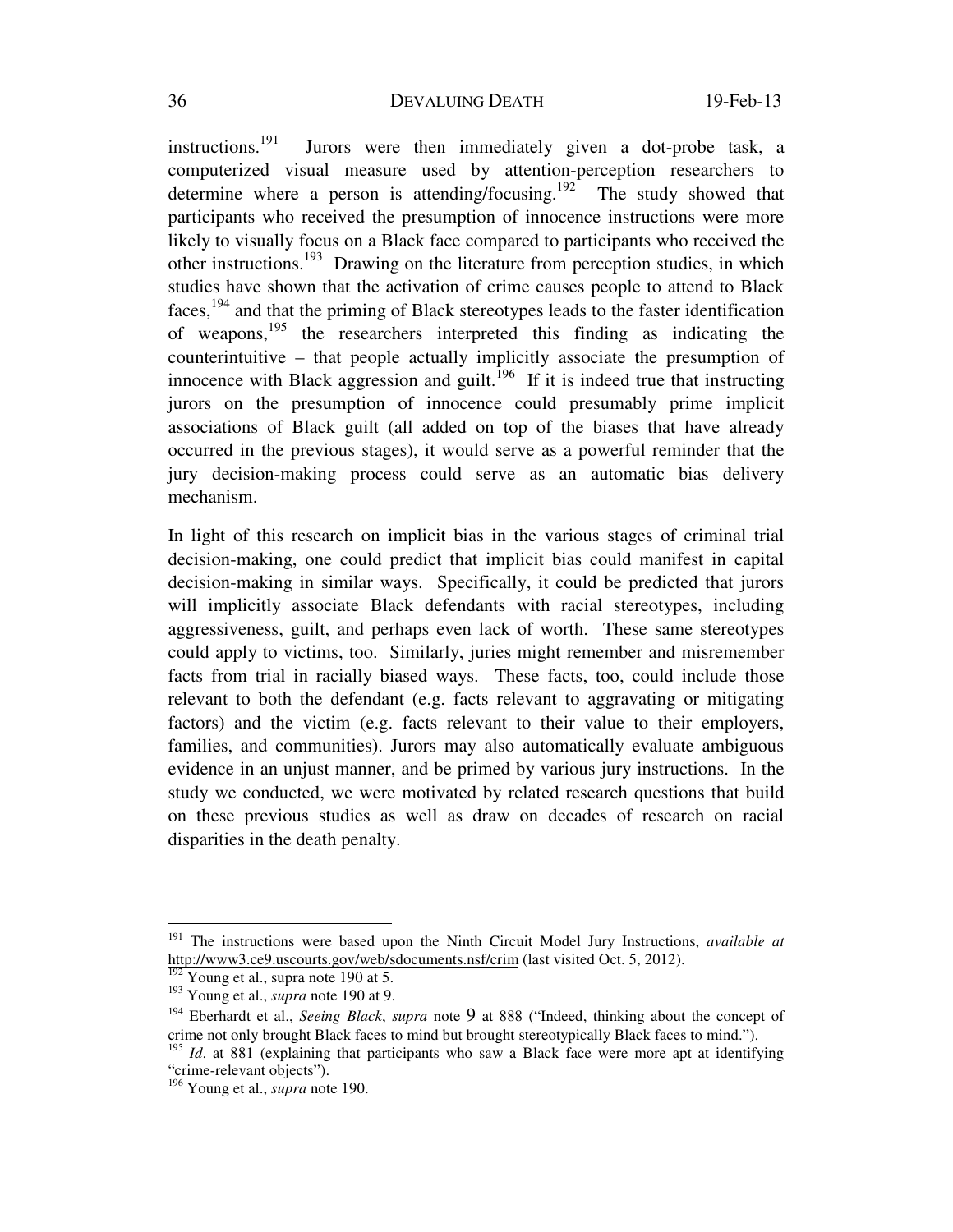The history of racial bias in the death penalty, the still troubling application of death qualification, and the emergence of implicit racial bias scholarship and methods led us to conduct an empirical study. Consistent with our discussion in the previous sections, we hypothesized as follows:

 Hypothesis 1: Jury eligible citizens harbor implicit racial stereotypes that may prove relevant to capital cases, including stereotypes specific to the value of human life. Specifically, jurors will associate Black with aggressive, lazy, and worthless, and White with virtuous, hard-working, and valuable.

 Hypothesis 2: Death qualified jurors will display greater implicit bias and self-reported bias than jurors who would be excluded from jury service. Thus, the process of death qualification will remove the least racially biased jurors and lead to the empanelling of more biased juries.

 Hypothesis 3: Implicit racial bias will predict which defendants are sentenced to death; specifically, the more implicit bias jurors display, the more likely they will be to sentence a Black defendant to death, and the more likely they will be to sentence to death a defendant on trial for killing a White victim.

#### IV. THE EMPIRICAL STUDY

To test these hypotheses, we conducted an empirical study designed to examine the role of implicit racial bias in death qualification and in capital decisionmaking. This Section presents the methodology and results of the study.

## *A. Methods*

 $\overline{a}$ 

1. *Participants*.

The study involved 445 jury eligible citizens in six leading death peanlty states: Alabama, Arizona, California, Florida, Oklahoma, and Texas.<sup>197</sup> Participants were recruited on the Internet by a specialized survey recruitment firm.<sup>198</sup> The

 $197$  At least 75 participants from each state initially completed the study, totaling 478 participants. This ranged from a minimum of 75 participants in Alabama to a maximum of 82 participants in Florida. Participants who were not United States citizens (N=2), or did not meet other qualifications to serve as jurors (e.g., having been convicted of a felony,  $N=27$ ), or who were not from the targeted states (N=4) were removed from the data set.

 $198$  These participants were part of a national database maintained by the private survey company; they received minimal compensation for participating. Because the participants had chosen to receive survey solicitations from the soliciting company, the participant pool was not a random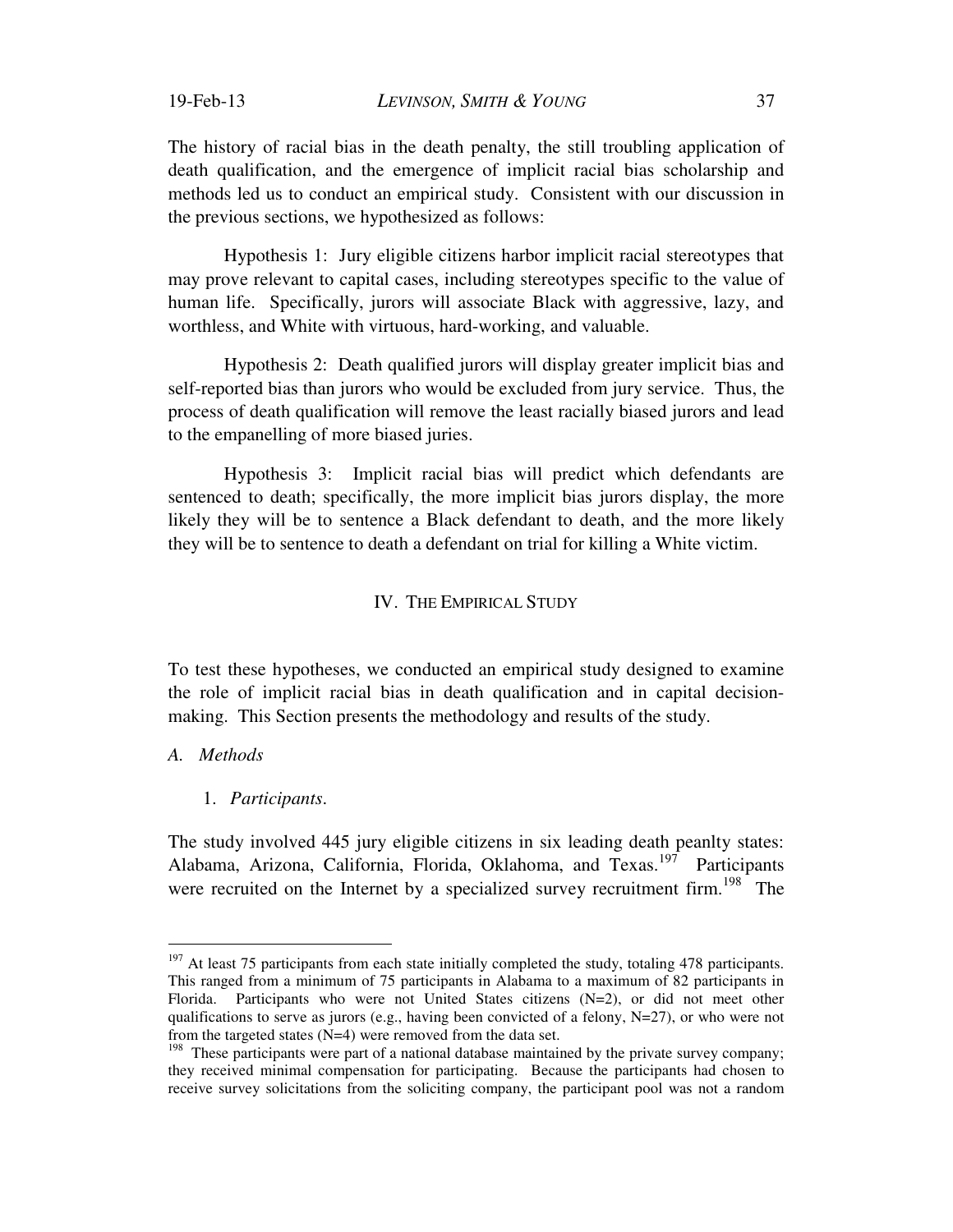participant pool was diverse, as indicated by several measures. The age of the participants ranged from 18 to 81, with an average age of 53.39 (*SD*=14.62) years. Of the participants, 57.7 percent were women. Participants in the study came from a wide range of ethnic backgrounds. 82.7 percent of participants identified themselves as Caucasian, 5 percent of participants identified themselves as African-American, 3.4 percent of participants identified themselves as multiracial, 2.7 percent of participants identified themselves as Latino, 2.5 percent identified as Asian, 2.5 percent identified as Native American/Hawaiian, and 1.4 percent identified themselves as members of other ethnic groups.<sup>199</sup> The participant pool contained tremendous educational diversity. For example, 40.6% of the pool had completed some college, but did not hold a degree, 20.1% held a bachelor's degree, 10.9% held Masters or other non-PhD advanced degrees, 1.4% held PhDs, and 18.6% of the pool completed less than high school or high school with no college. There was also substantial religious diversity in the participant pool (with members of over fifteen different religions represented).

## 2. *Materials*.

 $\overline{a}$ 

Participants completed several measures, including two IATs and a mock trial life or death sentencing task. Participants also completed death qualification questions prior to the mock trial, two questionnaire style measures of racial attitudes, and demographic questions. The IATs measured implicit racial stereotypes, but each had a different focus. One was a Back-White stereotype IAT that has been used regularly in implicit social cognition research.<sup>200</sup> This IAT measures implicit associations between race and traditional stereotypes, such as aggression and lazyness. The other was a new IAT we created for purposes of this study, which we called the "Value of Life IAT." This IAT required participants to group together photos of Black and White people with words incidating value/worth (e.g. valuable, worthwhile) and lack of value/worth (e.g. worthless, expendable).<sup>201</sup> The purpose of this IAT was to determine whether people hold implicit stereotypes relating to race and human worth. We developed this particular IAT because we believed that racial disparities in the death penalty

sample of the entire population. Nonetheless, as our reported statistics suggest, the diversity of the sample was notable.

<sup>&</sup>lt;sup>199</sup> These were groups that were not listed on the checklist the survey instrument provided. Some of the participants who were in this category separately indicated their ethnic identity on a line next to the check mark, including participants who checked one or more of the listed ethnicities in addition to marking "other." The groups identified by those who marked "other" included

Koreans, Samoans, Vietnamese, North Africans, Portuguese, Puerto Ricans, and others.<br><sup>200</sup> Anthony Greenwald et al., *Measuring Individual Differences in Implicit Cognition: The Implicit Association Test*, 74 J. PERSONALIT

<sup>&</sup>lt;sup>201</sup> The stimuli words used for worth were: Merit, Worthwhile, Worthy, Value, Valuable. The stimuli words used for worthless were: Drain, Expendable, Worthless, Waste, Valueless.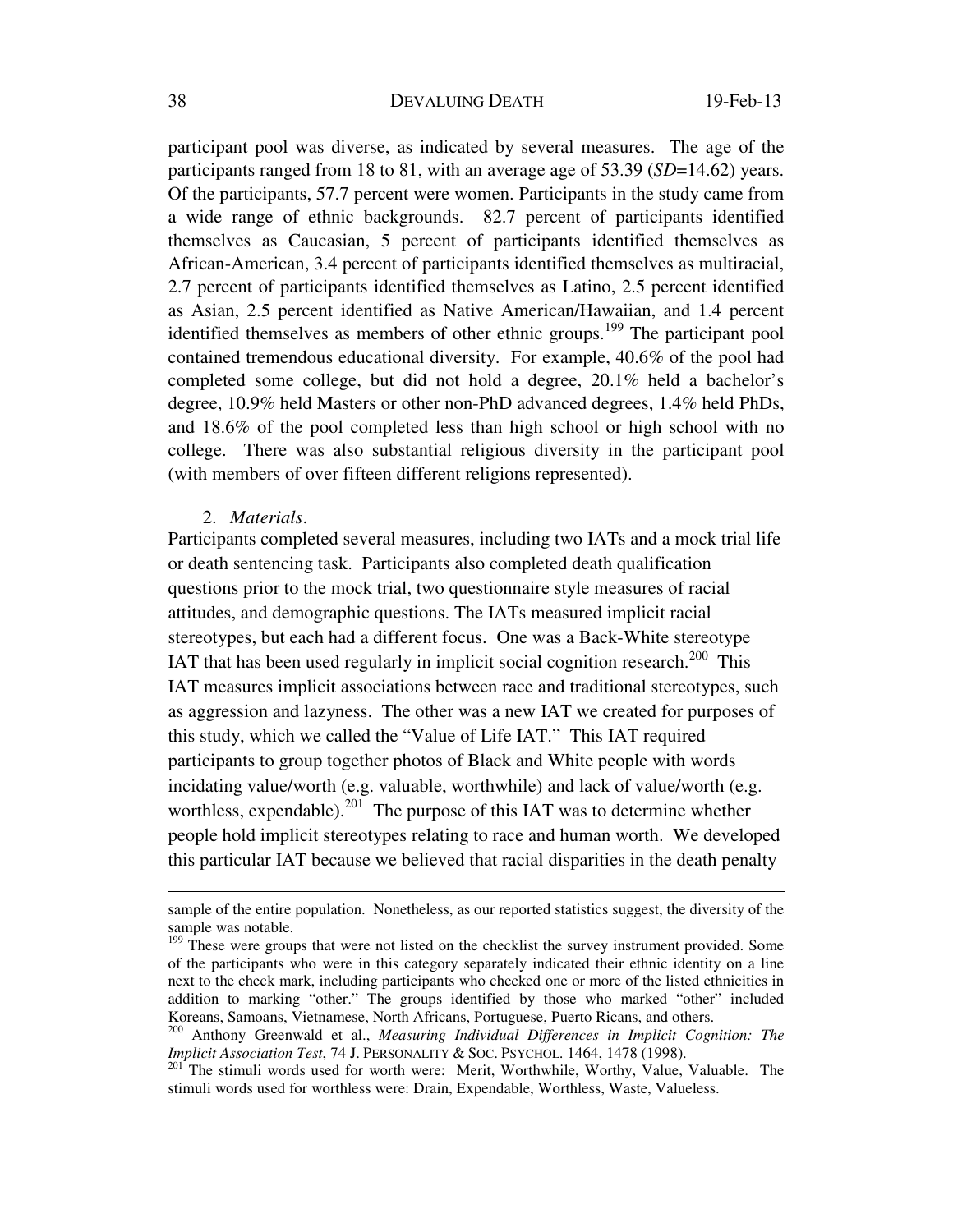may be at least partially explained by differential values placed on the lives of defendants and victims.

The explicit (self-reported) measures of racial bias consisted of a measure known as the Modern Racism Scale  $(MRS)$ <sup>202</sup> The MRS asks participants to rate their agreement or disagreement with a series of statements, such as "Discrimination against Blacks is no longer a problem in the United States."

The mock-trial presented to the participants was inspired by an actual case. The trial facts were presented as follows:

At 10:00 p.m. on May 22, 2009, Edward Walsh, a 48 year old Caucasian man, just finished his shift as assistant manager at Walmart. He noticed a Walmart private security employee stop a customer as the customer was leaving the store. The security guard thought that the customer had shoplifted two disposable cameras.

Walsh proceeded to the location where the security officer had stopped the customer. When he saw the customer, he remembered ringing up his purchases. He did not recall him purchasing any cameras. A physical struggle ensued between the security officer and the customer.

As Walsh attempted to aid the security officer in detaining the customer, the customer pulled out a handgun and discharged the weapon several times. The customer then fled the scene. Edward Walsh died from a gunshot wound to the chest. The customer, who was later identified as Tyrone Jones, a 22 year old African-American man, subsequently turned himself in to the police.

After the description of the crime, participants read the Victim Impact Testimony given by the victim's wife.<sup>203</sup> During this testimony, the prosecutor questions the victim's wife about the loss of his life. The following is an excerpt: $^{204}$ 

Attorney: Where do you stand today?

<sup>202</sup> *See* J.B. McConahay, *Modern Racism, Ambivalence, and the Modern Racism Scale*, *in* PREJUDICE, DISCRIMINATION, AND RACISM 91 (John F. Davido & Samuel L. Gaertner eds., 1986). <sup>203</sup> This was a portion of the actual victim impact statement given at trial. <sup>204</sup> Appendix A contains this complete testimony.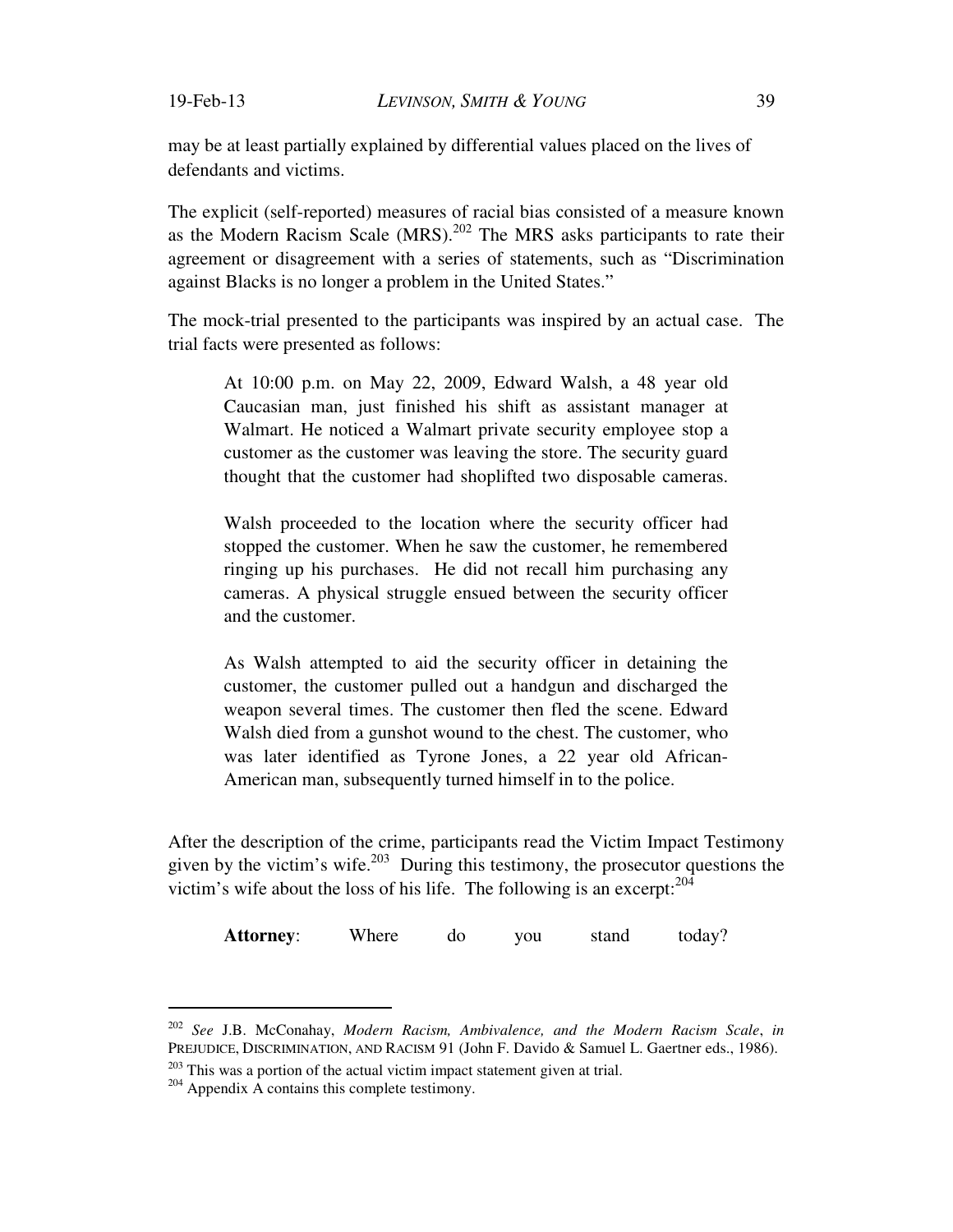**Mrs. Walsh [Mrs. Washington]:** Obviously life is not the same. It has completely fallen apart, for all the dreams, you know. I was probably married longer than possibly some of y 'all in here were alive at the time. And, you know, it's your friend, it's your lover, it's your confidant and your husband, and that more than disappeared one morning, you never get that back. You never get that back.

The death qualification questions were presented at the beginning of the sentencing mock trial task, and were designed to comport with existing case law on death qualification.205 Thus participants were asked:

- (1) If the State proves beyond a reasonable doubt that Mr. Baker<sup>206</sup> intentionally murdered Edward Walsh, would you be able to find the defendant guilty even though he would then be eligible for the death penalty?
- (2) If the State proves beyond a reasonable doubt that Mr. Baker intentionally murdered Edward Walsh, you will be responsible for deciding his punishment. Would you: a) Automatically vote for a life sentence without the possibility of parole, b) Automatically vote for the death penalty, c) Be able to consider both a life sentence without the possibility of parole and a sentence of death.

If participants answered that they were unwilling to convict the defendant  $(N= 27)$ or if participants answered that they would be unwilling to consider giving a convicted defendant the death penalty  $(N= 51)$ , those participants completed the remainder of the study, and their data was retained in order to compare how death qualified jurors compare with non death qualified jurors.<sup>207</sup>

<sup>&</sup>lt;sup>205</sup> The death qualification questions were presented at the beginning of the sentencing mock trial task, and were designed to comport with existing case law on death qualification. *See* Wainwright v. Witt, *supra* note 151.

<sup>&</sup>lt;sup>206</sup> There were two conditions based on the race of the defendant and two conditions based on the race of the victim, known as a 2 \* 2 study design.

<sup>&</sup>lt;sup>207</sup> Participants who answered that they would automatically vote for the death penalty (N= 53) were similarly not treated as death qualified and were removed from statistical analyses of death qualified only jurors.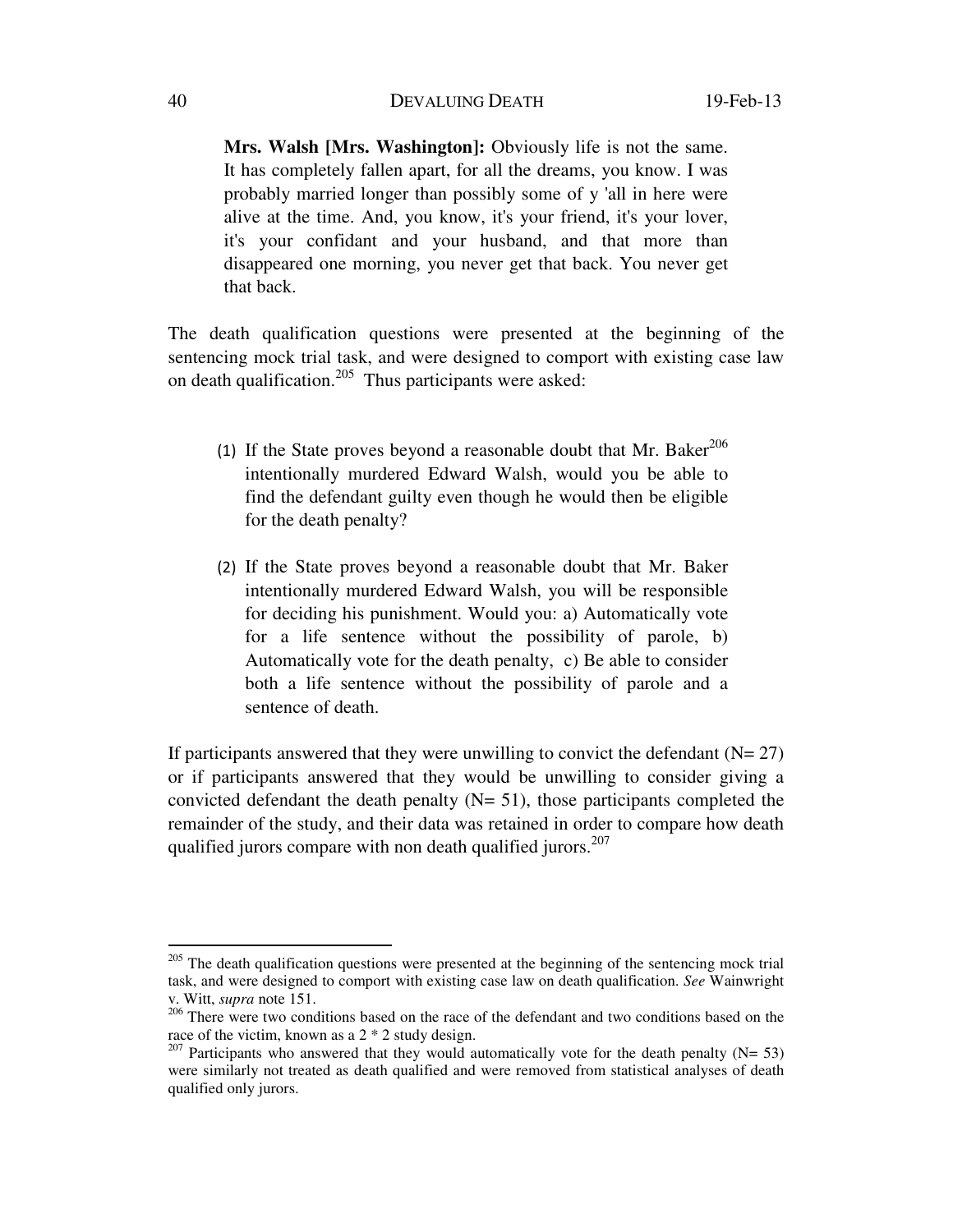The tasks described above were all completed on computers of the participants' choice and were presented in the following manner. Participants first responded to death qualification questions, after which they read a written description of the case. The case summation was followed by an evidence slideshow consisting of four photographs shown for four seconds each. One of these photos was a tombstone that displayed the name of the victim; the name could be altered depending upon the race of victim condition.<sup>208</sup> After viewing this slideshow, participants were informed that the defendant had been found guilty, and that their job was to decide if the defendant should be sentenced to either death or life in prison. They read that "One important factor to take into consideration is the impact that the crime had on the family members of [the victim]," and then were presented with the Victim Impact Testimony. After reading the testimony, participants decided how the defendant should be punished. Next, participants completed counterbalanced implicit and explicit measures of bias, with the order of the IATs also counterbalanced. Demographic questions were completed last.

### *B. Results- Implicit Bias and the Death Penalty*

To test our hypotheses, and to analyze the results more generally, we conducted several statistical analyses: For hypothesis one, we tested whether death qualified jurors harbor significant implicit biases using one-sample t-tests.<sup>209</sup> Hypothesis two was tested using a multivariate ANOVA (MANOVA)<sup>210</sup> comparing death qualified jurors and non-death qualified jurors on the three bias measures (two implicit and one explicit). To test hypothesis three, dichotomous death penalty decisions (life in prison v. death sentence) were regressed upon race of defendant and victim, explicit and implicit biases, and the two-way interactions between these variables. $^{211}$ 

1. White Jurors More Racially Biased Than Non-White Jurors

 $208$  These slides are attached as Appendix B.

<sup>&</sup>lt;sup>209</sup> A one-sample t-test tests whether or not a single population differs from a hypothesized value. In the case of the IAT, the hypothesize value is zero, or no bias. Thus, the one-sample t-test referenced here tested whether or not the study population's IAT score was significantly different than zero. RONALD CHRISTENSEN, ANALYSIS OF VARIANCE, DESIGN AND REGRESSION– APPLIED STATISTICAL METHODS (2000).

<sup>210</sup> MANOVA is a special case of ANOVA that allows the testing of several dependent variables while reducing Type 1 error, or the probability of finding a significant difference between groups when there is not a true difference. BARBARA G. TABACHNICK ET AL., USING MULTIVARIATE STATISTICS (2001).

 $211$  The regression controlled for race and gender of the participant.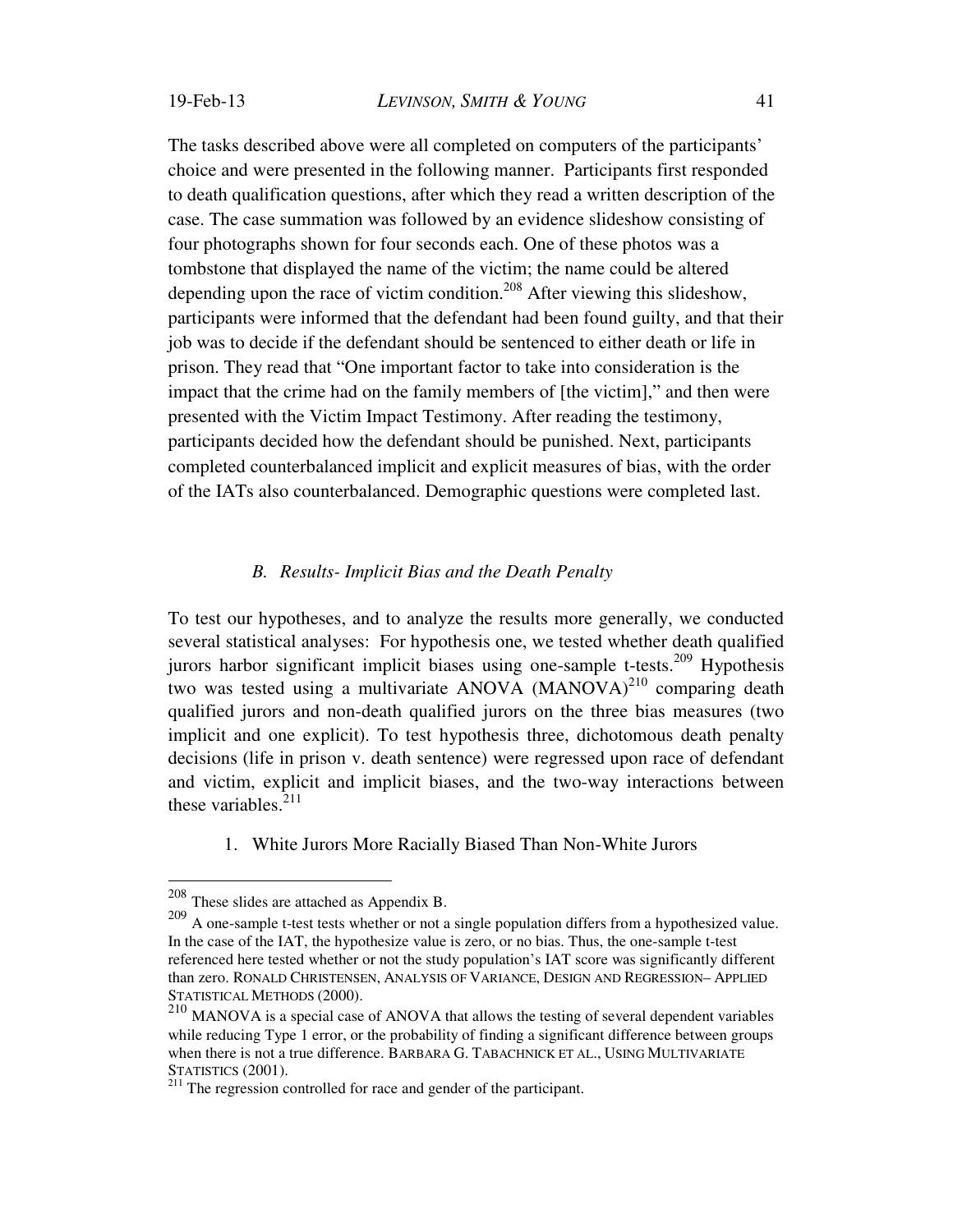White jurors displayed higher levels of implicit racial bias (M=.48) than non-White jurors (M=.34), as measured by both the stereotype IAT  $(F(1,311)=15.11)$ , p<.001,  $np^2 = 0.05$ ), and the Value of Life IAT (White juror M = .38; non-White juror M= .15),  $(F(1,311)=4.50, p=.035, \eta p^2=.01)$ . White jurors also displayed higher levels of explicit racial bias (M=2.49), as measured by the Modern Racism Scale, than non-White jurors (M=2.04; F(1,311)=12.97, p<.001,  $np^2$ =.04).<sup>212</sup>

2. Male and Female Jurors Similarly Biased

Male jurors displayed marginally higher levels of explicit racial bias (M=2.51), as measured by the Modern Racism Scale, than female jurors (M=2.36; F(1,311)=2.91, p=.09,  $\eta \rho^2$ =.01).<sup>213</sup> Male jurors did not display significantly higher levels of implicit racial bias (M=.49) or higher levels on the Value of Life IAT ( $M = .34$ ) than female jurors ( $M = .44$ ;  $M = .36$ , all ps $> .05$ ).

3. Male Jurors More Likely to Sentence to Death

30.9 percent (N=137) of the participants voted to sentence the defendant to death. Male jurors (38.3%) were significantly more likely to vote for death than female jurors (25.4%) ( $\chi^2$ =8.46, p=.004), a result that was true for all jurors as well as death-qualified jurors only (Male= 34.1%, Female=24.0%,  $\chi^2$ =3.84, p=.05). Although the percentages trend in that direction, White participants were not significantly more likely to levy the death penalty (32.2%) than non-White participants  $(24.7\%; \chi^2=1.67, p=.20)$ .

4. Women and Non-White Jurors Less Likely to be Death Qualified<sup>214</sup>

Female jurors were significantly more likely to be excluded for failing to be death qualified. 24% percent of female jurors indicated that they would be unwilling to sentence a defendant to death, compared to 14.3% of male jurors ( $\chi^2$ =5.85, p=.02). White participants were significantly more likely to be death qualified (83.2%) than non-White participants (64.3%;  $\chi^2$ =12.82, p<.001). These results indicate that death qualification leads to more male and White juries.

5. Death Qualified Jurors Possess Moderate to Strong Implicit Racial Biases

<sup>&</sup>lt;sup>212</sup> We ran a MANOVA on all of the bias DVs, multivariate significance is:  $F(3,309)=7.86$ , p<.001,  $np^2$ =.07. The results presented are for death qualified jurors.<br><sup>213</sup> A MANOVA on all of the bias DVs failed to reach multivariate significance. We report the

results here to demonstrate the trends in the data: F  $(3,309)=1.89$ , p $>0.05$ ,  $\eta p^2=0.08$ . The results reported are for death qualified jurors.

 $214$  Due to our limited sample size, we combine jurors who would be excluded because they either could not vote to convict (traditionally called "nullifiers") and could not vote for death (traditionally called "Witherspoon Excludables).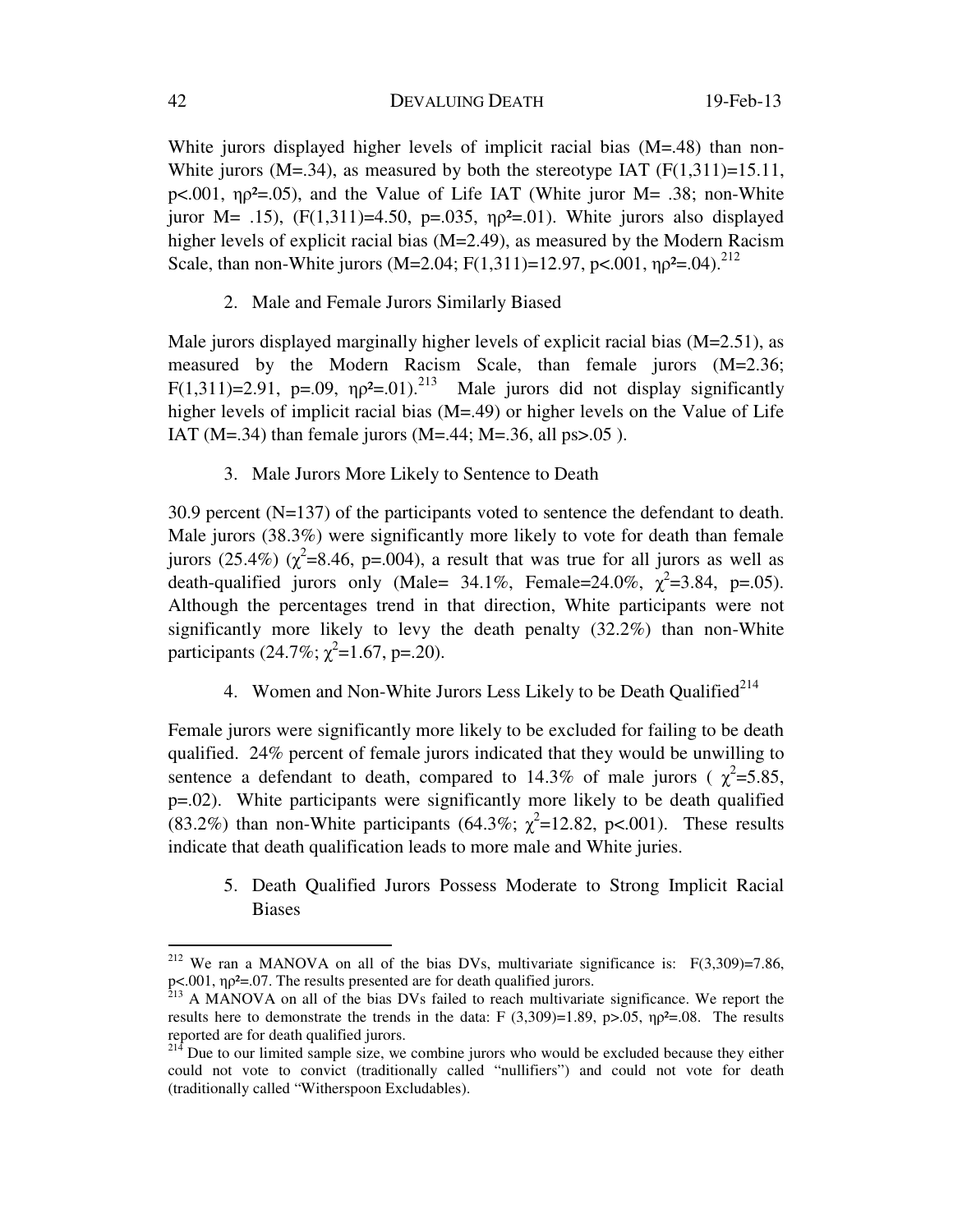$\overline{a}$ 

Death qualified jurors displayed moderate to strong implicit biases both on the racial stereotype IAT,  $M=46$ , t(312)=19.75, p<.001, and the Value of Life IAT,  $M = 0.35$ , t(312)=16.02, p<.001, such that they implicitly associated White with positive stereotypes and Black with negative stereotypes and implicitly associated White with worth and Black with worthless.<sup>215</sup>

6. Death Qualified Jurors held Greater Self-Reported (Explicit) Racial Bias

Jurors who were death qualified displayed higher levels of racial bias (M=2.42) on the MRS than jurors who would be excluded because they may be unwilling to convict or unwilling to sentence a defendant to death  $(M=2.03; F(1,390)$  14.35, p $< 0.001$ ,  $\eta$  $p^2 = 0.04$ ).<sup>216</sup>

7. Death Qualified Jurors Held Greater Implicit Racial Bias

Jurors who were death qualified displayed higher levels of implicit racial bias (M=.46), as measured by the stereotype IAT, than jurors who would be excluded because they may be unwilling to convict or unwilling to sentence a defendant to death (M=.36, F(1,390)=3.87, p=.05,  $np^2$ =.01). Similarly, jurors who were death qualified displayed higher levels of bias related to implicit racial worth  $(M=34)$ , as measured by the Value of Life IAT, than non-death qualified jurors (M=.25, F(1,390)=4.46, p=.035,  $np^2$ =.01).

8. Death Qualification Implicit and Explicit Bias Differential Driven By Exclusion of Non-White Jurors

We next investigated whether the exclusion of non-White individuals contributes to the higher levels of racial bias (on the Value of Life IAT, Stereotype IAT, and MRS) in death qualified juries. To test this, three separate mediation models were run on each of the three measures of bias using the *z*Mediation method.<sup>217</sup> The mediation results for the Value of Life IAT suggest that the race of a juror fully mediates the relationship between death qualification and implicit worth.<sup>218</sup> This

<sup>&</sup>lt;sup>215</sup> These two measures were moderately positively correlated,  $r(313)=.46$ ,  $p<.001$ .

<sup>&</sup>lt;sup>216</sup> We conducted a MANOVA on all of the bias DVs: F(4,387)=4.14, p=.003,  $np^2$ =.04.<br><sup>217</sup> Dawn Iacobucci, *Mediation Analysis and Categorical Variables: The Final Frontier*, 22 J.

CONSUMER PSYCHOL. 582 (2012).<br><sup>218</sup> The direct effect of death qualification on value of life bias was, as in previous analyses, significant,  $B = .10$ ,  $p = .04$ . As expected, the relationship between death qualification and race of the individual (White/Not-White) was significant,  $B = -1.01$ ,  $SE = .29$ ,  $p < .001$ , as was the relationship between race of the individual and value of life bias,  $B = .22$ ,  $SE = .05$ ,  $p < .001$ .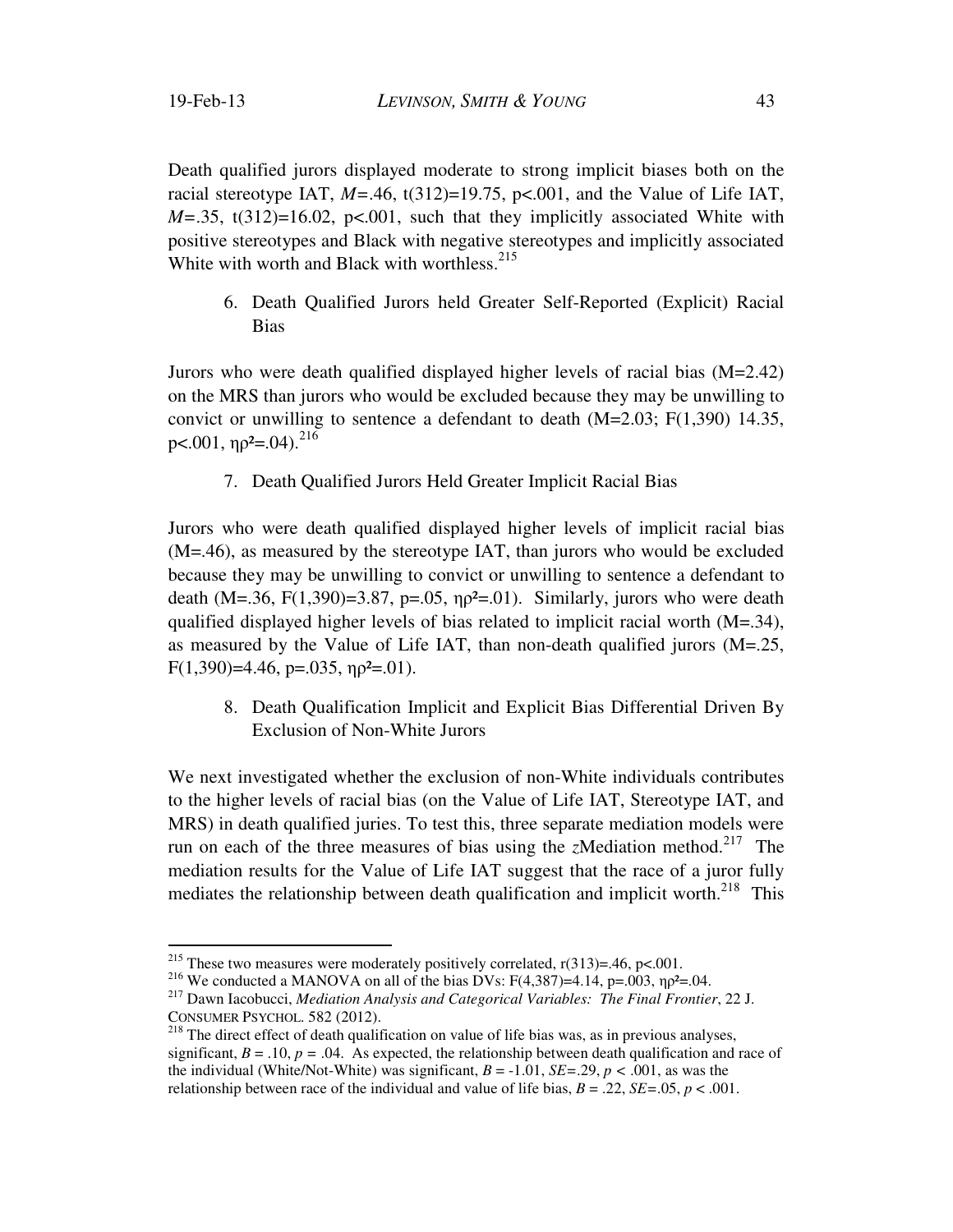suggests that the difference between White and non-White jurors' implicit value of life bias completely mediates the differences between death qualified jurors and non-death qualified jurors, *z*Mediation = -2.69, p<.05. Similarly, the mediation results for implicit bias as measured by the stereotype IAT mirror those of the value of life IAT.219 The difference between White and non-White jurors' implicit stereotype bias completely mediates the differences between death qualified jurors and non-death qualified jurors, *z*Mediation =  $-2.12$ , p<.05. Finally, the mediation results for the explicit racism, as measured by the MRS, suggest that the race of a juror partially mediates the relationship between death qualification and explicit racism.<sup>220</sup> This suggests that the difference between White and non-White jurors' explicit bias partially mediates the differences between death qualified jurors and those who would not consider the death penalty, *z*Mediation =  $-2.60$ ,  $p<.05$ .

[Insert Table 1 Here: Implicit Racial Bias and Probability of Death Based on Race of Defendant]

9. No Main Effects for Race of Defendant or Race of Victim

Although studies on actual court decisions have revealed consistent effects across jurisdictions over the past thirty years, particularly on race of the victim, the results of our study did not reach statistical significance in this regard. Neither race of the defendant ( $\beta$ =.20, p=.62), race of the victim ( $\beta$ =.26, p=.67), nor their interaction ( $\beta = -0.59$ ,  $p = 0.55$ ), predicted increased probability of giving a death sentence (See Table 3).

[Insert Table 2 Here: Self Reported Bias and Probability of Death based on Race of Victim]

10. Racial Bias, Implicit and Explicit, Predicts Death Verdicts

Including race of the individual in the model reduced the effect of death qualification to nonsignificance, *B* = .06, *SE=*.05, *p* = .18.

<sup>&</sup>lt;sup>219</sup> The direct effect of death qualification on stereotype bias was significant,  $B = .1, p = .05$ . The the relationship between death qualification and race of the individual (White/Not-White) was significant,  $B = -1.01$ ,  $SE = .29$ ,  $p < .001$ , as was the relationship between race of the individual and stereotype bias,  $B = .15$ ,  $SE = .05$ ,  $p = .006$ . Including race of the individual in the model reduced the effect of death qualification to non-significance,  $B = .08$ ,  $SE = .05$ ,  $p = .15$ .<br><sup>220</sup> The direct effect of death qualification on explicit racism was significant,  $B = .39$ ,  $p < .001$ .

The relationship between death qualification and race of the individual (White/Not-White) was significant,  $B = -1.01$ ,  $SE = .29$ ,  $p < .001$ , as was the relationship between race of the individual and explicit bias,  $B = .43$ ,  $SE = .11$ ,  $p < .001$ . Including race of the individual in the model does not reduce the effect of death qualification to non-significance,  $B = .31$ ,  $SE = .10$ ,  $p = .002$ .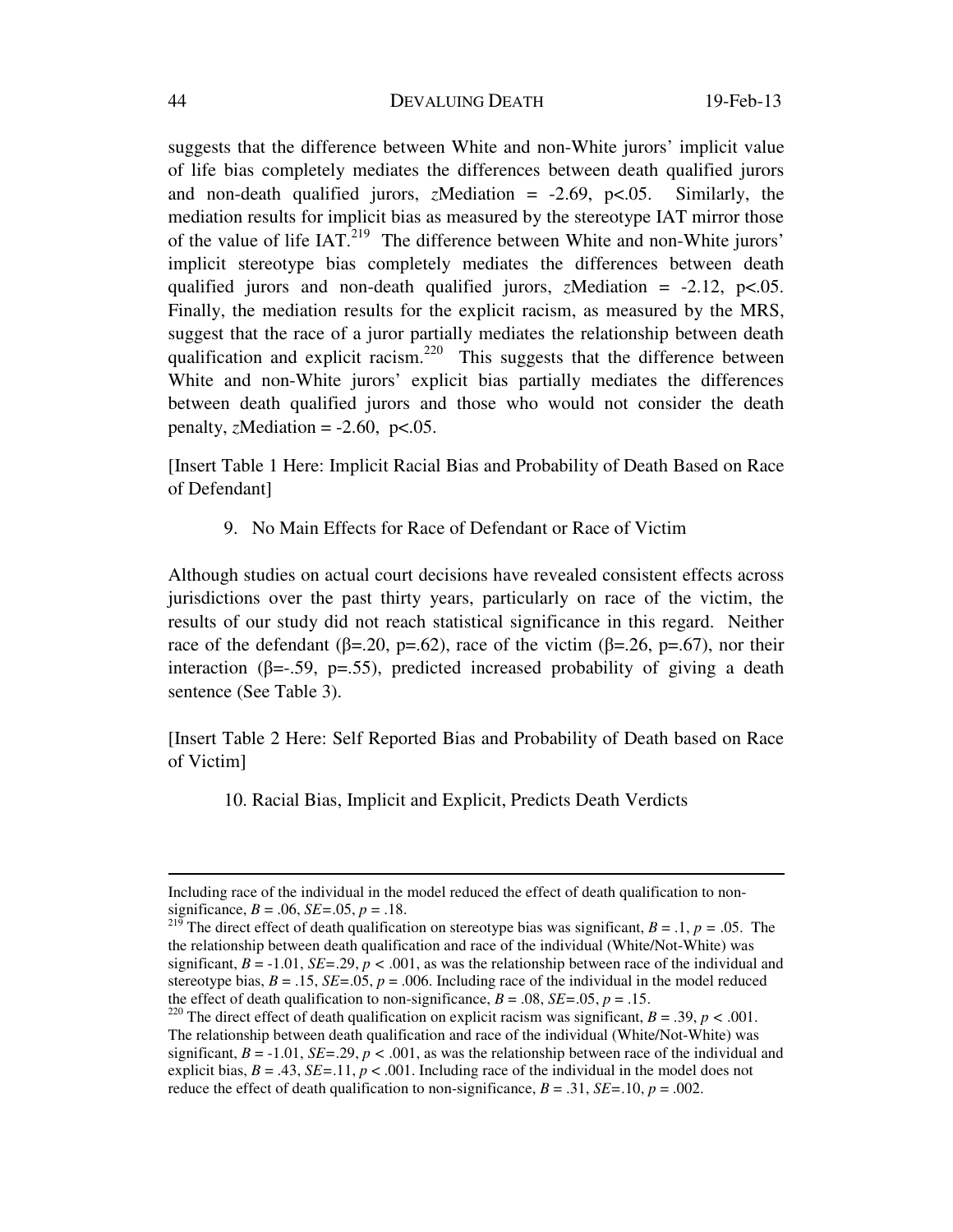Logistic regression analysis on the life/death decision partially supported our hypothesis that biases would interact with race of the defendant and victim to increase the likelihood that the jurors would support the death penalty for a convicted defendant (See Tables 1 & 2). Specifically, interaction effects involving racial bias measures and the race of either the defendant or the victim significantly increased the odds of a death penalty outcome. Having a higher "value of life" implicit association between White and worth and Black and worthless increased the probability of sentencing a defendant to death when the defendant was Black ( $\beta$ =-1.77, p=.03). Interestingly, the "value of life" IAT did not interact with the race of the victim, nor did the stereotype IAT significantly increase the odds of a death penalty decision (all ps >.05).

The explicit measure of racial bias interacted with the race of the victim. Specifically, the MRS interacted with the race of the victim, such that a higher self-reported racial bias score led to an increased chance of giving the death penalty when the victim of the murder was White ( $(\beta = .75, p = .05)$ ). The MRS did not interact with the race of the defendant.

[Insert Table 3 Here: Regression Results]

#### V. SUMMARY OF RESULTS AND IMPLICATIONS

The study we conducted helps to build a model of implicit bias in the law, provides corroborating evidence for spatial and cultural understandings of death penalty usage, supports critiques of both procedural and substantive safeguards that supposedly add fairness to the capital process, and raises questions with implications for a broad range of issues relating to the constitutionality of capital punishment. We address each of the contributions in turn.

## A. *Building an Implicit Bias Model of Criminal Law*

The expansion of knowledge of implicit bias in the law is significant; only a handful of studies have empirically examined how implicit bias functions in legal processes. The findings of the study raise several implications for building a broader understanding of implicit bias in criminal law and beyond. Several of our specific findings contribute to this literature. First, as expected, the study confirmed that jury eligible citizens display moderate to strong implicit racial stereotypes of Black Americans. Because these particular implicit stereotypes,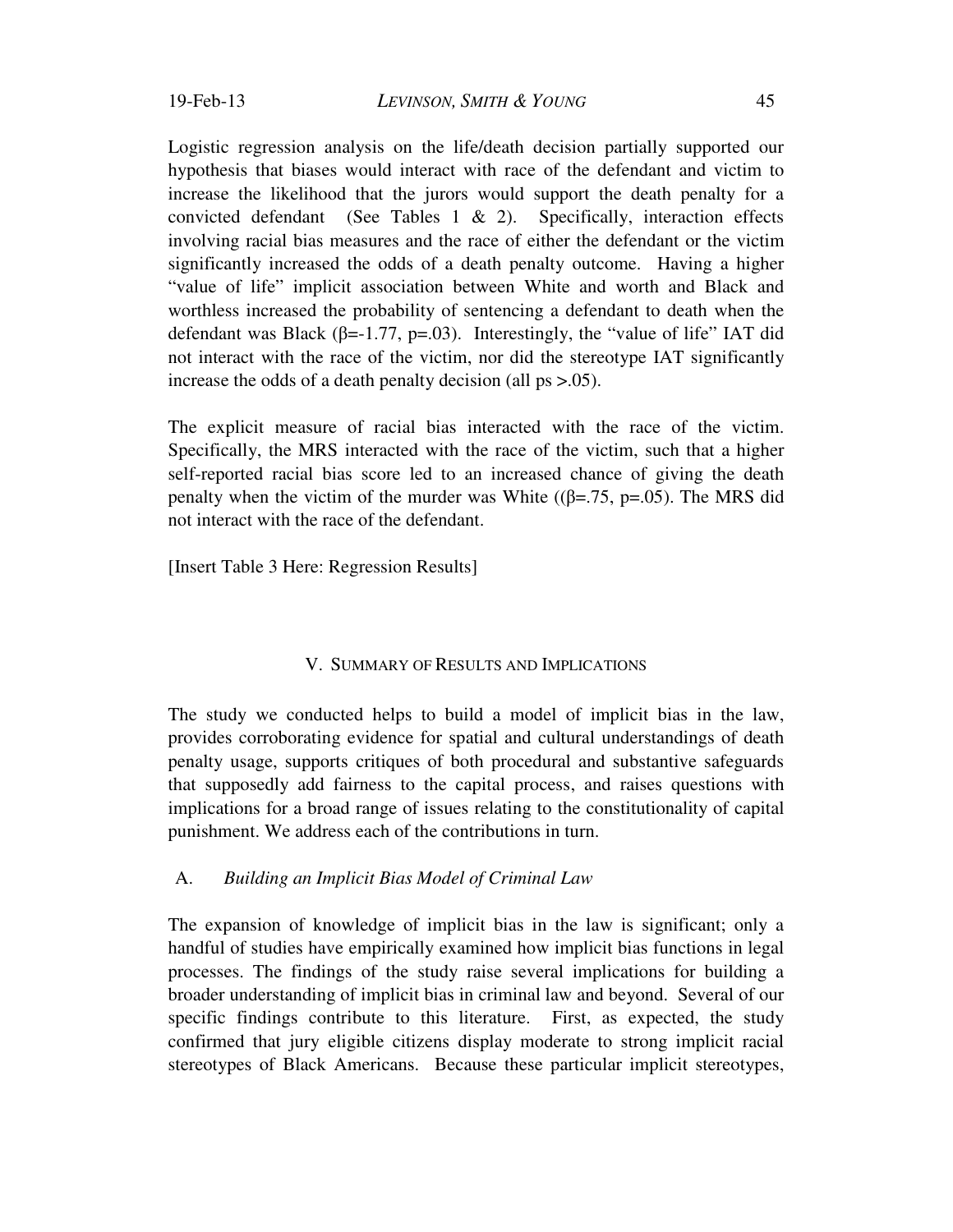such as aggression and laziness, have been shown to predict a wide range of decisions and behaviors, $^{221}$  this alone raises concerns regarding the role of racial bias, not only in life and death decisions, but also in all criminal proceedings. Other results heighten the concerns. Specifically, in addition to the traditional measure of stereotype biases that we used, we also found that jury eligible citizens held specific biases related to race and the value of life. The idea that jury eligible citizens specifically associate Black with worthless and White with value is both unsurprising (considering death penalty statistics, economic and job figures, etc.) and yet hard to fathom (because of the deep moral implications). This result suggests that people not only still hold age-old stereotypes of Black Americans, such as aggression and laziness, but that they normatively and implicitly value them as humans less than their White American counterparts.<sup>222</sup> This finding is concerning in all areas of the law, with all types of remedies (in tort and contract, for example) and sentencing (in criminal law) potentially implicated, but is particularly heightened because human life is actually at stake in capital trials.

Unfortunately, as our study showed, the strength of these implicit biases was actually heightened by the exclusion of less biased Americans in the death qualification process. Specifically, a process designed to ensure fairness in the implementation of the law was found to create a situation in which the chances of injustice became magnified. But what kind of injustice? Our results show that, indeed, implicit bias has the potential to implicate race-based decision-making. Because of our finding that increased implicit bias predicted a higher likelihood of death decisions for Black defendants, we are left to wonder about all the other domains in which it too may be active. One mild surprise in our results, however, was that explicit bias matters, too. Even though the days of rampant and overt racism are gone, our study shows that it is still valuable to monitor explicit racial bias, at least in capital cases. If higher self-reported bias indeed leads, as we found, to more death sentences for the killers of White victims, then it seems natural that courts would place energy in rooting out those jurors who will acknowledge their own biases. It is unclear, however, whether existing questioning efforts in most trials succeed in this regard (and it is similarly unclear whether jurors in real trials will admit these biases as readily to judges, as they did in an anonymous questionnaire).

## B. *Spatial and Cultural Explanations of Death Penalty Usage*

 $221$  See, e.g., Rudman & Ashmore, supra note 11.

<sup>&</sup>lt;sup>222</sup> See generally Goff et al, Not Yet Human, supra note 166.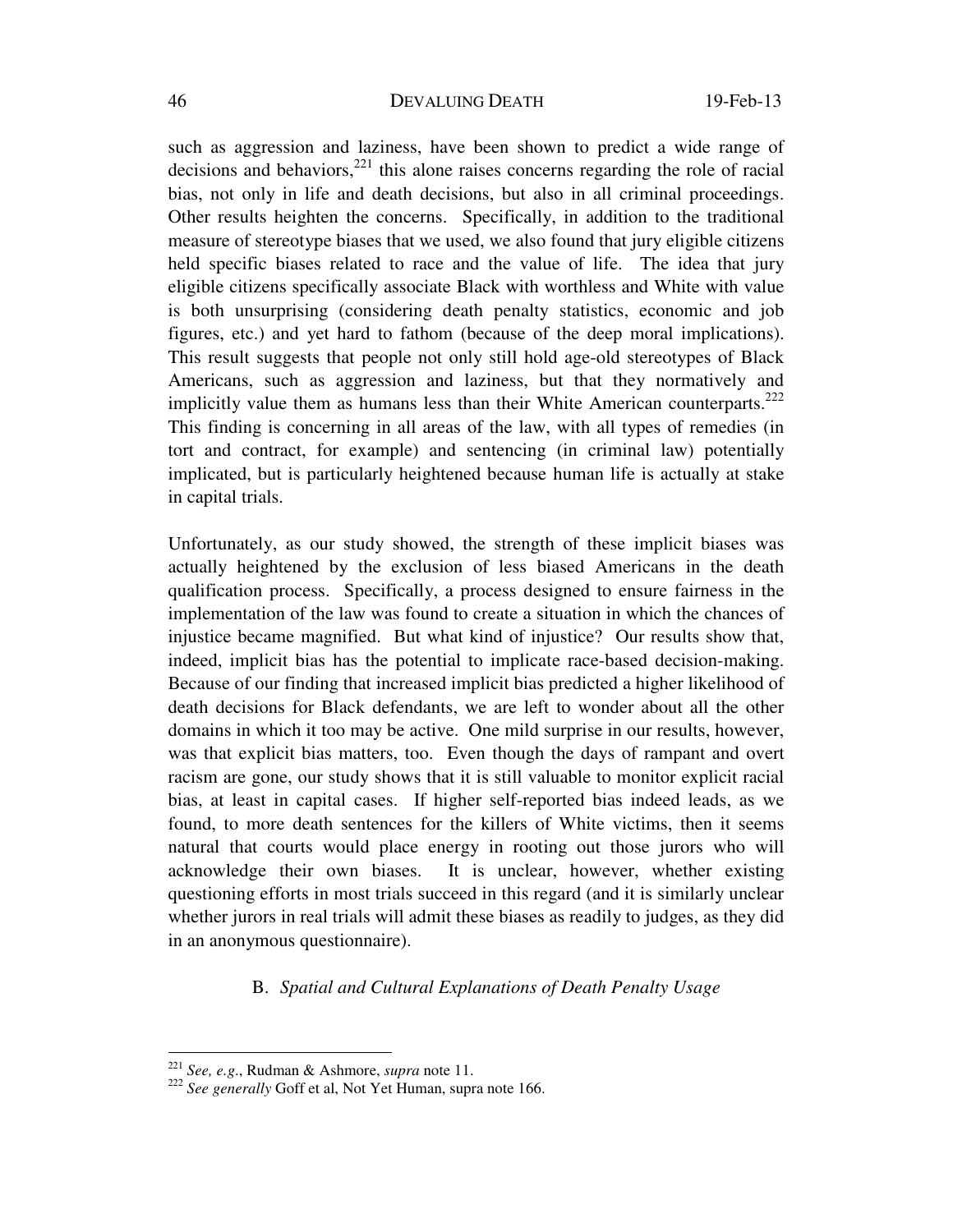$\overline{a}$ 

The spatial and cultural "explanation" is largely a sociological description of the places where death sentences are still imposed with regularity. Recall that these jurisdictions tend to have unique spatial (relatively high Black populations in a central zone, surrounded by bands of predominately White areas) and cultural (tend to be parochial, with anxiety towards outsiders and hostility to cultural change) attributes. Implicit racial bias helps to explain the psychological dynamics that undergird the sociological phenomenon. For example, previous research on implicit associations between "Black" and "dangerousness", as well as research showing the exposure to a Black face causes a disproportionate response in the area of the brain associated with fear,  $223$  would suggest that residential isolation between Blacks and Whites bolsters the intensity of the anxiety towards outsiders.

Our finding that death-qualified participants more rapidly associate White subjects with the concept of "worth" or "value" and Black subjects with the concepts "worthless" or "expendable" suggests that another form of implicit racial bias—implicit in-group favoritism—is at play in "donut" jurisdictions that regularly impose death sentences. One of the social groups for which people show the strongest and most consistent preferences is the racial in-group. In the United States, of the nearly two million Americans that have completed an IAT, roughly 75-80% of White and Asian (and about 50% of Black Americans) implicitly favor White Americans. In donut jurisdictions, the outer ring occupied disproportionately by White residents tends to be more affluent. Prosecutors and capital jurors alike tend to be White, and, in donut jurisdictions, probably tend to live in the outer ring. In other words, in many Black-defendant, White-victim cases, the decision-makers are "insiders", the White victim is an "insider" and the Black defendant is an "outsider." Of the factors that create insider / outsider boundaries—spatial segregation and affluence, for example—race is the most salient. The fact that participants, who were predominately White, associated White with "worth" and "value" suggests that White insiders implicitly associate the loss of a White citizen with more harm or loss than the death of a Black citizen. True, these same dynamics could exist even in spatially and culturally integrated communities, but the spatial segregation and outsider anxiety associated with donut jurisdictions facilitates and intensifies the problem.

C. *Discretion Points: Prosecutors and Capital Jurors* 

<sup>223</sup> Matthew D Lieberman et al., *An fMRI Investigation of Race-related Amygdala Activity in African-American and Caucasian-American Individuals*, 8 NATURE NEUROSCIENCE 720 (2005), *available at* http://www.scn.ucla.edu/pdf/nature%20neuroscience%20press/nn1465.pdf.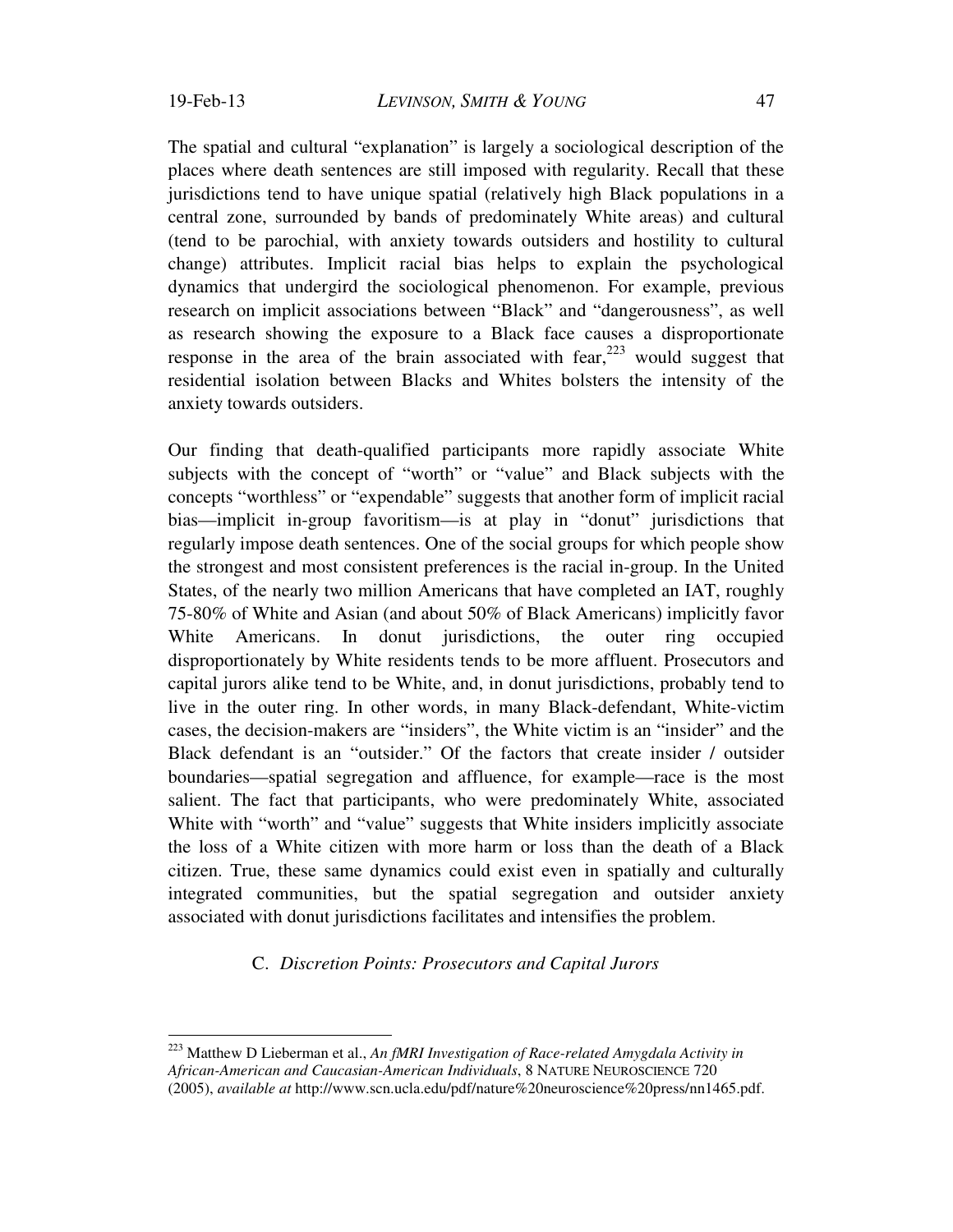Our results suggest that it is plausible that prosecutors magnify the damage done to white victims while paying too little attention to the redeeming quality of black offenders. Capital jurors are susceptible to the same dynamics. Although we did not find a race of defendant main effect, the white / worth and black / expendable findings have haunting implications for the penalty phase of capital trials. The defendant is humanized during the penalty phase. Jurors hear about the defendant's background and his character. In many cases, the defendant suffers from mental deficiencies or severe mental illness or has suffered extreme physical abuse. If jurors—who mostly are white—are faster to associate value or worth with a white defendant than a black defendant—then the race of the defendant effects during the penalty phase might be attributable to an unintentional decrease in receptivity to mitigation evidence proffered by a Black defendant.

> D. *Racially Partial Impact of Mechanisms Designed to Reduce Impartiality*

## 1. *Value of Life and the Core Justifications for Capital Punishment*

Our findings challenge the idea that retribution—the core justification for capital punishment—is race-neutral. Instead, taken together, three of our findings suggest that the retributive rationale could be inextricably tied to race. First, we found that death-qualified jurors implicitly valued White lives over Black lives by more rapidly associating White subjects with the concepts of "worth" or "value" and Black subjects with the concepts of "worthless" or "expendable." This finding could potentially help to explain why real capital juries impose death sentences more regularly for White victims: at least at an implicit level we value White lives more than Black lives, and thus, perhaps, we seek to punish those individuals who have destroyed those whom we value most.<sup>224</sup> Next, our finding that explicit racial bias predicts life and death decisions based on the race of the victim also offers support for the idea that we demand more retribution when the life of a White person is lost. Finally, our findings also demonstrate that a higher value of life implicit association between White and worth and Black and worthless increased the probability of sentencing a defendant to death when the defendant was Black. This finding might suggest that jurors who are predisposed to seeing Black Americans as comparatively worthless have an easier time retaliating by voting to take the life of a Black offender whom himself has taken a life. Considered together, our findings strengthen the notion that the relationship between race and retribution continues to contribute to the same disparities in

 $224$  Future research would be needed in this regard, as our regression did not significantly link this score to race of victim effects.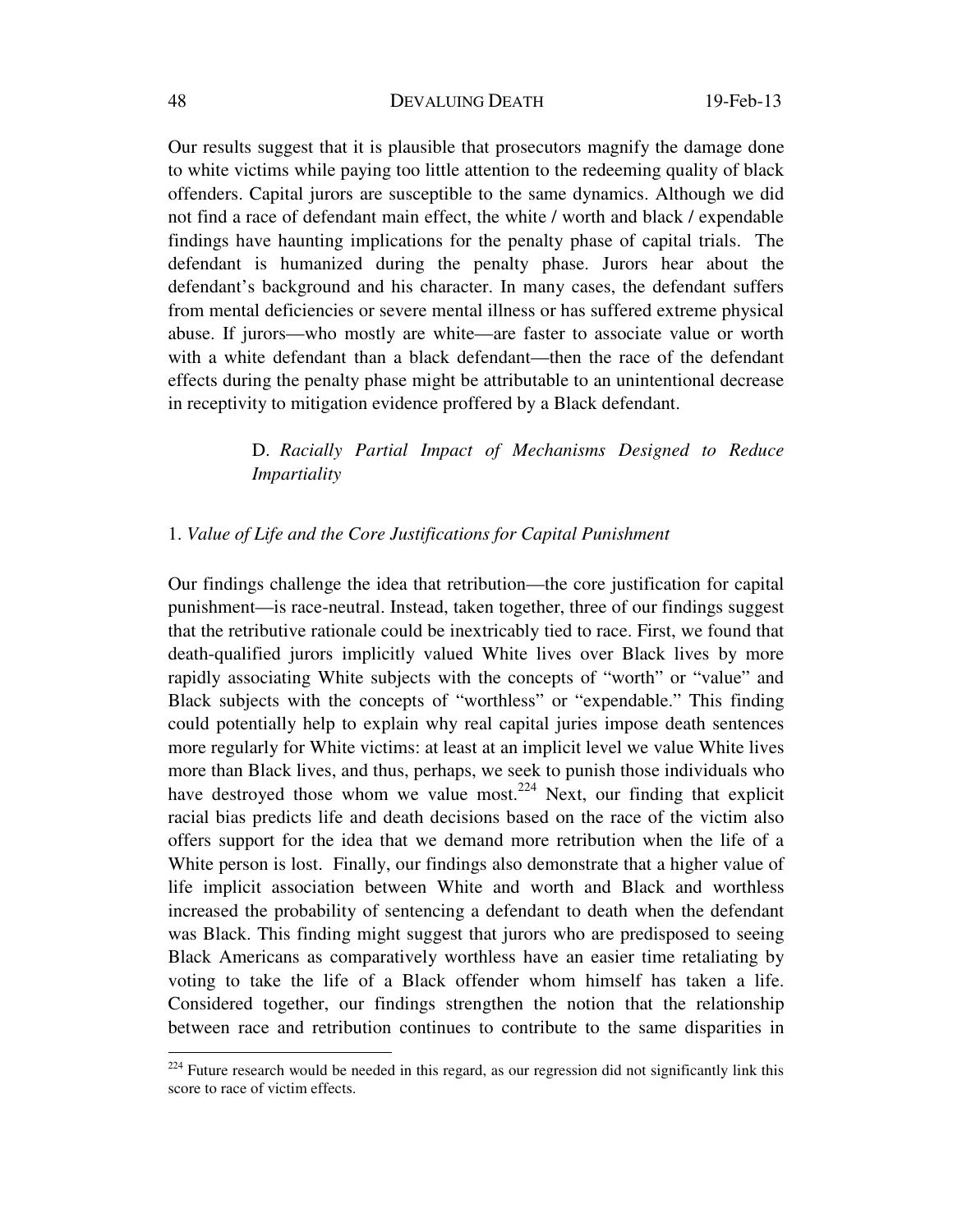capital punishment that it did in the context of extra-legal lynching. Importantly, our findings suggest that the race-retribution link is not simply historically inextricable, but might also be culturally programmed into minds of those citizens that serve on death-qualified juries.

## *2. Death-Qualification*

Although the operation of implicit racial bias in the criminal justice system generally has been considered fairly extensively, comparatively little empirical evidence evaluates the role that implicit bias plays in capital sentencing. A more technical aim in this study, then, was to gather more information about the location and manner in which racial bias enters into capital cases. Our findings that the death qualification process results in jurors that are more implicitly and explicitly racially biased suggest that jury selection is a location where racial bias operates.

Scholars' first major critique of death qualification was that death-qualified juries tend to be more conviction-prone than ordinary juries. In other words, those citizens that refuse to consider voting to impose a death sentence are the same jurors that are more likely on the margins to vote not guilty during the guilty / innocence phase of the trial. By 1986, when the Supreme Court heard arguments in *Lockhart v. McCree*<sup>225</sup> on whether "the Constitution prohibit[s] the removal ... of prospective jurors whose opposition to the death penalty is so strong that it would prevent or substantially impair the performance of their duties as jurors[,] $v^{226}$  a variety of empirical studies provided support for the contention that death qualified juries are comparatively more conviction prone than ordinary juries.<sup>227</sup> The defendant relied upon these studies to argue that a conviction-prone

 $^{225}$  Lockhart v. McCree, 476 U.S. 162 (1986).<br> $^{226}$  *Id.* at 165.

<sup>&</sup>lt;sup>227</sup> See id. at 169-170 (noting the existence of fifteen studies, of which the Court found six to be relevant); *see*, *e.g.*, Claudia L. Cowan, William C. Thompson, & Phoebe C, Ellsworth, *The Effects of Death Qualification on Jurors' Pre-disposition to Convict and on the Quality of Deliberation*, 8 Law & Hum. Behav. 53 (1984) (finding that death-qualified jurors are more likely to vote guilty both on initial ballots and after one hour of twelve-person jury deliberations). Social science scholars have continued to document that death qualification leads to conviction-prone juries, and have done so while addressing the specific deficits that the Supreme Court found in the original studies. *See* Susan D. Rozelle, *The Principled Executioner: Capital Juries' Bias and the Benefits of True Bifurcation*, 38 ARIZ. ST. L.J. 769, 784-785 (2006) *quoting* Benjamin Fleury-Steiner, *Juror's Stories of Death: How America's Death Penalty Invests in Inequality*, University of Michigan Press, pp. 24-25 (2004) (using data collected from 1201 real capital jurors from more than 350 trials and concluding that death-qualified jurors are "disproportionately punitive orientations toward crime and criminal justice, are more likely to be conviction-prone. . . ."); *id*. at 784 (noting that the findings of the Capital Jury Project eliminate any "nullifier effect" by using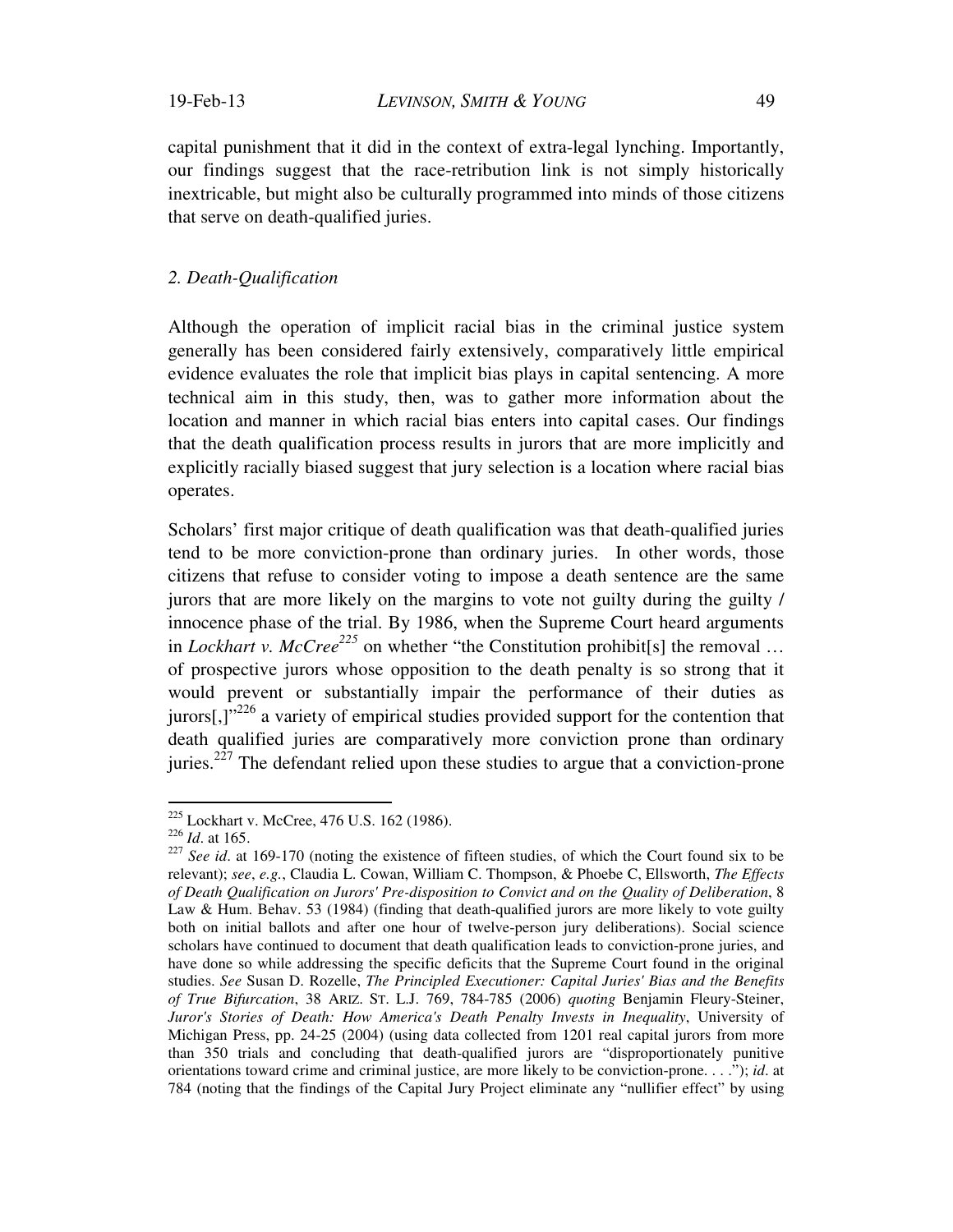jury is a partial jury and that the Sixth Amendment prohibits partial juries.<sup>228</sup> Responding to this argument, the *Lockhart* Court spent little energy in reviewing the studies themselves, instead avoiding the experiments' thoughtful methods and important findings by seeking to dismiss their validity.<sup>229</sup> One notable dismissal of all of these studies' external validity was the Court's claim that the research did not use actual jurors deciding actual cases, a standard that would essentially be impossible to meet. $230$ 

Nonetheless, the Supreme Court assumed for the sake of argument that the "studies are both methodologically valid and adequate to establish that 'death qualification' in fact produces juries somewhat more 'conviction-prone' than 'non-death-qualified' juries," and held that the Constitution still would "not prohibit the States from 'death qualifying' juries in capital cases."231 The Court reasoned that jurors that are excluded due to death qualification are not a "distinct group" in the same way that "Blacks" or "women" are distinct groups.  $232$ Furthermore, the Court noted that the jurors excluded by death qualification are not historically disadvantaged (unlike the groups, e.g. Black Americans, that are traditionally covered under the Sixth Amendment's Fair Cross Section requirement).<sup>233</sup> Instead, they are eliminated based on chosen conscious choices—an unwillingness to follow the law by considering a possible death sentence.

We found that the process of death qualification results in capital jurors with significantly stronger implicit racial biases—on both the stereotype and value of life IAT—and explicit racial biases than jury-eligible citizens generally. We also found that stronger implicit biases scores predict the likelihood that death-

actual jurors who survived the process of death qualification and thus by definition are not nullifiers).

 $228$  Lockhart, 476 U.S. at 165.

<sup>&</sup>lt;sup>229</sup> *Id.* at 186 ("[T]he Court was unable to conclude that 'the exclusion of jurors opposed to capital punishment results in an unrepresentative jury on the issue of guilt or substantially increases the risk of conviction."") (quoting Witherspoon v. State of Ill., 391 U.S. 510, 518).

<sup>&</sup>lt;sup>230</sup> *Id.* at 171-173. Interestingly, a range of studies have continued to emerge post-*Lockhart* that build on the research showing that death qualified jurors are quite different from non-death qualified jurors. *See* Butler, *Death Qualification and Prejudice*, *supra* note 158 at 857 (finding that death-qualified jurors display higher levels of explicit racism, sexism (modern sexism scale) and racism (modern racism scale)); Brooke Butler and Adina Wasserman, *supra* note 157 at 1745-

<sup>46.&</sup>lt;br><sup>231</sup> Lockhart v. McCree, 476 U.S. 162, , 173 (1986).

<sup>&</sup>lt;sup>232</sup> Id. at 175-176.<br><sup>233</sup> Id. at 162-63 ("[T]he essence of a fair-cross-section claim is the systematic exclusion of a 'distinctive group' in the community such as blacks, women, and Mexican-Americans-for reasons completely unrelated to the ability of members of the group to serve as jurors in a particular case.'").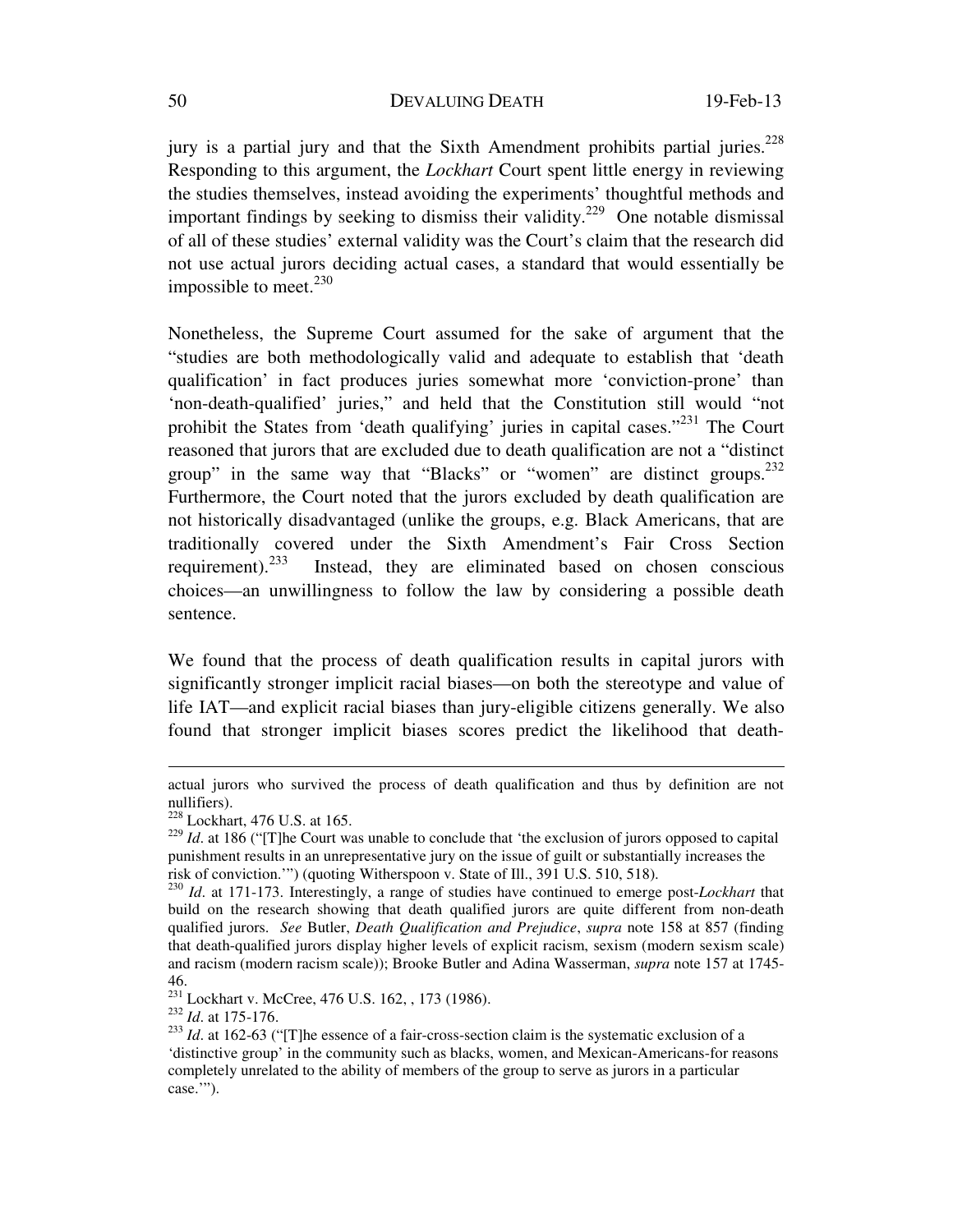qualified jurors vote to impose a death sentence when the defendant is Black, and that explicit bias scores predict the likelihood that death-qualified jurors vote to impose a death sentence when the victim is White. These findings themselves are a significant indictment of the death-qualification process. The biggest indictment, however, is our finding that death qualified juries possess stronger implicit biases *because* the process results in the disproportionate elimination of non-White jurors.

These findings, then, not only shine light on where in the capital punishment structure racial bias might operate, but also suggest a deeper structural concern: the procedures that regulate capital punishment might inadvertently increase the risk that racial arbitrariness will infect capital proceedings. A number of studies document that implicit racial biases already operate to the detriment of Black defendants by: undermining the presumption of innocence, affecting the evaluation of ambiguous evidence of guilt, and triggering stereotypes of the guilty Black male.<sup>234</sup> The fact that death-qualified jurors possess greater implicit biases might be one reason why death-qualified juries are conviction-prone in cases involving Black defendants (and especially in cases with White victims and Black defendants). Thus, our findings that death-qualified jurors are more implicitly biased, that these implicit racial biases could drive death-proneness, and that the increased implicit racial bias on death-qualified juries is explained by the exclusion of minority group jurors cast considerable doubt on a core rationale that undergirds the *Lockhart* decision. The Fair Cross Section requirement is primarily motivated out of a concern for jury legitimacy.235 The *Lockhart* Court's point that jurors who are excluded due to death qualification are not a "distinct group" in the same way that "Blacks" are distinct group loses much of its power in the face of these findings that suggest that the Court substantially underestimated the racial influence that death qualification has on the cross section of citizens that hear and decide capital cases.

Finally, our findings also lend credence to the notion that death qualification impedes accurate assessment of community standards.<sup>236</sup> The Eighth Amendment's Cruel and Unusual Punishment clause draws meaning from "the

<sup>234</sup> *Id*. at 169-70.

 $^{235}$  *Id.* at 184 ("But the Constitution presupposes that a jury selected from a fair cross section of the community is impartial  $\dots$ .").

<sup>236</sup> *See*, *e.g.*, G. Ben Cohen & Robert J. Smith, *The Death of Death-Qualification*, 59 CASE W. RES. L. REV. 87 (2008) ("Measuring the community's sentiment concerning a specific punishment by gathering a venire, removing from the venire all people opposed to a punishment, and then taking the temperature of the remaining citizens concerning the propriety of that punishment, would be like assessing the impact of global warming by taking the temperature in a room with its air-conditioning on.").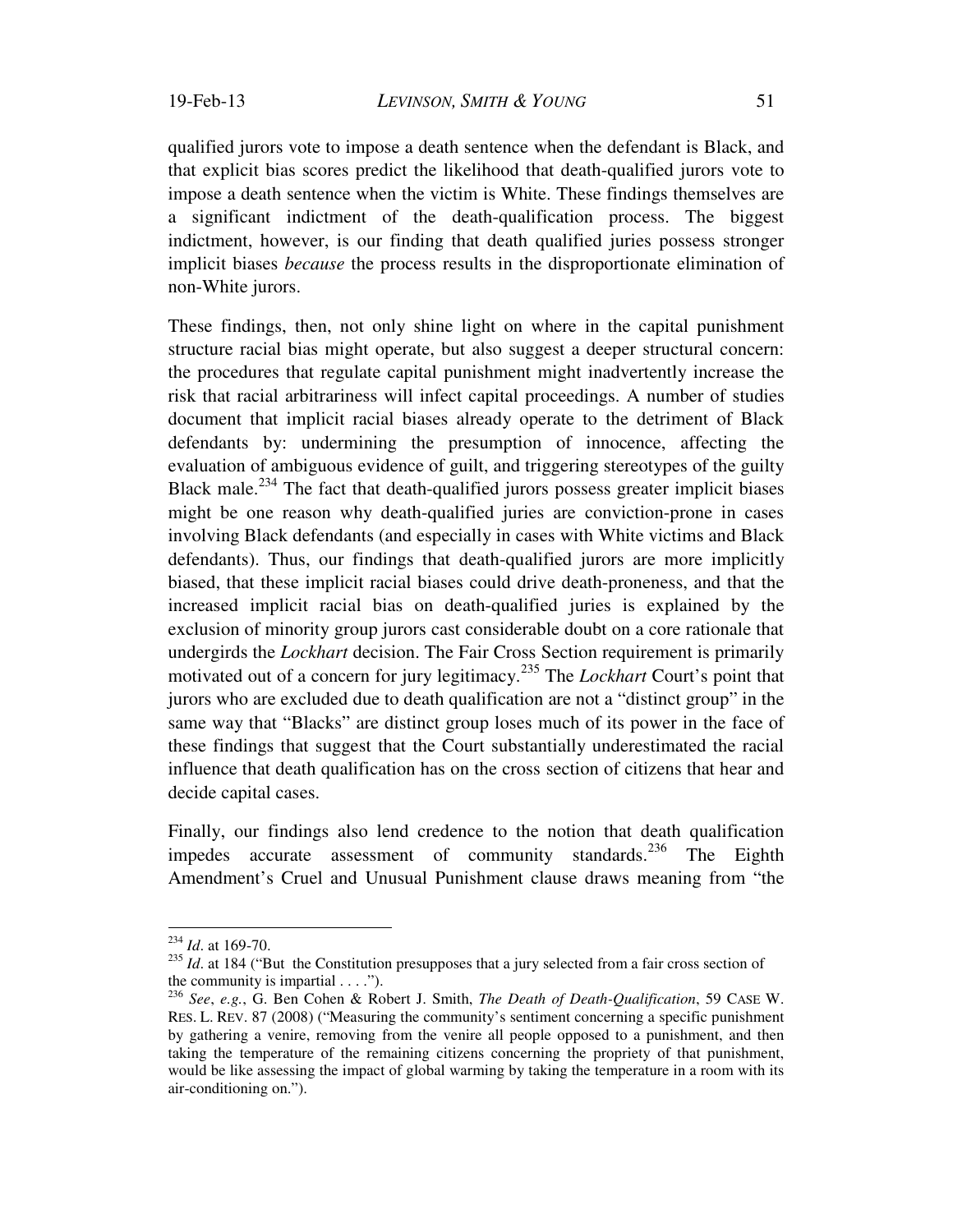evolving standards of decency that mark the progress of a maturing society."<sup>237</sup> In order to assess whether modern decency prohibits a particular sentencing practice, courts look to several "objective indicia," including the behavior of juries.<sup>238</sup> The idea is that juries, as Justice Scalia has put it, "maintain a link between contemporary community values and the penal system that this Court cannot claim for itself."<sup>239</sup> Eliminating jurors that refuse to impose a particular punishment practice (here, the death penalty), then, has the effect of eliminating the voice of a discrete segment of the community, and thus, making it impossible to get a true read on community consensus. Our findings that death-qualified jurors possess greater implicit racial biases than jury-eligible citizens generally especially when considered alongside our findings that implicit racial bias predicts race of defendant effects and explicit racial bias predicts race of victim effects—suggests that, for Eighth Amendment purposes, assessing "community consensus" based on the jury verdicts of a more biased pool of Americans (i.e. death-qualified jurors) might not be a methodology particularly prone to accuracy. This broken thermometer for gauging community consensus is even more troubling when one considers that the disproportionate exclusion of non-White jurors explains the difference in implicit bias score between death-qualified jurors and those jury-eligible citizens that cannot survive death-qualification. Stated broadly, our findings both hint at where in the capital case racial biases might seep into the system and suggest that regulating—as opposed to eliminating—the death penalty through mechanisms like death-qualification might have had the unintended effect of contributing to rather than detracting from racial arbitrariness.

## E. *Global Challenges to the Constitutionality of the Death Penalty*

In *Gregg*, the Court espoused the belief that a combination of carefully drafted statutes and well-crafted procedural mechanisms would reduce the *Furman*  arbitrariness (including racial discrimination) concerns.240 In *McCleskey*, the Court had—and exercised—the option of ducking the reality that these new statutes and all of the extensive regulations were not, in fact, reducing the risk of racial discrimination to a constitutionally tolerable level. If the source of the racial bias in the death penalty is not just conscious (and perhaps capable of eradication

<sup>&</sup>lt;sup>237</sup> Trop v. Dulles, 356 U.S. 86, 101 (1958).

<sup>&</sup>lt;sup>238</sup> See Gregg v. Georgia, 428 U.S. 153 (1976) ("The jury also is a significant and reliable objective index of contemporary values because it is so directly involved.").

<sup>239</sup> Roper v. Simmons, 543 U.S. 551, 616 (2005) (Scalia, J. dissenting) (internal quotation omitted).

 $240$  Gregg, 428 U.S. at 195 ("[T]he concerns expressed in Furman that the penalty of death not be imposed in an arbitrary or capricious manner can be met by a carefully drafted statute that ensures that the sentencing authority is given adequate information and guidance.").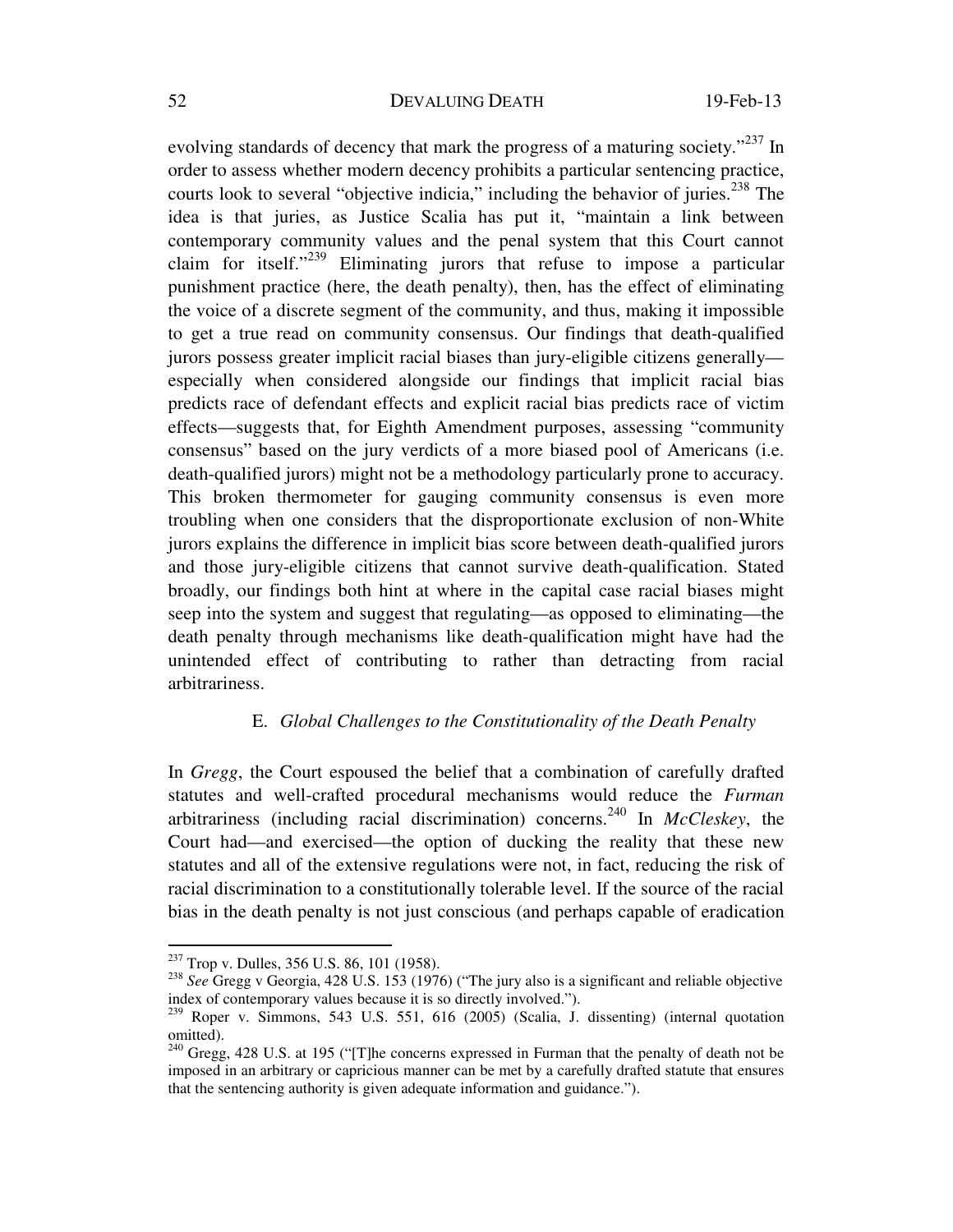through rigid procedural regulations), but is implicit, then the Court should address head-on whether there is a constitutionally intolerable risk of arbitrariness when states inflict the death penalty despite evidence that racialized sentencing is built-in to the capital punishment regulatory structure via the implicit biases that operate in the minds of death-qualified jurors. In other words, if, as we found, death-qualified jurors implicitly believe that White Americans possess higher worth than Black Americans, then the *McCleskey* Court focused on the wrong question when considering evidence of intentional bias; the real question was whether the Court had fallen short on its promise in *Gregg*: that new and improved procedural regulation would suffice to eliminate arbitrariness.<sup>241</sup> If the seeds of that arbitrariness live literally within death-qualified jurors, and if we continue to see race of victim or defendant effects when researchers study state and local death sentencing, then, perhaps, Justice Blackmun was correct in his assessment that no amount of "tinker[ing] with the machinery of death" could create a fair, rational, race-neutral death sentencing scheme. $242$ 

Our findings also question the wisdom and validity of particular assumptions that the Supreme Court has made in effecting constitutional regulation of capital punishment. The *McCleskey* Court took the findings of the Baldus studies at face value, but nonetheless found that proof of racial bias in the form of a large-scale statistical study does not suffice to prove racial bias in a particular capital case. The finding that death-qualified juries implicitly value White Americans over Black Americans provides a potential pathway to explaining how the statistical studies that show race of the victim effects in a county (or a state) could stem, at least in part, from broad swaths of the population (and especially death-qualified jurors). Thus, implicit racial bias evidence contributes to the broader literature on race and the death penalty both by diversifying the type of evidence that documents the influence of race on death sentencing and because implicit bias evidence is not as easily subjected to the argument that one cannot deduce racial discrimination from racial disparities (the primary complaint lobbied at the Baldus study), nor is it hostage to the claim that any racial discriminatory outcome is based on vestiges of past racism (in fact, people continue to harbor these implicit attitudes and stereotypes). The fact that we tend to implicitly value White lives over Black lives demonstrates a potential explanation for the results found in the Baldus studies, and it powerfully illustrates that the seeds for discriminatory decision-making in the capital context are not dead and gone; but instead, they live, literally, within us.

 $^{241}$  *Id.* at 204-05.

<sup>&</sup>lt;sup>242</sup> See Callins v. Collins, 510 U.S. 1141, 1143 (1994) (Blackmun, J., dissenting) (statement regarding the denial of certiorari).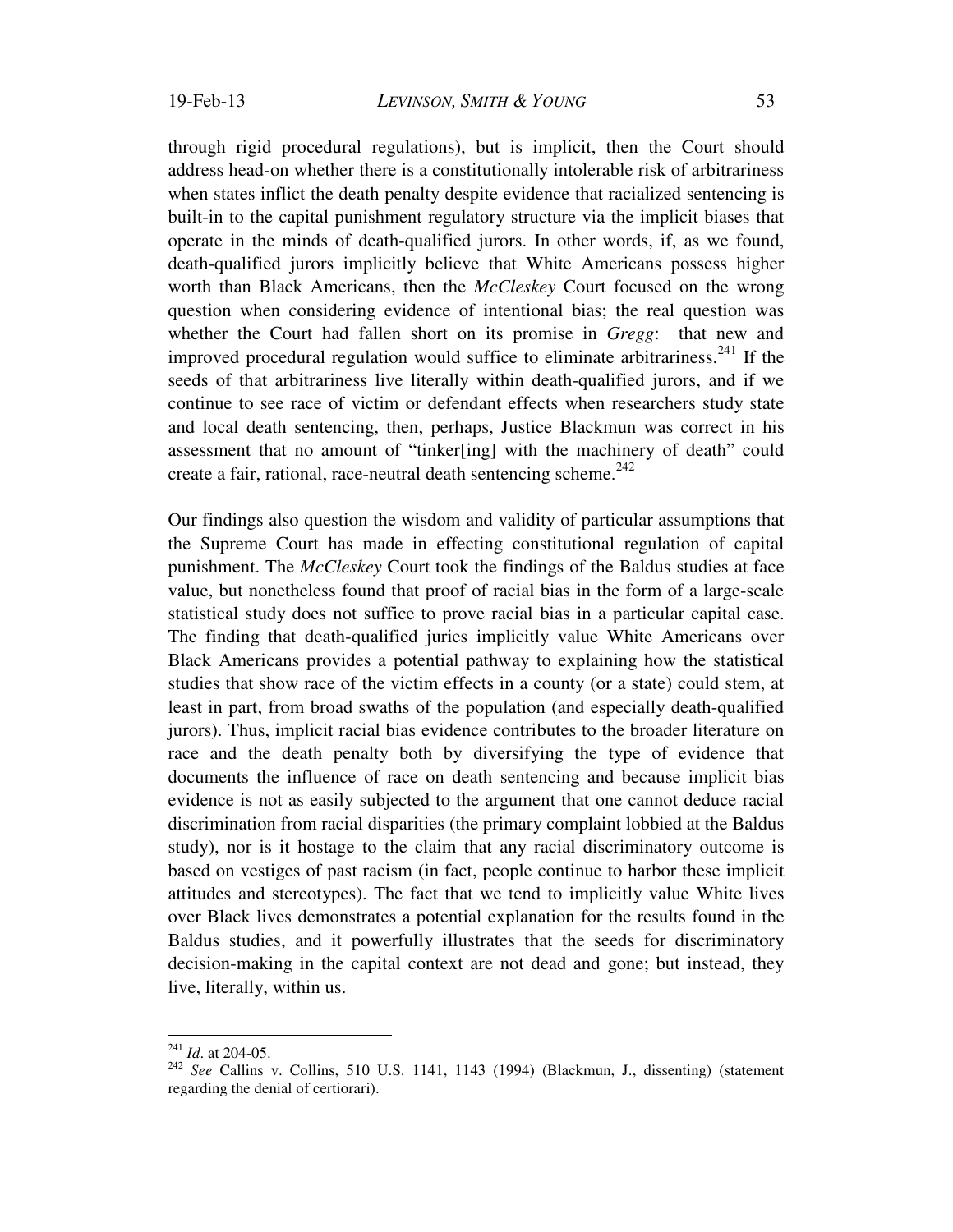## **CONCLUSION**

This Article presented the results of an experimental study of 445 jury eligible citizens located in six of the most active death penalty states in the country. Cognizant of persistent racial disparities in the administration of the modern death penalty, we sought to examine whether implicit racial bias helps to shed light on where and how race influences death penalty outcomes. Our findings—among them: jury eligible citizens implicitly associate Whites with "worth" and Blacks with "worthless," death-qualified jurors hold stronger implicit and self reported biases than do jury eligible citizens generally, the exclusion of non-White jurors accounts for the differing level of implicit racial bias between death-qualified and non-death qualified jurors, implicit racial bias predicts race of the defendant effects and explicit racial bias predicts race of the victim effects—strongly suggest that implicit racial bias does have an impact on the administration of the death penalty in America. Specifically, we conclude that implicit bias complicates the Supreme Court's reliance on retribution as the legitimizing punishment rationale for the death penalty, complements and diversifies the proof that the post-*Gregg* procedural regulation of capital punishment has not been successful at eliminating racial arbitrariness, and hints that procedural regulations intended to promote impartiality—for example, death-qualification—might, in fact, exacerbate the influence of race on death penalty outcomes.

We hope that this Article is seen as a beginning—proof that research into the locations and procedures that drive racial disparities are worth exploring through the lens of implicit social cognition. Future researchers might want to explore directly the relationship between race and retribution by testing, for example, whether implicit racial bias scores predict support for capital punishment as expressed through policy statements (or even newspaper stories) that present retributive (compared to, say, deterrence) rationales for capital punishment. Scholars might also test whether implicit racial bias plays a role in pre-trial sorting of capital cases. For example, do prosecutors perceive cases to be more serious when they involve White victims, and, if so, do value of life implicit bias scores predict these seriousness evaluations?

Whether the audience consists of state legislators examining whether capital punishment remains a wise policy choice, the Supreme Court deciding if the death penalty can be sustained on retributive grounds or if procedural regulations have eradicated intolerable racial arbitrariness, or even individual prosecutors or capital jurors deciding whether to impose the death penalty in a particular case, more research is needed to isolate when, where and how race influences the administration of capital punishment. Tools such as the methods developed in the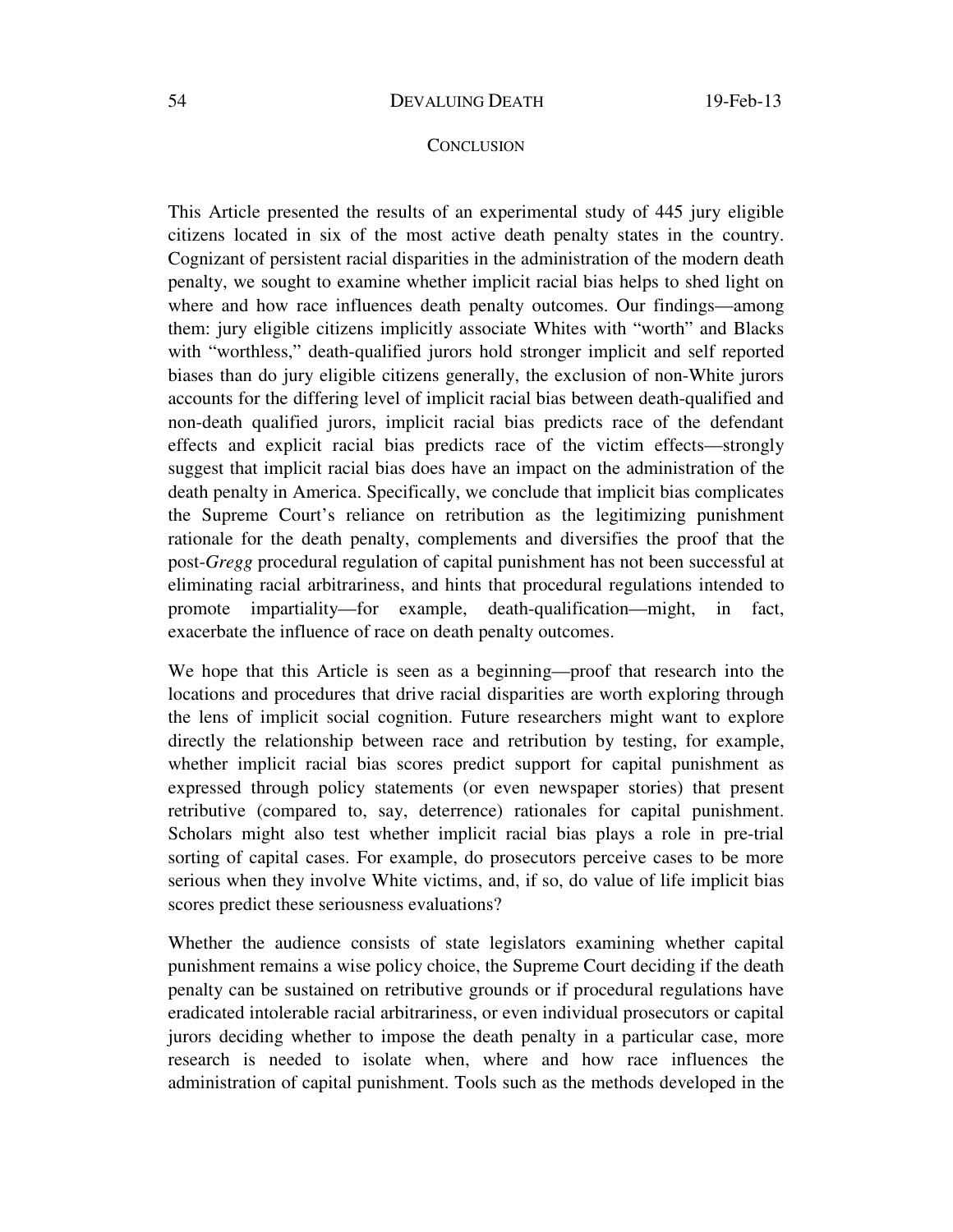field of implicit social cognition provide the mechanisms necessary to glean the answers that decision-makers need in a way that scholars simply could not imagine at the time that *Furman* and *Gregg* were decided. We hope that this Article—and the study that anchors it—is the first of many studies to engage these questions through the implicit social cognition lens.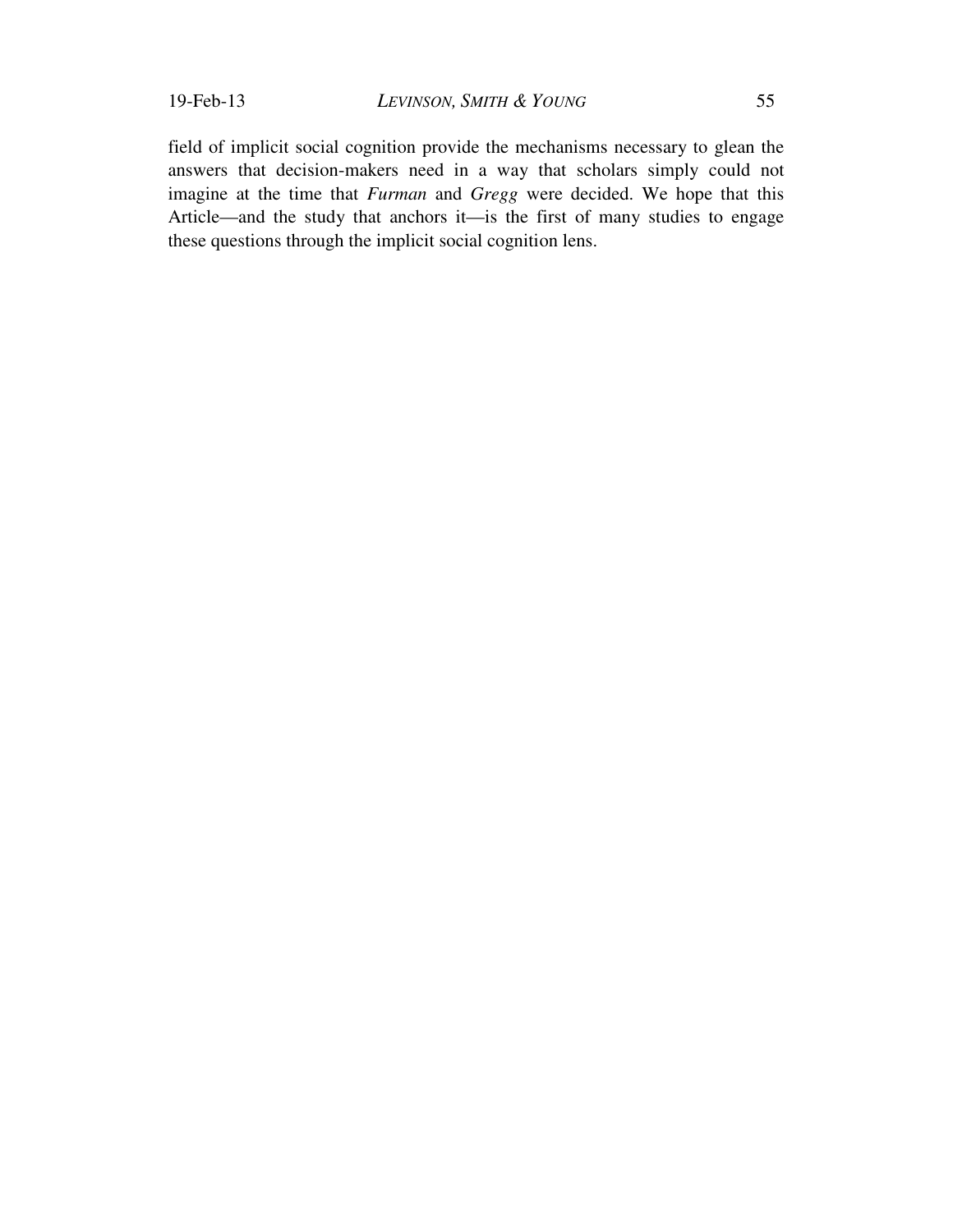



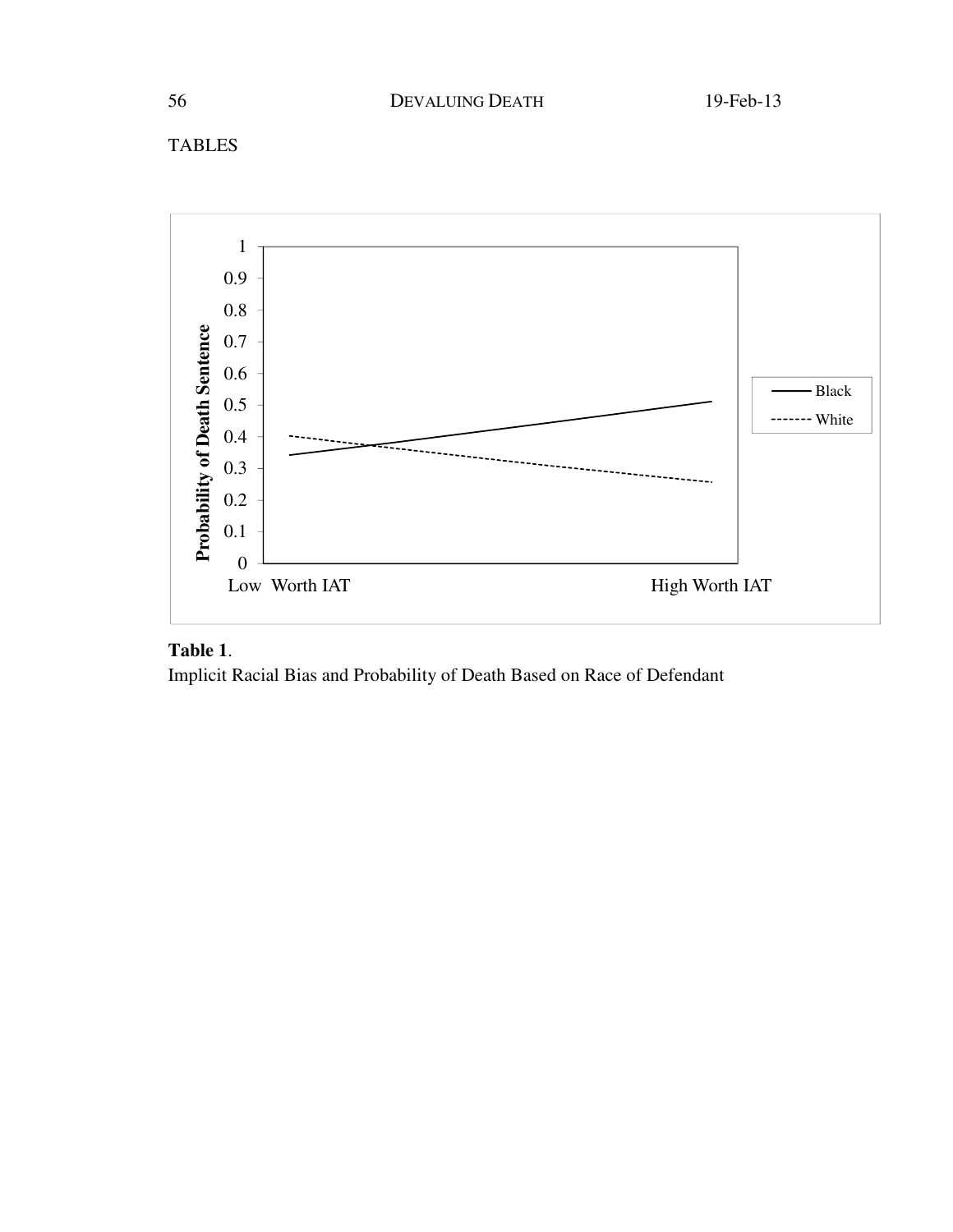

## **Table 2**.

Self Reported Bias and Probability of Death based on Race of Victim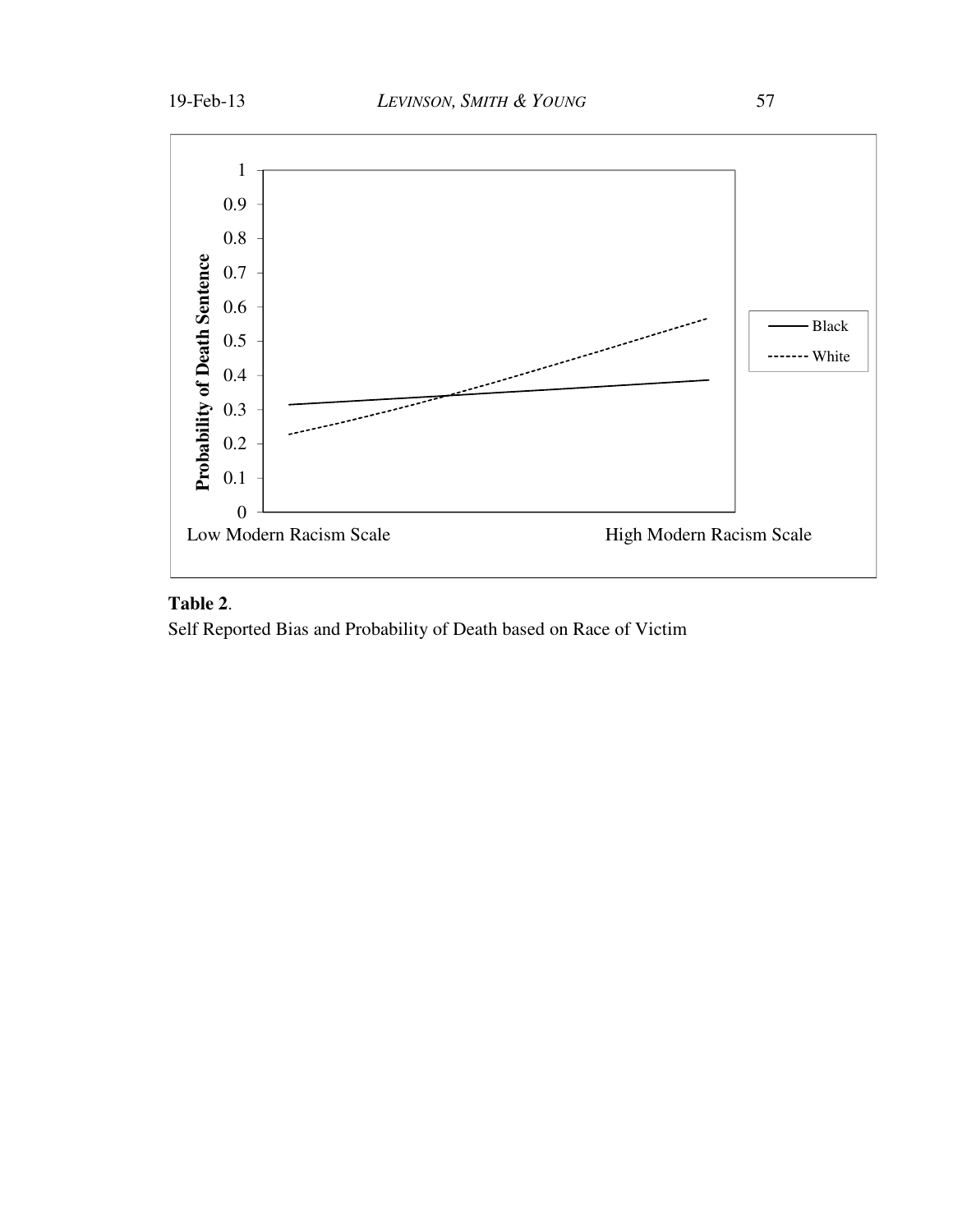|                                          | В       | Wald | Exp(B)  |
|------------------------------------------|---------|------|---------|
| Race of Victim (RV)                      | 0.15    | 0.08 | 1.16    |
| of Defendant<br>Race<br>(RD)             | 0.20    | 0.16 | 1.22    |
| of Life<br><b>IAT</b><br>Value<br>(VIAT) | 0.91    | 1.97 | 2.48    |
| IAT<br>Stereotype<br>(SIAT)              | $-0.68$ | 1.31 | 0.51    |
| <b>MRS</b>                               | 0.20    | 0.50 | 1.22    |
| $RV*RD$                                  | $-0.54$ | 0.91 | 0.58    |
| RV*VIAT                                  | $-0.77$ | 0.88 | 0.46    |
| RD*VIAT                                  | $-1.77$ | 4.69 | $0.17*$ |
| RV*SIAT                                  | 0.19    | 0.06 | 1.21    |
| <b>RD*SIAT</b>                           | 0.87    | 1.35 | 2.38    |
| RV*MRS                                   | 0.75    | 3.95 | $2.12*$ |
| <b>RD*MRS</b>                            | 0.17    | 0.20 | 1.18    |
| Gender                                   | $-0.44$ | 2.65 | 0.64    |
| <b>White Participant</b>                 | $-0.18$ | 0.18 | 0.83    |

*\*p<.05* 

## **Table 3**.

Regression Results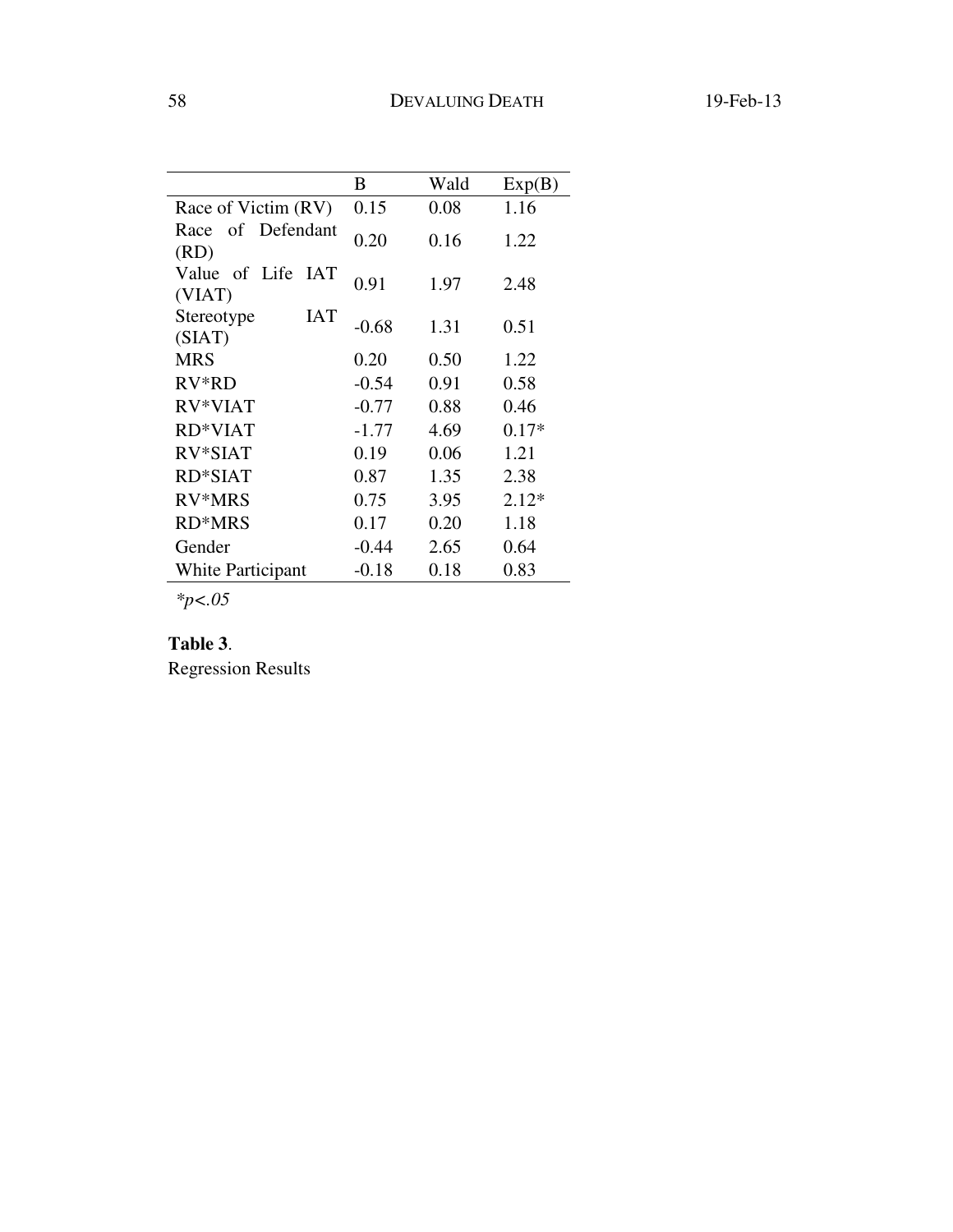## Appendix A

**Attorney**: And what was your relation to Edward Walsh [Jamal Washington]? **Mrs. Walsh [Mrs. Washington]:** He was my husband.

**Attorney**: How long had Edward [Jamal] and you been married prior to his death?

**Mrs. Walsh [Mrs. Washington]:** Over 25 years.

**Attorney**: And we've heard some testimony that Edward [Jamal] worked a lot. Would you ever go see him?

**Mrs. Walsh [Mrs. Washington]:** Yeah. I'd go see him. I was working days at the time, you know, a regular 8 to 5 job. So in the evening I'd usually go pick up supper somewhere and take it and go meet him and we'd sit and have supper.

**Attorney**: And what types of things did you and Edward [Jamal] like to do together?

**Mrs. Walsh [Mrs. Washington]:** Just about everything.

We had both decided that we were going to retire early and spend a lot of time together we would take trips, you know, short weekend trips, sneak off for a day somewhere. Go down to the city, walk through the center of town.

**Attorney**: Despite your busy schedules, did you make time for each other?

**Mrs. Walsh [Mrs. Washington]:** Yes, sir, we tried to. Tried to make the time we could.

**Attorney**: Did you and Edward [Jamal] have children?

**Mrs. Walsh [Mrs. Washington]:** Yes, sir. We have one boy and one girl, both grown now.

**Attorney**: Had Edward just passed some tests that was of importance to you and to him, as well?

**Mrs. Walsh [Mrs. Washington]:** Edward [Jamal] just found out that, I'm sorry, [Witness sobbing. Requests tissues from bailiff] Edward had just found out that he had passed the test for manager, and he would have probably made manager. So when he made assistant manager, which was his job at the time he was killed, he had passed me up because when I left I was a department manager. So when he made assistant manager, his first joke was now you've got to take orders from me. But it was, it was, it was a milestone we were both proud of.

**Attorney**: Where do you stand today?

**Mrs. Walsh [Mrs. Washington]:** Obviously life is not the same. It has completely fallen apart, for all the dreams, you know. I was probably married longer than possibly some of y 'all in here were alive at the time. And, you know, it's your friend, it's your lover, it's your confidant and your husband, and that more than disappeared one morning, you never get that back. You never get that back. **Attorney**: Thank you very much, Mrs. Walsh [Mrs. Washington].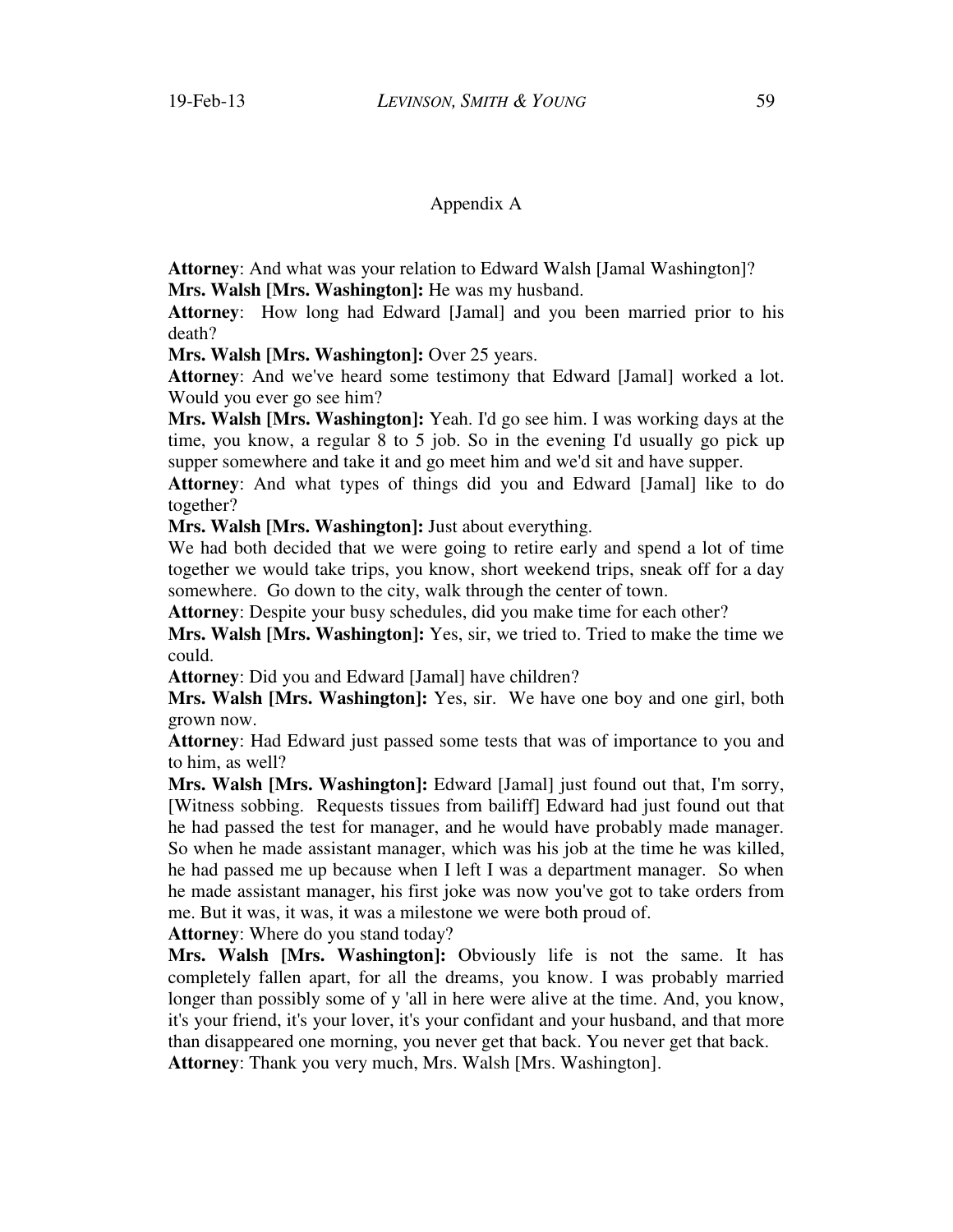# Appendix B



Photo 1



Photo 2



Photo 3